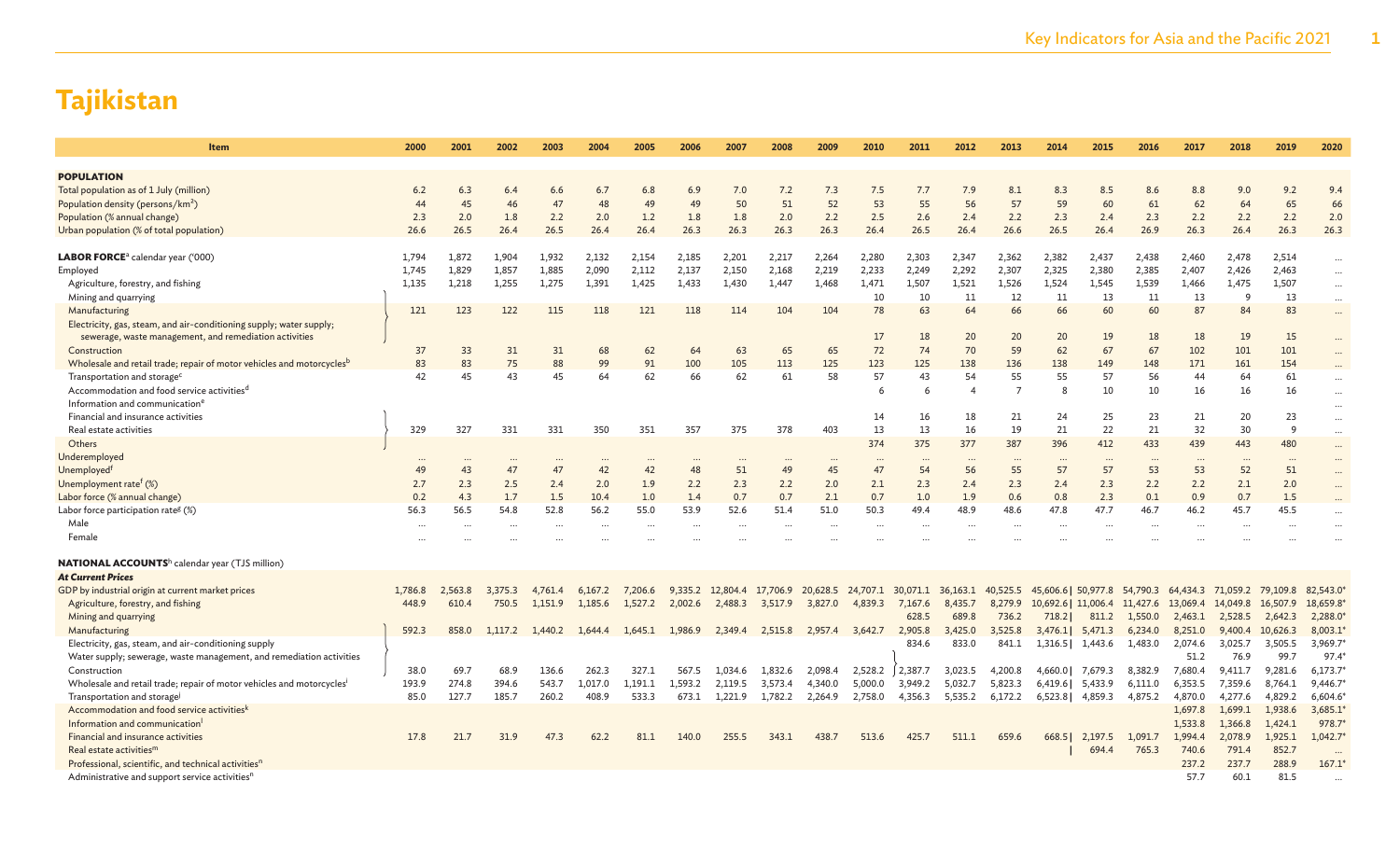| Item                                                                                                                          | 2000     | 2001    | 2002      | 2003    | 2004    | 2005    | 2006     | 2007             | 2008     | 2009     | 2010              | 2011                                                                   | 2012              | 2013              | 2014                                                                             | 2015              | 2016       | 2017     | 2018                       | 2019     | 2020                 |
|-------------------------------------------------------------------------------------------------------------------------------|----------|---------|-----------|---------|---------|---------|----------|------------------|----------|----------|-------------------|------------------------------------------------------------------------|-------------------|-------------------|----------------------------------------------------------------------------------|-------------------|------------|----------|----------------------------|----------|----------------------|
|                                                                                                                               |          |         |           |         |         |         |          |                  |          |          |                   |                                                                        |                   |                   |                                                                                  |                   |            |          |                            |          |                      |
| Public administration and defense; compulsory social security                                                                 | 43.2     | 59.8    | 65.1      | 100.2   | 117.1   | 205.0   | 268.5    | 403.2            | 394.2    | 619.3    | 646.1             | 1,062.4                                                                | 1,023.3           | 1,096.8           | 1.180.3                                                                          | 1,492.8           | 1,708.5    | 1,874.8  | 2.005.6                    | 2,139.9  | 4,195.2              |
| Education                                                                                                                     | 62.2     | 99.2    | 126.1     | 136.3   | 213.3   | 233.1   | 283.0    | 339.1            | 401.8    | 600.8    | 773.4             | 1,410.7                                                                | 1,449.6           | 1,819.3           | 1,878.4                                                                          | 2,522.7           | 2,871.3    | 3,022.7  | 3,256.3                    | 3,752.6  | 5,095.7              |
| Human health and social work activities                                                                                       | 19.9     | 30.7    | 41.9      | 49.5    | 84.4    | 112.3   | 159.1    | 171.1            | 203.5    | 289.5    | 332.6             | 591.0                                                                  | 727.6             | 897.9             | 883.71                                                                           | 1,152.3           | 1.292.1    | 1,359.1  | 1,440.9                    | 1,651.2  | 2,444.3'             |
| Arts, entertainment, and recreation                                                                                           |          |         |           |         |         |         |          |                  |          |          |                   |                                                                        |                   |                   |                                                                                  |                   |            | 296.7    | 328.2                      | 366.0    | 575.4                |
| Other service activities <sup>o</sup>                                                                                         | 140.5    | 185.2   | 273.0     | 399.0   | 522.7   | 572.4   | 698.1    | 979.0            | 1.080.9  | 1,149.8  | 1,117.3           | 964.4                                                                  | 1,458.2           | 1,820.1           |                                                                                  | 1,433.7   1,619.3 | 1,644.1    | 736.4    | 923.2                      | 972.3    | 1,327.1              |
| Activities of households as employers; undifferentiated goods- and<br>services-producing activities of households for own use |          |         |           |         |         |         |          |                  |          |          |                   |                                                                        |                   |                   |                                                                                  |                   |            | 275.0    | 286.0                      | 347.6    | 265.7                |
| Activities of extraterritorial organizations and bodies                                                                       |          |         |           |         |         |         |          |                  |          |          |                   |                                                                        |                   |                   |                                                                                  |                   |            |          | $\ddot{\phantom{a}}$       | $\cdots$ | $\ddot{\phantom{a}}$ |
| Less: Financial intermediation services indirectly measured                                                                   | 4.7      | 3.7     | 12.4      | 11.8    | 30.4    | 52.3    | 96.4     | 160.8            | 174.3    | 243.8    | 225.7             | 340.2                                                                  | 437.4             | 507.0             | 606.4                                                                            | 776.4             | 306.5      | 542.2    | 564.3                      | 580.0    |                      |
| Gross value added at basic prices                                                                                             | 1,637.0  | 2.333.5 | 3.042.5   | 4,253.1 | 5.487.5 | 6.375.4 |          | 8,275.6 11,200.8 | 15,471.1 | 18,342.0 | 21,925.5          | 26,343.7                                                               | 31,707.3          | 35,366.0          | 39,245.0   45,607.6                                                              |                   | 49.130.2   | 58,097.2 | 64,040.1                   | 71,417.1 | 75,020.0             |
| Taxes less subsidies on production and imports                                                                                | 149.7    | 230.3   | 332.8     | 508.3   | 679.7   | 831.2   | 1,059.6  | 1,603.6          | 2,235.8  | 2,286.5  | 2,781.6           | 3,727.4                                                                | 4,455.8           | 5,159.5           |                                                                                  | $6,361.6$ 5,370.2 | 5,660.1    | 6,337.1  | 7,019.1                    | 7,692.7  | 7,523.0              |
| Net factor income from abroad                                                                                                 | 411.3    | 550.8   | 597.8     | 1.036.2 | 1,804.6 | 2,007.0 | 3,278.1  | 4.054.0          | 7,781.5  | 4,898.8  | 6,541.9           | 6,320.6                                                                |                   | 9,389.1 16,520.5  | 14,877.8 9,408.4                                                                 |                   | 8,536.0    |          | 9,411.5 11,216.4           | 12,679.9 |                      |
| <b>GNI</b>                                                                                                                    | 2,198.0  | 3,114.6 | 3.973.1   | 5,797.6 | 7,971.8 | 9.213.6 | 12,613.3 | 16,858.4         | 25,488.4 |          | 25,527.3 31,249.0 | 36,391.7                                                               |                   | 45,552.2 57,046.0 | 60,484.4   60,386.2                                                              |                   | 63,326.3   |          | 73,845.8 82,275.6 91,789.7 |          | $\ddotsc$            |
| <b>Structure of Output</b> (% of GDP at current basic prices)                                                                 |          |         |           |         |         |         |          |                  |          |          |                   |                                                                        |                   |                   |                                                                                  |                   |            |          |                            |          |                      |
| Agriculture                                                                                                                   | 27.3     | 26.1    | 24.6      | 27.0    | 21.5    | 23.8    | 23.9     | 21.9             | 22.5     | 20.6     | 21.8              | 26.9                                                                   | 26.2              | 23.1              | 26.8                                                                             | 23.7              | 23.1       | 22.3     | 21.7                       | 22.9     | $24.9*$              |
| Industry                                                                                                                      | 38.4     | 39.7    | 38.8      | 37.0    | 34.6    | 30.7    | 30.5     | 29.8             | 27.8     | 27.2     | 27.9              | 25.3                                                                   | 24.8              | 25.9              | 25.51                                                                            | 33.2              | 35.7       | 35.0     | 37.8                       | 36.3     | $27.4*$              |
| Services                                                                                                                      | 34.3     | 34.2    | 36.6      | 36.0    | 44.0    | 45.6    | 45.6     | 48.3             | 49.7     | 52.2     | 50.3              | 47.8                                                                   | 49.0              | 51.0              | 47.6                                                                             | 43.1              | 41.2       | 42.7     | 40.4                       | 40.7     | 47.8                 |
| Expenditure on GDP at current market prices <sup>h</sup>                                                                      | 1,786.8  | 2,563.8 | 3,375.3   | 4,761.4 | 6,167.2 | 7,206.6 |          |                  |          |          |                   | 9,335.2 12,804.4 17,706.9 20,628.5 24,707.1 30,071.1 36,163.1 40,525.5 |                   |                   | 45,606.6   50,977.8 54,790.3                                                     |                   |            |          | 64,434.3 71,059.2 79,109.8 |          | 82,543.0             |
| Final consumption expenditure                                                                                                 | 1,775.5  | 2,516.4 | 3.158.4   | 4.319.4 | 5,292.8 | 6,899.3 |          | 8,773.8 11,923.9 |          |          |                   |                                                                        |                   |                   | 17,156.5 20,380.2 23,726.2 33,314.9 41,047.7 46,141.6 51,376.3 42,206.3 50,109.6 |                   |            | 59,167.4 | 62,273.4                   | 69,139.0 |                      |
| Household final consumption                                                                                                   | 1,567.8  | 2.161.0 | 2,727.3   | 3,739.2 | 4,566.0 | 5,847.1 |          | 7,737.2 10,783.8 |          |          |                   |                                                                        |                   |                   | 15,503.8 17,809.4 20,927.7 29,209.2 36,403.7 40,789.4 45,059.2 36,313.8 43,668.0 |                   |            |          | 51,830.6 54,299.8 60,314.7 |          |                      |
| NPISHs final consumption                                                                                                      |          |         |           |         |         |         |          |                  |          |          |                   |                                                                        |                   |                   |                                                                                  |                   |            |          |                            |          |                      |
| Government final consumption                                                                                                  | 207.7    | 355.4   | 431.1     | 580.2   | 726.8   | 1.052.2 | 1,036.6  | 1.140.1          | 1.652.7  | 2,570.8  | 2,798.5           | 4,105.7                                                                | 4,644.0           | 5,352.2           | 6,317.1                                                                          | 5,892.5           | 6,441.6    | 7.336.8  | 7,973.6                    | 8,824.3  |                      |
| Gross capital formation                                                                                                       | 168.2    | 249.2   | 316.6     | 475.6   | 752.6   | 839.4   | 1,490.5  | 3,154.1          | 4,693.9  | 5,125.1  | 5,891.6           | 8,783.6                                                                |                   | 8,414.2 10,024.7  | 11,930.5   22,781.7                                                              |                   | 22,202.3   | 19,284.9 | 26,479.1 27,995.9          |          |                      |
| Gross fixed capital formation                                                                                                 | 132.6    | 230.3   | 212.5     | 382.7   | 640.0   | 801.3   | 1.445.3  | 2.973.9          | 4.341.4  | 5,423.9  | 6,050.6           | 8,598.2                                                                | 7,855.8           | 9,736.3           | 11,781.5   19,736.8                                                              |                   | 21,954.0   | 20,133.0 | 25,146.8                   | 24,926.6 | $\cdots$             |
| Public                                                                                                                        | $\cdots$ |         | $\ddotsc$ |         |         |         |          |                  |          |          |                   |                                                                        |                   |                   |                                                                                  |                   |            |          |                            |          | $\cdots$             |
| Private                                                                                                                       |          |         |           |         |         |         |          |                  |          |          |                   |                                                                        |                   |                   |                                                                                  |                   |            |          |                            |          | $\cdots$             |
| Changes in inventories                                                                                                        | 35.6     | 18.9    | 104.1     | 92.9    | 112.6   | 38.1    | 45.2     | 180.2            | 352.5    | $-298.8$ | $-158.9$          | 185.4                                                                  | 558.4             | 288.3             | 149.0                                                                            | 3,044.8           | 248.3      | $-848.1$ | 1,332.3                    | 3,069.3  | $\cdots$             |
| Acquisitions less disposals of valuables                                                                                      | $\cdots$ |         |           |         |         |         |          |                  |          |          |                   |                                                                        |                   |                   |                                                                                  |                   |            |          |                            |          | $\ddots$             |
| Exports of goods and services                                                                                                 | 1,650.8  | 1,693.5 | 2,123.6   | 3,044.6 | 3,624.3 | 3,910.7 | 5,429.0  | 6,526.2          | 5,782.4  | 5,048.0  | 6,620.7           | 5,335.0                                                                | 7,829.5           | 7,582.6           | 5.143.41                                                                         | 4,997.2           | 7.232.5    | 9,619.1  | 10,215.1                   | 11,850.6 | $\cdots$             |
| Exports of goods                                                                                                              |          |         |           |         |         |         |          |                  |          |          |                   |                                                                        |                   |                   |                                                                                  | 3,441.3           | 5,416.0    | 7,464.6  | 7,998.5                    | 9.540.9  | $\cdots$             |
| <b>Exports of services</b>                                                                                                    |          |         |           |         |         |         |          |                  |          |          |                   |                                                                        |                   |                   |                                                                                  | 1.555.9           | 1,816.5    | 2,154.5  | 2,216.6                    | 2,309.7  | $\cdots$             |
| Less: Imports of goods and services                                                                                           | 1,790.0  | 1,981.8 | 2,564.9   | 3,511.4 | 4,293.1 | 5,245.0 | 7,748.0  | 11,044.8         | 14,004.9 | 12,686.7 | 14,577.7          |                                                                        | 22,286.1 25,114.0 |                   | 26,051.9 26,676.2   20,460.0                                                     |                   | 23,299.2   |          | 25,037.6 29,468.7          | 32,486.5 |                      |
| Imports of goods                                                                                                              |          |         |           |         |         |         |          |                  |          |          |                   |                                                                        |                   |                   |                                                                                  | 17,416.1          | 20,404.3   | 20,431.7 | 25,279.0                   | 27,837.7 |                      |
| Imports of services                                                                                                           |          |         |           |         |         |         |          |                  |          |          |                   |                                                                        |                   |                   |                                                                                  | 3,043.9           | 2,894.9    | 4,605.9  | 4,189.7                    | 4.648.8  | $\ddotsc$            |
| Statistical discrepancy                                                                                                       | $-17.8$  | 86.5    | 341.6     | 433.3   | 790.6   | 802.2   | 1,389.9  | 2,245.1          | 4,079.0  | 2,761.9  | 3,046.4           | 4,923.7                                                                | 3,985.6           | 2,828.6           | 3,832.6                                                                          | 1,452.7           | $-1,454.8$ | 1,400.6  | 1,560.3                    | 2,610.8  |                      |
| <b>Structure of Demand</b> (% of GDP at current basic prices)                                                                 |          |         |           |         |         |         |          |                  |          |          |                   |                                                                        |                   |                   |                                                                                  |                   |            |          |                            |          |                      |
| Household final consumption <sup>p</sup>                                                                                      | 87.7     | 84.3    | 80.8      | 78.5    | 74.0    | 81.1    | 82.9     | 84.2             | 87.6     | 86.3     | 84.7              | 97.1                                                                   | 100.7             | 100.7             | 98.8                                                                             | 71.2              | 79.7       | 80.4     | 76.4                       | 76.2     | $\cdots$             |
| Government final consumption                                                                                                  | 11.6     | 13.9    | 12.8      | 12.2    | 11.8    | 14.6    | 11.1     | 8.9              | 9.3      | 12.5     | 11.3              | 13.7                                                                   | 12.8              | 13.2              | 13.9                                                                             | 11.6              | 11.8       | 11.4     | 11.2                       | 11.2     |                      |
| Gross capital formation                                                                                                       | 9.4      | 9.7     | 9.4       | 10.0    | 12.2    | 11.6    | 16.0     | 24.6             | 26.5     | 24.8     | 23.8              | 29.2                                                                   | 23.3              | 24.7              | 26.2                                                                             | 44.7              | 40.5       | 29.9     | 37.3                       | 35.4     | $\cdots$             |
| Changes in inventories                                                                                                        | 2.0      | 0.7     | 3.1       | 2.0     | 1.8     | 0.5     | 0.5      | 1.4              | 2.0      | $-1.4$   | $-0.6$            | 0.6                                                                    | 1.5               | 0.7               | 0.3                                                                              | 6.0               | 0.5        | $-1.3$   | 1.9                        | 3.9      |                      |
| Exports of goods and services                                                                                                 | 92.4     | 66.1    | 62.9      | 63.9    | 58.8    | 54.3    | 58.2     | 51.0             | 32.7     | 24.5     | 26.8              | 17.7                                                                   | 21.7              | 18.7              | 11.3                                                                             | 9.8               | 13.2       | 14.9     | 14.4                       | 15.0     |                      |
| Imports of goods and services                                                                                                 | 100.2    | 77.3    | 76.0      | 73.7    | 69.6    | 72.8    | 83.0     | 86.3             | 79.1     | 61.5     | 59.0              | 74.1                                                                   | 69.4              | 64.3              | 58.5                                                                             | 40.1              | 42.5       | 38.9     | 41.5                       | 41.1     |                      |
| Statistical discrepancy                                                                                                       | $-1.0$   | 3.4     | 10.1      | 9.1     | 12.8    | 11.1    | 14.9     | 17.5             | 23.0     | 13.4     | 12.3              | 16.4                                                                   | 11.0              | 7.0               | 8.41                                                                             | 2.8               | $-2.7$     | 2.2      | 2.2                        | 3.3      |                      |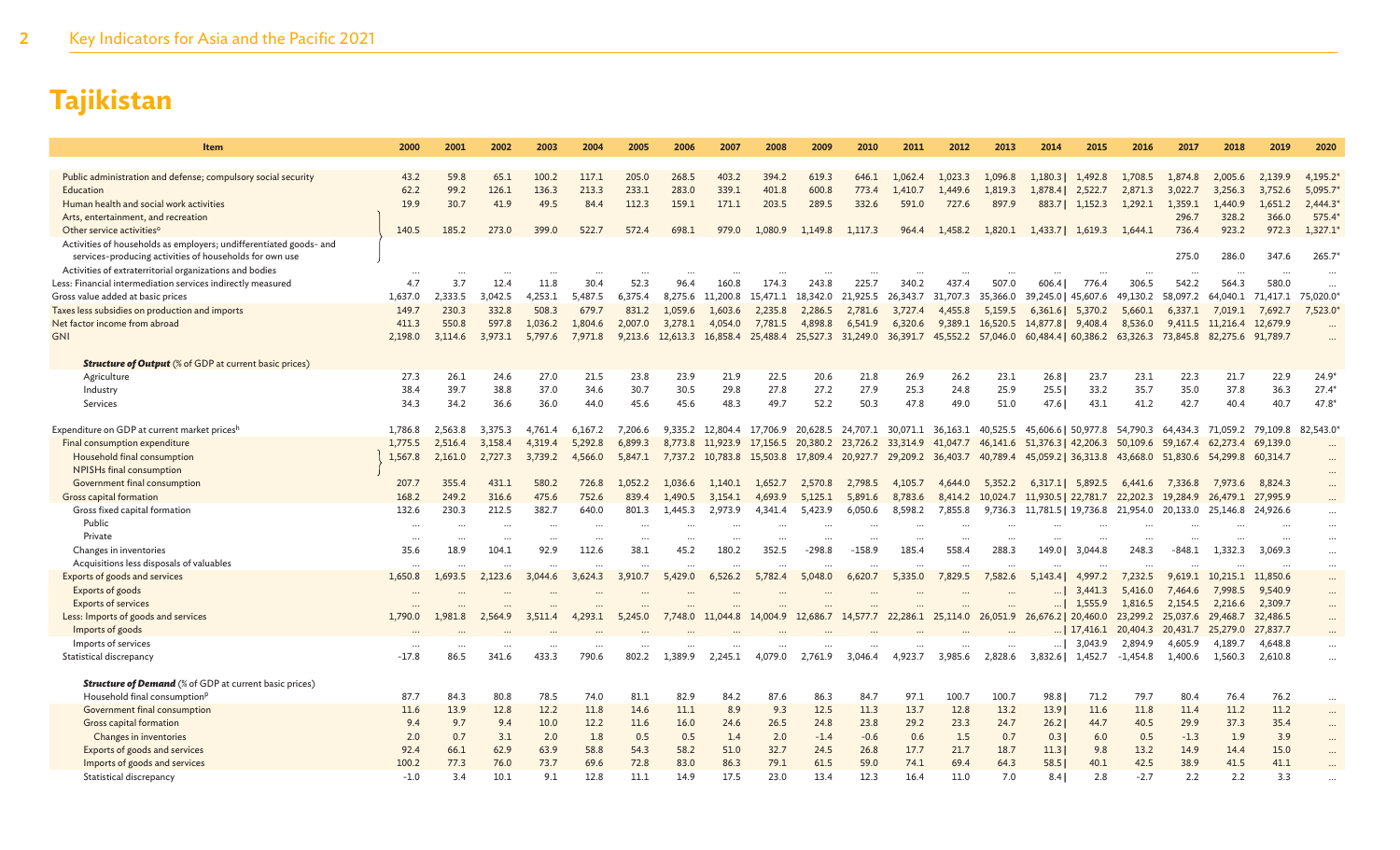| <b>Item</b>                                                                       | 2000      | 2001    | 2002     | 2003    | 2004    | 2005      | 2006    | 2007             | 2008                                                  | 2009              | 2010     | 2011      | 2012                                | 2013     | 2014      | 2015                | 2016                                         | 2017                | 2018              | 2019      | 2020     |
|-----------------------------------------------------------------------------------|-----------|---------|----------|---------|---------|-----------|---------|------------------|-------------------------------------------------------|-------------------|----------|-----------|-------------------------------------|----------|-----------|---------------------|----------------------------------------------|---------------------|-------------------|-----------|----------|
|                                                                                   |           |         |          |         |         |           |         |                  |                                                       |                   |          |           |                                     |          |           |                     |                                              |                     |                   |           |          |
| At Constant Pricesh                                                               |           |         |          |         |         |           |         |                  |                                                       |                   |          |           |                                     |          |           |                     |                                              |                     |                   |           |          |
| GDP by industrial origin at previous year's market prices                         | 1,456.6   | 1,957.5 | 2,841.4  | 3,750.3 | 5,250.3 | 6,581.6   |         |                  | 7,706.4 10,046.3 13,775.0 18,419.2 21,976.7           |                   |          |           | 25,302.8 32,340.2 38,849.6 43,235.0 |          |           |                     | 48,328.8 51,772.7 58,323.3 69,311.9 76,348.2 |                     |                   |           |          |
| Agriculture, forestry, and fishing                                                |           | 484.8   | 697.2    | 828.4   | 1.327.9 | 1,218.8   | 1,615.2 | 2,132.7          | 2,682.4                                               | 3.886.7           | 4.086.9  | 4,858.0   | 7,848.3                             | 9.083.8  | 9.040.4   | 11,059.3 11,168.1   |                                              | 11,949.0   13,979.3 |                   | 15,033.7  |          |
| Mining and quarrying                                                              |           |         |          |         |         |           |         |                  |                                                       |                   |          | 456.9     | 762.3                               | 931.2    | 712.5     | 833.2               | 1,211.2                                      |                     | 1,843.0   2,992.8 | 2,939.5   | $\cdots$ |
| Manufacturing                                                                     |           | 661.5   | 954.3    | 1,222.2 | 1,412.2 | 1.749.1   | 1,715.0 | 1,814.0          | 2.140.3                                               | 2,352.3           | 3,039.0  | 2.041.9   | 3,123.8                             | 2.579.1  | 3.486.6   | 4,029.3             | 5,174.1                                      |                     | 6,241.4 9,321.0   | 10,524.3  |          |
| Electricity, gas, steam, and air-conditioning supply                              |           |         |          |         |         |           |         |                  |                                                       |                   |          | 612.6     | 888.0                               | 876.3    | 1,242.0   | 1,320.8             | 1,483.3                                      |                     | 1,807.7   2,637.6 | 3,029.3   | $\cdots$ |
| Water supply; sewerage, waste management, and remediation activities              |           |         |          |         |         |           |         |                  |                                                       |                   |          |           |                                     |          |           |                     |                                              |                     | 67.1              | 84.9      |          |
| Construction                                                                      | $\cdots$  | 67.1    | 56.4     | 109.4   | 141.2   | 305.3     | 350.8   | 626.5            | 1,253.9                                               | 1,548.5           | 2,297.7  | 2,130.1   | 1,805.1                             | 3,903.2  | 5,246.8   | 5,647.9             | 6,553.9                                      | 6,022.5             | 8,460.4           | 9,843.4   | $\cdots$ |
| Wholesale and retail trade; repair of motor vehicles and motorcycles <sup>q</sup> | $\cdots$  | 186.8   | 300.7    | 473.0   | 676.4   | 1,107.4   | 1,410.8 | 1,776.4          | 2,417.3                                               | 3,777.1           | 4,756.8  | 5,360.5   | 4,523.2                             | 6,561.1  | 6,184.0   | 6,642.8             | 7,666.7                                      | 8,891.7             | 7,127.1           | 8,062.7   | $\cdots$ |
| Transportation and storage <sup>r</sup>                                           | $\cdots$  | 109.5   | 152.9    | 203.1   | 327.5   | 468.1     | 553.1   | 1,016.4          | 1,456.5                                               | 2.229.5           | 2,545.0  | 3,653.0   | 4,908.4                             | 5,014.6  | 6,241.6   | 6,273.9             | 5,697.1                                      | 7,130.0             | 4,545.2           | 4,951.0   | $\cdots$ |
| Accommodation and food service activities <sup>s</sup>                            |           |         |          |         |         |           |         |                  |                                                       |                   |          |           |                                     |          |           |                     |                                              |                     | 1,621.5           | 1,809.3   | $\cdots$ |
| Information and communication <sup>t</sup>                                        |           |         |          |         |         |           |         |                  |                                                       |                   |          |           |                                     |          |           |                     |                                              |                     | 1,405.9           | 1,453.8   | $\ldots$ |
| Financial and insurance activities                                                |           | 20.0    | 23.2     | 32.3    | 51.8    | 68.4      | 89.3    | 164.8            | 280.3                                                 | 343.1             | 508.4    | 73.9      | 465.7                               | 618.5    | 770.5     | 712.6               | 720.1                                        |                     | 721.1 1,911.1     | 2,127.3   | $\cdots$ |
| Real estate activities <sup>u</sup>                                               | $\ddotsc$ |         |          |         |         |           |         |                  |                                                       |                   |          |           |                                     |          |           |                     |                                              |                     | 787.8             | 884.3     | $\cdots$ |
| Professional, scientific, and technical activities <sup>u</sup>                   |           |         |          |         |         |           |         |                  |                                                       |                   |          |           |                                     |          |           |                     |                                              |                     | 217.1             | 277.6     |          |
| Administrative and support service activities <sup>u</sup>                        | $\cdots$  |         |          |         |         |           |         |                  |                                                       |                   |          |           |                                     |          |           |                     |                                              |                     | 56.1              | 81.4      | $\cdots$ |
| Public administration and defense; compulsory social security                     |           | 47.8    | 57.6     | 69.1    | 105.3   | 124.0     | 211.3   | 284.3            | 435.9                                                 | 421.4             | 624.8    | 970.2     | 1,050.7                             | 1,029.5  | 1,180.2   | 1,218.1             | 1,562.5                                      | 1,955.7             | 1,955.1           | 1,945.9   | $\cdots$ |
| Education                                                                         | $\ddots$  | 64.0    | 103.3    | 127.1   | 130.4   | 212.3     | 238.2   | 285.8            | 335.4                                                 | 424.7             | 615.2    | 1.113.8   | 1,455.8                             | 1.498.9  | 1.843.0   | 1,942.2             | 2.075.5                                      | 2,719.2             | 3,159.5           | 3,619.1   | $\cdots$ |
| Human health and social work activities                                           | $\cdots$  | 16.6    | 25.9     | 36.8    | 38.9    | 65.2      | 93.7    | 163.7            | 176.6                                                 | 213.9             | 303.1    | 463.6     | 615.2                               | 746.5    | 932.0     | 915.5               | 1,017.5                                      | 1,283.91            | 1,414.9           | 1,575.0   | $\ldots$ |
| Arts, entertainment, and recreation                                               |           |         |          |         |         |           |         |                  |                                                       |                   |          |           |                                     |          |           |                     |                                              |                     | 309.9             | 361.0     | $\cdots$ |
| Other service activities <sup>o</sup>                                             | $\cdots$  | 140.0   | 216.4    | 288.8   | 487.5   | 567.2     | 593.8   | 750.2            | 1,042.4                                               | 1,102.3           | 1,037.8  | 778.0     | 1,257.1                             | 1,749.3  | 1,443.1   | 1,638.3             | 1,507.2                                      | 1,752.4             | 904.6             | 891.0     | $\cdots$ |
| Activities of households as employers; undifferentiated goods- and                |           |         |          |         |         |           |         |                  |                                                       |                   |          |           |                                     |          |           |                     |                                              |                     |                   |           |          |
| services-producing activities of households for own use                           |           |         |          |         |         |           |         |                  |                                                       |                   |          |           |                                     |          |           |                     |                                              |                     | 275.6             | 322.3     | $\cdots$ |
| Activities of extraterritorial organizations and bodies                           |           |         |          |         |         |           |         |                  |                                                       |                   |          |           |                                     |          |           |                     |                                              |                     |                   | $\ddotsc$ |          |
| Less: Financial intermediation services indirectly measured                       |           | 5.2     | 4.0      | 12.6    | 13.0    | 33.4      | 57.5    | 113.5            | 176.4                                                 | 174.3             | 282.6    |           | 372.2                               | 529.2    | 592.2     | 646.4               | 619.7                                        | 577.6               | 505.9             | 685.2     |          |
| Gross value added at basic prices                                                 |           | 1.792.9 | 2.583.9  | 3,377.6 | 4,686.1 | 5,852.4   | 6,813.7 | 8,901.3          | 12,044.6                                              | 16,125.2          | 19.532.1 | 22,512.6  | 28,331.4                            | 34,062.8 | 37,730.5  | 41,587.5            | 45.217.5                                     | 51,740.0   62,643.8 |                   | 69,131.6  |          |
| Taxes less subsidies on products                                                  |           | 164.6   | 257.5    | 372.7   | 564.1   | 729.2     | 892.7   | 1.145.0          | 1.730.4                                               | 2,294.0           | 2,444.6  | 2,790.2   | 4,008.8                             | 4,786.8  | 5.504.5   | 6.741.3             | 6,555.2                                      |                     | 6,583.3   6,668.1 | 7,216.6   |          |
|                                                                                   |           |         |          |         |         |           |         |                  |                                                       |                   |          |           |                                     |          |           |                     |                                              |                     |                   |           |          |
| <b>Growth of Output</b> (% annual change)                                         |           |         |          |         |         |           |         |                  |                                                       |                   |          |           |                                     |          |           |                     |                                              |                     |                   |           |          |
| GDP                                                                               | 8.3       | 9.6     | 10.8     | 11.1    | 10.3    | 6.7       | 6.9     | 7.7              | 7.9                                                   | 3.9               | 6.5      | 7.4       | 7.5                                 | 7.4      | 6.7       | 6.0                 | 6.9                                          | 7.1                 | 7.6               | 7.4       |          |
| Agriculture                                                                       |           | 8.0     | 14.2     | 10.4    | 15.3    | 2.8       | 5.8     | 6.5              | 7.8                                                   | 10.5              | 6.8      | 0.4       | 9.5                                 | 7.7      | 9.2       | 3.4                 | 5.2                                          | 7.6                 | 7.0               | 7.0       | $\cdots$ |
| Industry                                                                          | $\ddotsc$ | 11.7    | 11.2     | 9.4     | $-2.3$  | 6.4       | 4.2     | $-8.7$           | $-8.9$                                                | $-6.5$            | 2.8      | $-14.6$   | 9.3                                 | $-11.3$  | 6.6       | 16.3                | 22.2                                         | 7.3                 | 14.4              | 8.1       | $\cdots$ |
| Services                                                                          |           | 8.5     | 7.8      | 13.0    | 17.2    | 8.5       | 8.9     | 15.6             | 13.5                                                  | 4.8               | 7.3      | 8.2       | 6.1                                 | 12.4     | 5.8       | 1.9                 | $-1.5$                                       | 6.2                 | 2.6               | 8.6       | $\cdots$ |
|                                                                                   |           |         |          |         |         |           |         |                  |                                                       |                   |          |           |                                     |          |           |                     |                                              |                     |                   |           |          |
| Expenditure on GDP at previous year's market pricesh                              | 1,456.6   | 1.957.5 | 2.841.5  | 3.750.3 | 5.250.3 | 6,581.6   |         | 7,706.4 10,046.3 | 13,775.0 18,419.2 21,976.7 25,302.8 32,340.2 38,849.5 |                   |          |           |                                     |          | 43.234.9  | 48,328.8            |                                              |                     | 69,311.9 76,348.2 |           |          |
| Final consumption expenditure                                                     | $\cdots$  | 1,921.0 | 2.807.7  | 3.608.8 | 4.821.5 | 6,235.2   | 7,608.6 | 10.103.3         | 12,025.5 18,486.4 22,267.0 29,007.9 37,790.6          |                   |          |           |                                     | 44,550.0 | 47,084.4  |                     | 44,832.1   47,100.7  52,825.8  61,551.0      |                     |                   | 65,018.5  |          |
| Household final consumption                                                       | $\cdots$  | 1,702.5 | 2,452.0  | 3,167.4 | 4,228.5 | 5,505.6   | 6,530.0 | 9,044.8          | 10,838.4                                              | 16,719.6 19,673.0 |          |           | 25,991.1 33,598.8 39,799.2 41,512.7 |          |           |                     | 38,306.5   41,109.6 45,679.2 53,885.7        |                     |                   | 56,990.9  |          |
| NPISHs final consumption                                                          |           |         |          |         |         |           |         |                  |                                                       |                   |          |           |                                     |          |           |                     |                                              |                     |                   |           |          |
| Government final consumption                                                      | $\ddots$  | 218.5   | 355.8    | 441.4   | 593.0   | 729.6     | 1.078.6 | 1.058.4          | 1.187.1                                               | 1.766.8           | 2,593.9  | 3,016.8   | 4.191.9                             | 4.750.8  | 5.571.7   | 6,525.5             | 5,991.1                                      | 7.146.6             | 7.665.3           | 8.027.6   |          |
| Gross capital formation                                                           | $\cdots$  | 234.1   | 263.5    | 389.6   | 460.2   | 771.9     | 918.2   | 1.658.5          | 3.394.0                                               | 3,604.8           | 5,510.3  | 6,673.6   | 6,862.2                             | 9.682.4  | 11,793.2  | 14,943.0   21,285.2 |                                              | 19,531.5 24,206.8   |                   | 28,846.2  | $\cdots$ |
| Gross fixed capital formation                                                     |           | 219.0   | 174.6    | 313.2   | 361.9   | 734.2     | 879.2   | 1,609.8          | 3,093.1                                               | 3,868.7           | 5,658.8  | 6,508.9   | 6,362.3                             | 9,425.0  | 11,651.7  | 14,652.1   20,753.9 |                                              | 20,555.9            | 23,029.4          | 26,428.1  | $\cdots$ |
| Public                                                                            |           |         | $\cdots$ |         |         |           |         |                  |                                                       |                   |          |           |                                     |          |           |                     |                                              |                     |                   |           | $\cdots$ |
| Private                                                                           |           |         |          |         |         |           |         |                  |                                                       |                   |          |           |                                     |          |           |                     |                                              |                     |                   |           | $\cdots$ |
| Changes in inventories                                                            |           | 15.1    | 88.9     | 76.4    | 98.3    | 37.8      | 39.0    | 48.7             | 300.9                                                 | $-263.9$          | $-148.5$ | 164.7     | 499.9                               | 257.4    | 141.5     | 290.91              | 531.3                                        | $-1,024.5$          | 1,177.3           | 2,418.1   | $\cdots$ |
| Acquisitions less disposals of valuables                                          |           |         |          |         |         | $\ddotsc$ |         |                  |                                                       |                   |          |           |                                     |          | $\ddotsc$ |                     |                                              |                     |                   |           |          |
| Exports of goods and services                                                     |           | 1,307.7 | 1,822.8  | 2,750.3 | 3,732.5 | 3,728.0   | 5,131.4 | 6,942.8          | 5,614.0                                               | 5,666.7           | 6,209.0  | 6,690.2   | 5,388.4                             | 7,046.5  | 7,582.6   | 5,143.4             | 5,752.6                                      | 7,726.1             | 9,116.4           | 12,416.0  | $\cdots$ |
| Exports of goods                                                                  |           |         |          |         |         |           |         |                  |                                                       |                   |          | $\ddotsc$ |                                     |          | $\cdots$  | $\cdots$            | 4,069.1                                      | 5,799.0             | 7,040.9 10,237.0  |           |          |
|                                                                                   |           |         |          |         |         |           |         |                  |                                                       |                   |          |           |                                     |          |           |                     |                                              |                     |                   |           |          |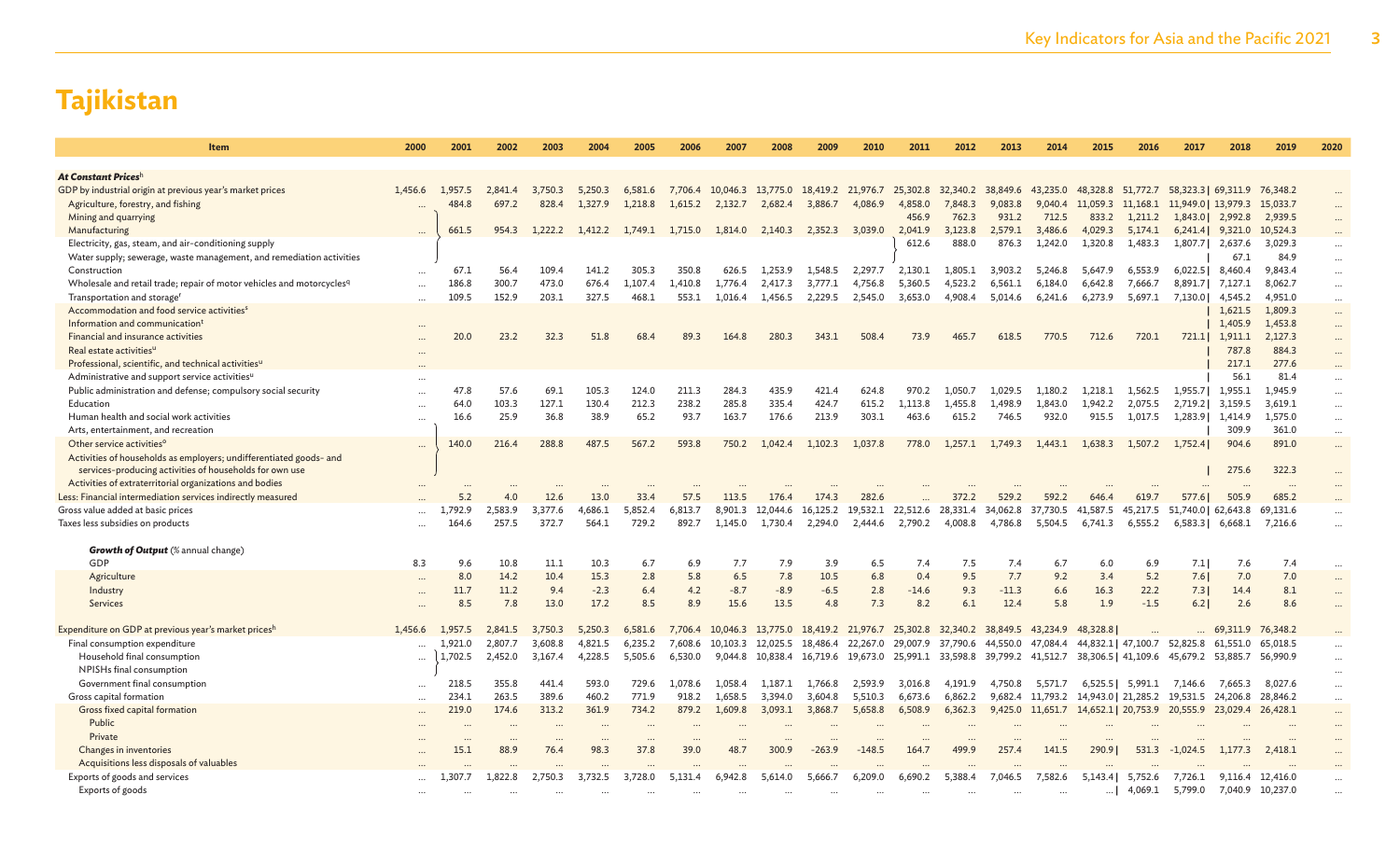| Item                                                              | 2000              | 2001                    | 2002           | 2003     | 2004                 | 2005         | 2006    | 2007     | 2008           | 2009      | 2010                  | 2011             | 2012                  | 2013                  | 2014                                                                                                       | 2015                     | 2016                                  | 2017       | 2018              | 2019     | 2020                 |
|-------------------------------------------------------------------|-------------------|-------------------------|----------------|----------|----------------------|--------------|---------|----------|----------------|-----------|-----------------------|------------------|-----------------------|-----------------------|------------------------------------------------------------------------------------------------------------|--------------------------|---------------------------------------|------------|-------------------|----------|----------------------|
| <b>Exports of services</b>                                        |                   |                         |                |          |                      |              |         |          |                | $\ddots$  |                       |                  |                       | $\ddots$              |                                                                                                            |                          | $\ldots$   1,683.5                    | 1,927.1    | 2,075.5           | 2,179.0  |                      |
| Less: Imports of goods and services                               |                   | 1,530.3                 | 2,201.7        | 3,172.0  | 4,421.3              | 5,000.0      | 7,323.2 |          |                |           |                       |                  |                       |                       | 9,861.5 11,204.0 13,444.7 13,701.6 14,752.7 22,553.6 25,390.2 26,312.4 26,676.2 18,929.8 21,776.7 27,363.1 |                          |                                       |            |                   | 31,360.0 | $\cdots$             |
| Imports of goods                                                  |                   |                         |                |          |                      |              |         |          |                |           |                       |                  |                       |                       |                                                                                                            |                          | $\ldots$   16,349.6 18,025.9 23,043.8 |            |                   | 26,016.5 |                      |
| Imports of services                                               |                   |                         |                |          |                      |              |         |          |                |           |                       |                  |                       | $\ddotsc$             |                                                                                                            | $\ldots$                 | 2,580.2                               | 3,750.8    | 4,319.3           | 5,343.5  | $\cdots$             |
| <b>Statistical discrepancy</b>                                    |                   | 24.9                    | 149.0          | 173.7    | 657.4                | 846.5        | 1,371.4 | 1,203.1  | 3,945.4        | 4,106.0   | 1,692.0               | $-2,316.2$       | 4,852.6               | 2,961.0               | 3,087.3 10,086.5                                                                                           |                          | $\ddotsc$                             | $\dddotsc$ | 1,800.7           | 1,427.5  |                      |
|                                                                   |                   |                         |                |          |                      |              |         |          |                |           |                       |                  |                       |                       |                                                                                                            |                          |                                       |            |                   |          |                      |
| <b>Growth of Demand</b> (% annual change)                         |                   |                         |                |          |                      |              |         |          |                |           |                       |                  |                       |                       |                                                                                                            |                          |                                       |            |                   |          |                      |
| Household final consumption <sup>p</sup>                          | $\cdots$          | 8.6                     | 13.5           | 16.1     | 13.1                 | 20.6         | 11.7    | 16.9     | 0.5            | 7.8       | 10.5                  | 24.2             | 15.0                  | 9.3                   | 1.8                                                                                                        | $-15.1$                  | 13.2                                  | 4.6        | 4.0               | 5.0      | $\cdots$             |
| Government final consumption                                      |                   | 10.8                    | 0.1            | 2.4      | 2.2                  | 0.4          | 2.5     | 2.1      | 4.1            | 6.9       | 0.9                   | 7.8              | 2.1                   | 2.3                   | 4.1                                                                                                        | 3.3                      | 1.7                                   | 5.7        | 4.5               | 0.7      | $\cdots$             |
| Gross capital formation                                           | $\ddots$          | 39.2                    | 5.7            | 23.0     | $-3.2$               | 2.6          | 9.4     | 11.3     | 7.6            | $-23.2$   | 7.5                   | 13.3             | $-21.9$               | 15.1                  | 17.6                                                                                                       | 25.2                     | $-6.6$                                | $-12.0$    | 25.5              | 8.9      | $\cdots$             |
| Exports of goods and services                                     |                   | $-20.8$                 | 7.6            | 29.5     | 22.6                 | 2.9          | 31.2    | 27.9     | $-14.0$        | $-2.0$    | 23.0                  | 1.0              | 1.0                   | $-10.0$               | $\hspace{0.1mm}-\hspace{0.1mm}$                                                                            |                          | 15.1                                  | 6.8        | $-5.2$            | 21.5     | $\cdots$             |
| Imports of goods and services                                     |                   | $-14.5$                 | 11.1           | 23.7     | 25.9                 | 16.5         | 39.6    | 27.3     | 1.4            | $-4.0$    | 8.0                   | 1.2              | 1.2                   | 1.1                   | 1.0                                                                                                        | $\overline{\phantom{a}}$ | $-7.5$                                | $-6.5$     | 9.3               | 6.4      | $\cdots$             |
| <b>Investment Financing at Current Prices</b> h                   |                   |                         |                |          |                      |              |         |          |                |           |                       |                  |                       |                       |                                                                                                            |                          |                                       |            |                   |          |                      |
| Gross capital formation                                           | 168.2             | 249.2                   | 316.6          | 475.5    | 752.6                | 839.4        | 1,490.5 | 3,154.2  | 4.693.9        | 5,125.1   | 5,891.6               | 8,783.6          |                       |                       | 8,414.2 10,024.7 11,930.5 22,781.7 22,202.3 19,284.9 26,479.1 27,995.9                                     |                          |                                       |            |                   |          |                      |
| Gross national saving                                             | 494.5             | 785.8                   | 1,323.5        | 2,145.8  | 3.349.2              | 3,716.4      | 6,484.9 | 10,295.0 | 16,903.1       |           | 12,334.3 17,332.1     | 16,675.9         |                       | 4,774.2 11,275.9      |                                                                                                            |                          | 9,516.0   21,178.8 17,673.5           |            | 19,551.1 24,536.8 | 28,757.5 | $\cdots$             |
| Gross domestic saving                                             | 11.3              | 47.4                    | 217.0          | 442.0    | 874.4                | 307.2        | 561.5   | 880.4    | 550.5          | 248.3     | 980.9                 | $-3,243.8$       |                       | $-4,884.6$ $-5,616.1$ | $-5,769.7$ 8,771.5                                                                                         |                          | 4,680.7                               | 5,266.9    | 8,785.8           | 9,970.8  | $\cdots$             |
| Net factor income from abroad                                     | 411.3             | 550.8                   | 597.8          | 1,036.2  | 1,804.6              | 2,007.0      | 3,278.1 | 4,054.0  | 7,781.5        | 4,898.8   | 6,541.9               | 6,320.6          |                       | 9,389.1 16,520.6      | 14,877.8 9,408.4                                                                                           |                          | 8,536.0                               |            | 9,411.5 11,245.1  | 12,679.9 | $\cdots$             |
| Net current transfers from abroad                                 | 71.9              | 187.6                   | 508.7          | 667.6    | 670.2                | 1.402.2      | 2,645.3 | 5,360.6  | 8,571.1        | 7,187.2   |                       | 9,809.3 13,599.1 | 269.7                 | 371.6                 |                                                                                                            | 407.9   2,998.9          | 4,456.8                               | 4,872.7    | 4,505.9           | 6,106.8  | $\cdots$             |
|                                                                   |                   |                         |                |          |                      |              |         |          |                |           |                       |                  |                       |                       |                                                                                                            |                          |                                       |            |                   |          |                      |
| <b>Savings and Investment</b> (% of GDP at current market prices) |                   |                         |                |          |                      |              |         |          |                |           |                       |                  |                       |                       |                                                                                                            |                          |                                       |            |                   |          |                      |
| Gross domestic saving                                             | 0.6               | 1.8                     | 6.4            | 9.3      | 14.2                 | 4.3          | 6.0     | 6.9      | 3.1            | 1.2       | 4.0                   | $-10.8$          | $-13.5$               | $-13.6$               | $-12.7$                                                                                                    | 17.2                     | 8.5                                   | 8.2        | 12.4              | 12.6     | $\cdots$             |
| Gross national saving                                             | 27.7              | 30.7                    | 39.2           | 45.1     | 54.3                 | 51.6         | 69.5    | 80.4     | 95.5           | 59.8      | 70.2                  | 55.5             | 13.2                  | 27.8                  | 20.9                                                                                                       | 41.5                     | 32.3                                  | 30.3       | 34.5              | 36.4     | $\ddots$             |
| Gross capital formation                                           | 9.4               | 9.7                     | 9.4            | 10.0     | 12.2                 | 11.6         | 16.0    | 24.6     | 26.5           | 24.8      | 23.8                  | 29.2             | 23.3                  | 24.7                  | 26.2                                                                                                       | 44.7                     | 40.5                                  | 29.9       | 37.3              | 35.4     | $\ddots$             |
|                                                                   |                   |                         |                |          |                      |              |         |          |                |           |                       |                  |                       |                       |                                                                                                            |                          |                                       |            |                   |          |                      |
| <b>At Current Market Prices</b> h (TJS)                           |                   |                         |                |          |                      |              |         |          |                |           |                       |                  |                       |                       |                                                                                                            |                          |                                       |            |                   |          |                      |
| Per capita GDP                                                    | 289               | 406                     | 525            | 728      | 926                  | 1,063        | 1,352   | 1,821    | 2,468          | 2,813     | 3,286                 | 3,898            | 4,579                 | 5,019                 | 5,524                                                                                                      | 6,032                    | 6,336                                 | 7,291      | 7,870             | 8,580    | 8,789*               |
| Per capita GNI                                                    | 355               | 493                     | 618            | 886      | 1,197                | 1,359        | 1,827   | 2,398    | 3,553          | 3,481     | 4,156                 | 4,718            | 5,768                 | 7,065                 | 7,326                                                                                                      | 7,145                    | 7,324                                 | 8,356      | 9,116             | 9,955    | $\ddot{\phantom{a}}$ |
|                                                                   |                   |                         |                |          |                      |              |         |          |                |           |                       |                  |                       |                       |                                                                                                            |                          |                                       |            |                   |          |                      |
| <b>PRODUCTION INDEX</b> period averages                           |                   |                         |                |          |                      |              |         |          |                |           |                       |                  |                       |                       |                                                                                                            |                          |                                       |            |                   |          |                      |
| Agriculture; 2014-2016 = 100                                      | 38.9              | 43.5                    | 49.4           | 53.2     | 59.8                 | 59.2         | 61.5    | 63.6     | 66.2           | 72.3      | 75.9                  | 81.2             | 87.7                  | 95.4                  | 95.7                                                                                                       | 102.0                    | 102.3                                 | 138.0      | 148.6             | 159.2    |                      |
| Mining: 1990 = 100                                                | 79.6              | 82.3                    | 87.5           | 98.6     | 98.1                 | 99.0         | 106.0   | 111.0    | 109.0          | $\ddotsc$ |                       |                  |                       |                       |                                                                                                            |                          |                                       |            |                   |          |                      |
| Manufacturing; 1990 = 100                                         | 35.5              | 41.3                    | 50.6           | 55.6     | 64.0                 | 70.7         | 75.0    | 82.0     | 79.0           | 74.1      |                       |                  |                       |                       |                                                                                                            |                          |                                       |            |                   |          |                      |
|                                                                   |                   |                         |                |          |                      |              |         |          |                |           |                       |                  |                       |                       |                                                                                                            |                          |                                       |            |                   |          |                      |
| <b>ENERGY</b> annual values                                       |                   |                         |                |          |                      |              |         |          |                |           |                       |                  |                       |                       |                                                                                                            |                          |                                       |            |                   |          |                      |
| Crude petroleum (t'000)                                           |                   |                         |                |          |                      |              |         |          |                |           |                       |                  |                       |                       |                                                                                                            |                          |                                       |            |                   |          |                      |
| Production                                                        | 18                | 16                      | 16             | 18       | 19                   | 22           | 24      | 26       | 26             | 26        | 27                    | 28               | 30                    | 27                    | 25                                                                                                         | 25                       | 25                                    | 23         | 24                | 23       | 25                   |
| Exports                                                           | 3                 | $\overline{\mathbf{3}}$ | 5              | 5        | 10                   | 6            | 8       | 5        | $\overline{2}$ | $\cdots$  | $\ddots$              | $\cdots$         | $\cdots$              | $\ddotsc$             | $\cdots$                                                                                                   | $\ddotsc$                | $\cdots$                              | $\cdots$   | $\ddotsc$         |          | $\ddotsc$            |
| Imports                                                           | 215               | 293                     | 337            | 305      | 357                  | 308          | 379     | 519      | 539            | 635       | 629                   | 440              | 374                   | 383                   | 583                                                                                                        | 352                      | 477                                   | 438        | $\ddotsc$         |          | $\ddot{\phantom{a}}$ |
| Consumption                                                       | $\ddots$          |                         |                | $\ddots$ | 350                  | 179          | 162     | 186      | 216            | $\cdots$  |                       |                  |                       | $\ddotsc$             |                                                                                                            |                          |                                       |            |                   |          | $\ddotsc$            |
|                                                                   |                   |                         |                |          |                      |              |         |          |                |           |                       |                  |                       |                       |                                                                                                            |                          |                                       |            |                   |          |                      |
| Coal (t '000)                                                     |                   |                         |                | 47       |                      |              |         |          |                |           |                       |                  |                       |                       |                                                                                                            |                          |                                       |            |                   |          |                      |
| Production                                                        | 22                | 24                      | 36             | $\Omega$ | 93<br>$\Omega$       | 99           | 105     | 181      | 199            | 202       | 200<br>$\overline{2}$ | 236              | 412<br>$\overline{2}$ | 516                   | 878                                                                                                        | 1,042                    | 1,361<br>$\mathbf{0}$                 |            |                   | 2,028    | 2,029                |
| <b>Exports</b>                                                    |                   |                         |                |          |                      | $\mathbf{1}$ |         |          | $\overline{2}$ | -1        | q                     | 22               |                       |                       | $\ddotsc$                                                                                                  |                          |                                       |            |                   |          |                      |
| Imports                                                           | 5<br>$\mathbf{1}$ | 1                       | -5<br>$\Omega$ | 6<br>48  | $\overline{5}$<br>88 | 5<br>89      | 88      | 169      | 8<br>176       |           |                       | 15               | 24                    | 10                    | 13                                                                                                         | 13<br>554                | 10                                    |            |                   |          |                      |
| Consumption                                                       |                   |                         |                |          |                      |              |         |          |                |           |                       | $\ddotsc$        |                       |                       |                                                                                                            |                          |                                       |            |                   |          |                      |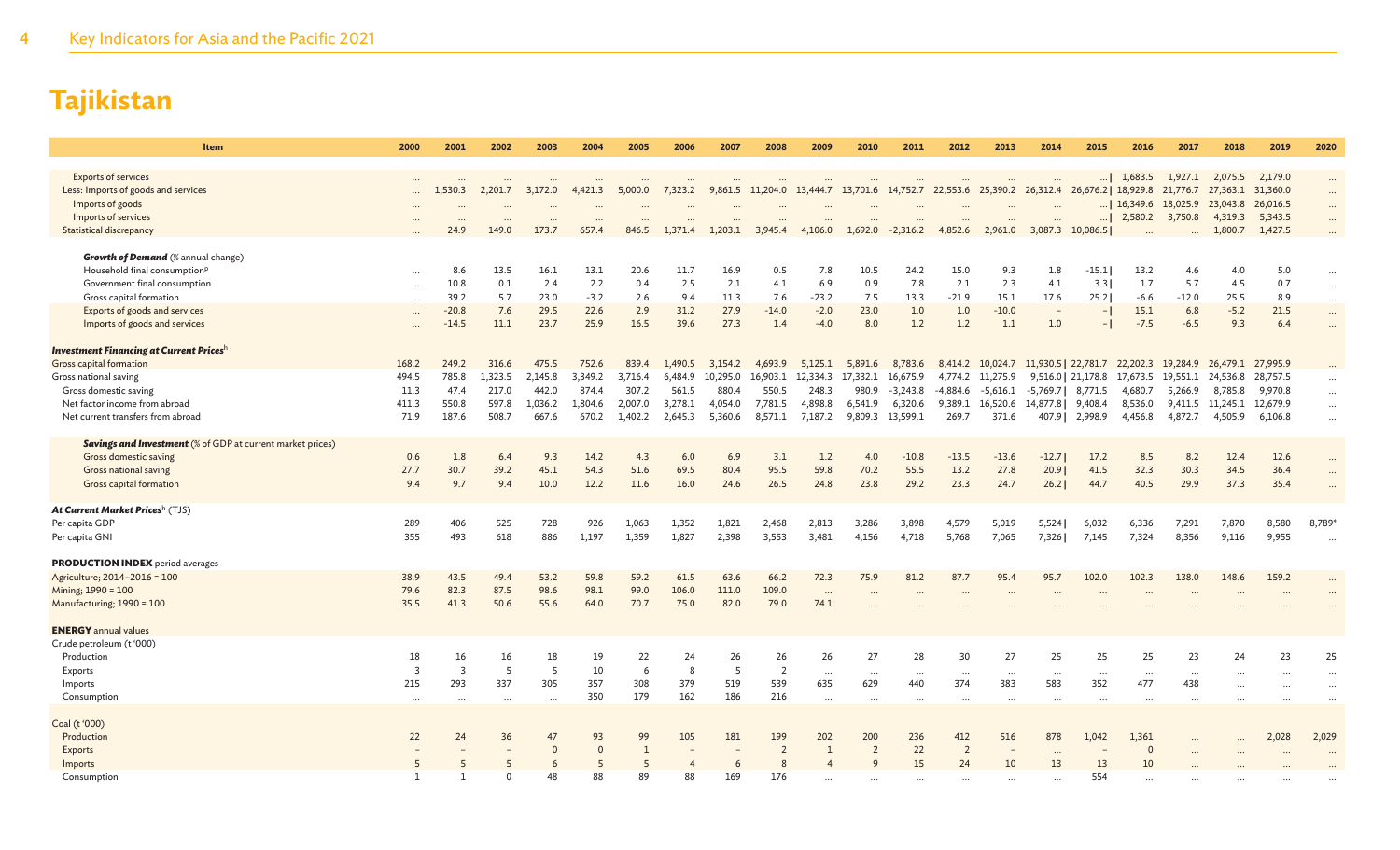| <b>Item</b>                                                                                    | 2000                  | 2001     | 2002      | 2003             | 2004             | 2005                 | 2006      | 2007      | 2008                     | 2009     | 2010               | 2011      | 2012              | 2013               | 2014       | 2015       | 2016       | 2017       | 2018              | 2019       | 2020         |
|------------------------------------------------------------------------------------------------|-----------------------|----------|-----------|------------------|------------------|----------------------|-----------|-----------|--------------------------|----------|--------------------|-----------|-------------------|--------------------|------------|------------|------------|------------|-------------------|------------|--------------|
| Natural gas (m <sup>3</sup> million)                                                           |                       |          |           |                  |                  |                      |           |           |                          |          |                    |           |                   |                    |            |            |            |            |                   |            |              |
| Production                                                                                     | 40                    | 52       | 33        | 32               | 34               | 27                   | 18        | 15        | 12                       | 16       | 20                 | 15        |                   |                    | 3          |            | 3          |            |                   |            | $\mathbf{1}$ |
| Exports                                                                                        |                       |          | $\ddotsc$ | $\cdots$         | $\cdots$         | $\ddotsc$            | $\cdots$  | $\ddotsc$ | $\overline{\phantom{a}}$ | $\cdots$ |                    | $\ddotsc$ |                   |                    |            |            |            |            |                   |            |              |
| Imports                                                                                        | $\overline{1}$        | 1        | 486       | 532              | 623              | 630                  | 641       | 647       | 513                      | 217      | 174                | 180       | 132               |                    |            |            |            |            |                   |            |              |
| Consumption                                                                                    |                       |          |           | 556              | 647              | 648                  | 641       | 640       | 510                      |          |                    |           |                   |                    |            |            |            |            |                   |            |              |
|                                                                                                |                       |          |           |                  |                  |                      |           |           |                          |          |                    |           |                   |                    |            |            |            |            |                   |            |              |
| Electricity (kWh million)                                                                      |                       |          |           |                  |                  |                      |           |           |                          |          |                    |           |                   |                    |            |            |            |            |                   |            |              |
| Production                                                                                     | 14,247                | 14,382   | 15,302    | 16,509           | 16,491           | 17,090               | 16,935    | 17,494    | 16,147                   | 16,117   | 16,435             | 16,238    | 16,953            | 17,092             | 16,472     | 17,162     | 17,197     | 18,144     | 19,708            | 20,676     | 19,771       |
| Exports                                                                                        | 3,909                 | 4,047    | 3,874     | 4,584            | 4,451            | 4,258                | 4,231     | 4,259     | 4,421                    | 4,247    | 180                | 191       | 668               | 968                | 1,553      | 1,400      | 1,427      | 1,414      | 2,945             | 3,175      | $\cdots$     |
| Imports                                                                                        | 5,242                 | 5,396    | 4,660     | 4,605            | 4,810            | 4,508                | 4,840     | 4,361     | 5,298                    | 4,304    | 339                | 65        | 14                | 21                 | 33         | 63         | 39         | 110        | 560               | 294        | $\cdots$     |
| Consumption                                                                                    | 15,580                | 15,731   | 16,087    | 16,518           | 16,835           | 17,325               | 17,528    | 17,582    | 17,000                   | 16,160   | 16,600             | 16,100    | 16,300            | 16,200             | 15,200     | 15,800     | 15,900     | 16,800     | 15,500            | 15,100     | $\cdots$     |
| <b>PRICE INDEXES</b> period averages                                                           |                       |          |           |                  |                  |                      |           |           |                          |          |                    |           |                   |                    |            |            |            |            |                   |            |              |
| Consumer; previous year = 100                                                                  | 160.6                 | 112.5    | 114.5     | 113.7            | 105.7            | 107.1                | 112.5     | 119.7     | 111.8                    | 105.0    | 109.8              | 109.3     | 106.4             | 103.7              | 107.4      | 105.1      | 106.1      | 106.7      | 105.4             | 108.0      | 109.4        |
| Food and nonalcoholic beverages                                                                |                       |          |           |                  |                  |                      |           |           |                          |          |                    |           |                   | 103.1              | 110.0      | 103.8      | 106.5      | 107.8      | 104.9             | 111.4      | 113.6        |
| Alcoholic beverages, tobacco, and narcotics                                                    |                       |          |           |                  |                  |                      |           |           |                          |          |                    |           |                   | 107.7              | 104.5      | 115.9      | 111.6      | 106.2      | 105.4             | 101.0      | 105.0        |
| Clothing and footwear                                                                          |                       |          |           |                  |                  |                      |           |           |                          |          |                    |           | $\cdots$          | 108.4              | 103.5      | 109.2      | 114.5      | 109.1      | 105.6             | 105.0      | 104.5        |
| Housing, water, electricity, gas, and other fuels                                              |                       |          |           |                  |                  |                      |           |           |                          |          |                    |           | $\cdots$          | 106.4              | 95.8       | 104.7      | 104.7      | 109.8      | 107.1             | 105.0      | 105.8        |
| Furnishings, household equipment, and routine household maintenance                            |                       |          |           |                  |                  |                      |           |           |                          |          |                    | $\cdots$  | $\cdots$          | 105.4              | 101.9      | 109.4      | 104.2      | 102.9      | 107.3             | 106.6      | 107.3        |
| Health                                                                                         | $\ddotsc$             |          | $\cdots$  | $\cdots$         |                  | $\ddotsc$            | $\cdots$  |           | $\cdots$                 |          |                    | $\cdots$  | $\cdots$          | 104.8              | 100.2      | 121.6      | 112.7      | 101.1      | 107.7             | 111.6      | 106.7        |
| Transport                                                                                      |                       |          |           |                  |                  | $\cdots$             | $\cdots$  |           |                          |          |                    | $\cdots$  | $\cdots$          | 97.8               | 104.4      | 95.4       | 101.7      | 120.1      | 109.4             | 97.4       | 97.9         |
| Communication                                                                                  |                       |          |           |                  |                  |                      |           |           |                          |          |                    |           |                   | 100.3              | 100.0      | 100.8      | 100.0      | 101.3      | 100.1             | 100.2      | 109.0        |
| Recreation and culture                                                                         |                       |          |           |                  |                  |                      |           |           |                          |          |                    |           | $\cdots$          | 102.0              | 103.5      | 104.5      | 107.7      | 103.5      | 103.7             | 104.1      | 104.3        |
| Education                                                                                      |                       |          |           |                  |                  |                      |           |           |                          |          |                    |           |                   | 105.5              | 110.5      | 102.7      | 111.3      | 105.4      | 100.3             | 101.5      | 109.3        |
| Restaurants and hotels                                                                         |                       |          |           |                  |                  |                      |           |           |                          |          |                    |           |                   | 108.7              | 118.1      | 114.9      | 118.1      | 102.4      | 108.6             | 103.5      | 105.6        |
| Miscellaneous goods and services                                                               |                       |          |           |                  |                  |                      |           |           |                          |          |                    |           | $\cdots$          | 105.3              | 108.3      | 107.7      | 106.9      | 105.8      | 105.4             | 104.1      | 108.0        |
| Producer; previous year = 100                                                                  | 139.2                 | 125.2    | 109.1     | 115.4            | 116.5            | 110.4                | 142.7     | 121.2     | 120.3                    | 96.6     | 127.2              | 115.5     | 106.1             | 102.1              | 104.7      | 103.0      | 114.7      | 101.6      | 101.8             | 101.1      | 105.4        |
| Implicit GDP deflator; previous year = 100                                                     | 122.7                 | 131.0    | 118.8     | 127.0            | 117.5            | 109.5                | 121.5     | 127.5     | 128.5                    | 112.0    | 112.4              | 118.8     | 111.8             | 104.3              | 105.5      |            |            |            | 102.5             | 103.6      |              |
| Price Indexes (% annual change)                                                                |                       |          |           |                  |                  |                      |           |           |                          |          |                    |           |                   |                    |            |            |            |            |                   |            |              |
| Consumer price index                                                                           | 60.6                  | 12.5     | 14.5      | 13.7             | 5.7              | 7.1                  | 12.5      | 19.7      | 11.8                     | 5.0      | 9.8                | 9.3       | 6.4               | 3.7                | 7.4        | 5.1        | 6.1        | 6.7        | 5.4               | 8.0        | 9.4          |
| Food and nonalcoholic beverages price index                                                    | $\cdots$              | $\cdots$ | $\cdots$  | $\cdots$         | $\cdots$         | $\cdots$             | $\ddots$  | $\cdots$  | $\cdots$                 | $\ddots$ | $\cdots$           | $\cdots$  | $\cdots$          | 3.1                | 10.0       | 3.8        | 6.5        | 7.8        | 4.9               | 11.4       | 13.6         |
| Producer price index                                                                           | 39.2                  | 25.2     | 9.1       | 15.4             | 16.5             | 10.4                 | 42.7      | 21.2      | 20.3                     | $-3.4$   | 27.2               | 15.5      | 6.1               | 2.1                | 4.7        | 3.0        | 14.7       | 1.6        | 1.8               | 1.1        | 5.4          |
| Implicit GDP deflator                                                                          | 22.7                  | 31.0     | 18.8      | 27.0             | 17.5             | 9.5                  | 21.5      | 27.5      | 28.5                     | 12.0     | 12.4               | 18.8      | 11.8              | 4.3                | 5.5        |            |            |            | 2.5               | 3.6        |              |
|                                                                                                |                       |          |           |                  |                  |                      |           |           |                          |          |                    |           |                   |                    |            |            |            |            |                   |            |              |
| <b>MONEY AND INTEREST RATES</b> <sup>v</sup> calendar year (TJS million)<br>Net foreign assets | $-132.5$              | 173.3    | 314.3     | 380.4            | 912.2            | 883.2                | 1,041.3   | 679.9     | $-403.6$                 | $-4.6$   | $-99.9$            | $-594.4$  | $-366.4$          | $-1.213.3$         | $-2,132.3$ | $-1,862.6$ | $-1.515.3$ | $-1,101.3$ | $-1.197.8$        | $-1,014.6$ | $-388.7$     |
| Domestic claims                                                                                | 352.3                 | 572.8    | 609.2     | 721.4            | 427.0            | 934.8                | 1,282.3   | 2,165.6   | 2,577.1                  | 3,184.3  | 4,004.2            | 5,732.5   | 6,368.8           | 9,009.2            | 10,765.6   | 13,121.8   | 15,339.3   | 13,600.9   | 14,104.6          | 14,541.1   | 16,644.7     |
| Net claims on central government                                                               | 106.4                 | $-15.1$  | 19.8      | $-49.3$          | $-195.7$         | $-226.2$             | $-252.7$  | $-393.2$  | $-106.0$                 | $-72.7$  | $-168.0$           | 166.2     | 325.3             | 586.7              | $-305.7$   | 2.0        | 911.7      | 1,207.2    | 913.9             | 1,297.3    | 1,017.3      |
| Claims on other financial corporations                                                         |                       |          | $\ddotsc$ |                  |                  |                      |           |           |                          |          |                    |           |                   |                    |            |            |            |            |                   |            |              |
| Claims on state and local government                                                           |                       |          | $\ddots$  |                  |                  | $\ddot{\phantom{0}}$ |           |           |                          |          |                    |           |                   |                    |            |            |            |            |                   |            |              |
| Claims on public nonfinancial corporations                                                     | $\ddotsc$<br>$\ddots$ | 15.0     | 23.5      | $\ddots$<br>29.5 | $\cdots$<br>20.9 | 28.4                 | 100.8     | 147.7     | 131.0                    | 125.1    | $\ddotsc$<br>354.7 | 326.1     | $\ddots$<br>749.3 | $\ddotsc$<br>913.3 | 845.7      | 1,666.0    | 1,772.9    | 2,174.3    | 2,166.8           | 2,605.4    | 2,533.3      |
| Claims on private sector                                                                       | 246.0                 | 587.4    | 589.0     | 702.3            | 377.8            | 656.2                | 886.9     | 1,687.4   | 2,353.7                  | 2,529.5  | 2,992.0            | 4,278.3   | 4,385.2           | 6,783.2            | 9,063.1    | 10,169.1   | 9,636.4    | 7,639.5    | 7,857.5           | 8,474.1    | 9,931.9      |
| Broad money liabilities <sup>w</sup>                                                           | 151.6                 | 201.7    | 293.1     | 460.1            | 652.0            | 1,041.1              | 1,513.3   | 2,727.4   | 2,671.2                  | 3,759.4  | 4,458.3            | 5,932.8   | 7,092.7           | 8,491.9            | 9,092.0    | 10,789.7   | 14,788.2   | 18,017.7   | 18,944.7          | 22,164.4   | 26,252.9     |
| Currency outside depository corporations                                                       | 79.5                  | 103.6    | 136.8     | 229.7            | 398.6            | 666.1                | 823.8     | 1,028.7   | 1,405.2                  | 1,770.8  | 2,004.6            | 2,708.8   | 3,406.2           | 4,143.6            | 4,053.8    | 4,590.8    | 7,587.7    | 10,950.3   | 12,189.9 15,332.5 |            | 18,058.5     |
| Transferable deposits                                                                          |                       | 30.7     | 57.0      | 62.3             | 65.1             | 84.7                 | 145.6     | 239.3     | 432.2                    | 782.0    | 882.0              | 963.1     | 1,103.1           | 1,160.7            | 1,446.0    | 1,956.3    | 2,245.1    | 2,935.4    | 2,889.3           | 2,746.8    | 3,670.3      |
| Other deposits                                                                                 | $\ddotsc$             | 67.3     | 99.3      | 168.1            | 188.3            | 290.3                | 544.0     | 1,459.5   | 824.4                    | 1,199.0  | 1,568.6            | 2,260.7   | 2,582.0           | 3,171.5            | 3,525.5    | 4,068.5    | 4,762.3    | 3,924.0    | 3,778.5           | 3,920.1    | 4,255.6      |
| Securities other than shares                                                                   |                       |          | $\ddotsc$ |                  |                  | $\ddot{\phantom{a}}$ | $\ddotsc$ |           | $\ddotsc$                |          |                    |           |                   |                    |            |            |            |            |                   |            |              |
| Liabilities excluded from broad money                                                          | $\ddots$              | 37.6     | 48.8      | 6.3              | 17.6             | 3.9                  | 2.7       | 8.5       | 86.3                     | 184.9    | 245.5              | 424.8     | 594.2             | 743.8              | 1,530.3    | 2,902.2    | 2,289.2    | 2,147.4    | 2,368.8           | 2,420.0    | 3,414.5      |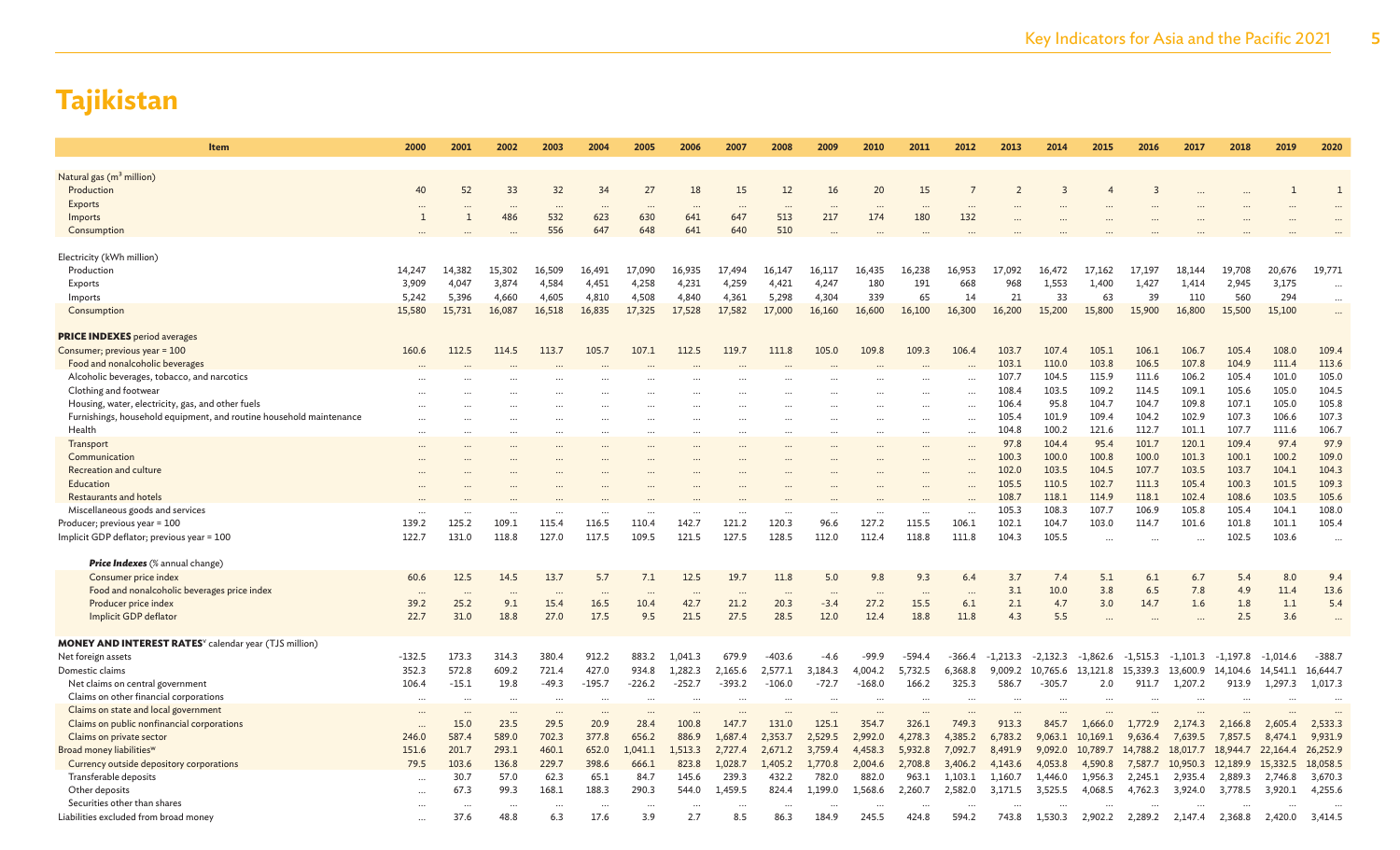| Item                                                                       | 2000           | 2001           | 2002           | 2003           | 2004                 | 2005               | 2006               | 2007               | 2008               | 2009               | 2010               | 2011               | 2012               | 2013               | 2014                 | 2015                 | 2016                 | 2017                 | 2018                          | 2019       | 2020                   |
|----------------------------------------------------------------------------|----------------|----------------|----------------|----------------|----------------------|--------------------|--------------------|--------------------|--------------------|--------------------|--------------------|--------------------|--------------------|--------------------|----------------------|----------------------|----------------------|----------------------|-------------------------------|------------|------------------------|
| <b>Money Supply (M2)</b> <sup>x</sup> (% annual change)                    | 43.3           | 42.1           | 51.6           | 48.0           | 49.7                 | 62.9               | 29.6               | 38.6               | 31.7               | 32.4               | 17.6               | 29.9               | 22.8               | 18.6               | 3.5                  | 12.2                 | 56.7                 | 36.6                 | 10.0                          | 23.1       | 18.8                   |
| <b>M2</b> <sup>y</sup> (% of GDP at current market prices)                 | 5.8            | 5.8            | 6.6            | 7.0            | 8.0                  | 11.2               | 11.2               | 11.3               | 10.8               | 12.3               | 12.0               | 12.8               | 13.1               | 13.9               | 12.8                 | 12.8                 | 18.7                 | 21.7                 | 21.6                          | 24.5       | 27.3                   |
| <b>Interest Rates</b> end of period (% per annum)<br>On deposits           |                |                |                |                |                      |                    |                    |                    |                    |                    |                    |                    |                    |                    |                      |                      |                      |                      |                               |            |                        |
| Savings                                                                    |                |                | 5.3            | 6.6            | 3.7                  | 3.6                | 2.2                | 2.2                | 3.4                | 3.3                | 3.8                | 2.1                | 2.2                | 1.0                | 0.9                  | 0.9                  | 1.2                  | 1.4                  | 1.1                           | 0.6        |                        |
| Demand                                                                     |                |                | 0.1            | 0.5            | 0.5                  | 0.5                | 1.3                | 0.6                | 0.6                | 0.7                | 0.6                | 0.5                | 0.2                | 0.2                | 0.1                  | 0.1                  | 0.2                  | 0.3                  | 0.3                           | 0.4        |                        |
| Time: 6 months                                                             |                |                | 15.1           | 15.6           | 14.2                 | 17.5               | 14.3               | 16.6               | 14.2               | 17.3               | 17.0               | 13.6               | 14.3               | 13.6               | 11.1                 | 10.4                 | 10.5                 | 8.4                  | 7.4                           | 11.5       |                        |
| 12 months                                                                  |                |                | 14.8           | 18.2           | 17.8                 | 20.2               | 20.8               | 17.8               | 18.5               | 19.4               | 17.8               | 16.2               | 16.1               | 15.7               | 15.5                 | 15.6                 | 16.4                 | 14.6                 | 12.8                          | 11.6       |                        |
| <b>GOVERNMENT FINANCE</b> calendar year (TJS million)                      |                |                |                |                |                      |                    |                    |                    |                    |                    |                    |                    |                    |                    |                      |                      |                      |                      |                               |            |                        |
| <b>General Government</b>                                                  |                |                |                |                |                      |                    |                    |                    |                    |                    |                    |                    |                    |                    |                      |                      |                      |                      |                               |            |                        |
| Total revenue and grants                                                   | 251.7          | 382.3<br>381.8 | 566.9<br>557.8 | 824.4          | 1,104.3              | 1,414.5            | 1,823.5            | 2,457.4            | 3,471.2            | 4,187.5            | 4,947.9            | 6,509.0            | 7,877.0            | 9,395.8            | 11,470.3 12,515.8    |                      | 12,757.2 14,694.9    |                      | 16,684.8                      | 17,800.8   | 18,376.1               |
| Total revenue<br>Current revenue                                           | 251.7<br>251.7 | 381.8          | 557.8          | 809.7<br>809.7 | 1,063.7<br>1.063.7   | 1,383.4<br>1,383.4 | 1,800.6<br>1,800.6 | 2,420.9<br>2,420.9 | 3,446.8<br>3,446.8 | 3,869.9<br>3,869.9 | 4,772.9<br>4,772.9 | 6,352.5<br>6,352.5 | 7,781.2<br>7,781.2 | 9,200.4<br>9,200.4 | 11,438.8<br>11,438.8 | 12,105.8<br>12,105.8 | 12,757.2<br>12,757.2 | 14,525.3<br>14,525.3 | 16,584.1<br>16,584.1 17,800.8 | 17,800.8   | 17,250.2*<br>17,250.2* |
| <b>Taxes</b>                                                               | 233.5          | 351.4          | 496.5          | 712.6          | 933.2                | 1,192.5            | 1,567.5            | 2,288.7            | 3,298.2            | 3,659.1            | 4,443.9            | 5,848.9            | 7,102.2            | 8,432.4            | 10,366.8             | 10,613.4             | 11,188.4             | 13,099.7             | 14,564.9                      | 15,775.4   | 15,356.7               |
| Nontaxes                                                                   | 18.2           | 30.4           | 61.3           | 97.1           | 130.5                | 190.9              | 233.1              | 132.2              | 148.6              | 210.8              | 329.0              | 503.6              | 679.0              | 768.0              | 1,072.0              | 1,492.4              | 1,568.8              | 1,425.6              | 2,019.2                       | 2,025.4    | 1,893.5*               |
| Capital receipts                                                           |                |                |                |                |                      |                    |                    |                    |                    |                    |                    |                    |                    |                    |                      |                      |                      |                      |                               |            |                        |
| Grants                                                                     | 0.0            | 0.5            | 9.2            | 14.7           | 40.6                 | 31.2               | 22.9               | 36.5               | 24.4               | 317.6              | 175.0              | 156.5              | 95.8               | 195.4              | 31.5                 | 410.0                |                      | 169.6                | 100.7                         |            | 1,106.3*               |
| Total expenditure and net lending                                          | 261.8          | 379.7          | 543.0          | 773.1          | 1.092.8              | 1.408.3            | 1.785.3            | 3.504.5            | 4.917.0            | 5.837.0            | 7.212.2            | 8.581.4            | 9.141.6            | 11.630.2           | 13,224.1 16,285.4    |                      | 18,300.8             | 22.269.8             | 24.189.9                      | 23,814.9   | 25,038.0               |
| Total expenditure                                                          | 261.8          | 379.7          | 543.0          | 772.3          | 1,090.6              | 1,402.7            | 1,778.8            | 3,494.8            | 4,823.8            | 5,687.3            | 6,712.6            | 8,562.0            | 9,107.9            | 11,591.6           | 13,190.4             | 16,277.4             | 18,294.3             | 22,264.2             | 24,187.4                      | 23,806.6   | 24,925.5               |
| Current expenditure                                                        |                |                |                | 589.7          | 758.3                | 1.052.2            | 1.377.4            | 1,986.6            | 2,872.8            | 4,086.9            | 4,852.3            | 5,473.5            | 6,441.2            | 8,379.4            | 13,126.1             | 16,185.1             | 18,247.9             | 22,190.9             | 24,045.5                      | 23,665.2   | 18,389.7               |
| Capital expenditure                                                        |                |                |                | 182.6          | 332.3                | 350.5              | 401.4              | 1,508.2            | 1,951.0            | 1,600.4            | 1,860.3            | 3,088.5            | 2,666.7            | 3,212.2            | 64.3                 | 92.3                 | 46.4                 | 73.3                 | 141.9                         | 141.4      | $\ddotsc$              |
| Net lending                                                                |                |                |                | 0.8            | 2.2                  | 5.6                | 6.5                | 9.7                | 93.2               | 149.7              | 499.6              | 19.4               | 33.7               | 38.6               | 33.7                 | 8.0                  | 6.5                  | 5.6                  | 2.5                           | 8.3        | $112.5*$               |
| Current surplus/deficit                                                    |                |                |                | 220.0          | 305.4                | 331.2              | 423.2              | 434.3              | 574.0              | $-217.0$           | $-79.4$            | 879.0              | 1.340.0            | 821.0              | $-1,687.3$           | $-4.079.3$           | $-5.490.7$           | $-7.665.6$           | $-7.461.4$                    | $-5.864.4$ | $-1,139.5*$            |
| Capital account surplus/deficit                                            | $\cdots$       |                |                | -182.6         | $-332.3$             | $-350.5$           | -401.4             | $-1,508.2$         | $-1,951.0$         | $-1,600.4$         | $-1,860.3$         | $-3,088.5$         | $-2,666.7$         | $-3.212.2$         | $-64.3$              | $-92.3$              | $-46.4$              | $-73.3$              | $-141.9$                      | $-141.4$   | $-112.5*$              |
| Overall budgetary surplus/deficit <sup>z</sup>                             | $-10.1$        | 2.5            | 24.0           | 51.3           | 11.5                 | 6.2                | 38.2               | $-1.047.1$         | $-1.445.8$         | $-1.649.5$         | $-2.264.3$         | $-2.072.4$         | $-1.264.6$         | $-2,234.4$         | $-1,753.8$           | $-3.769.6$           | $-5,543.6$           | $-7.574.9$           | $-7.505.1$                    | $-6,014.1$ |                        |
| Financing<br>Domestic borrowingaa                                          | $-55.0$        | $-7.0$         | $-20.0$        | $-49.0$        |                      |                    |                    |                    |                    |                    |                    |                    |                    |                    |                      |                      |                      |                      |                               |            |                        |
| Foreign borrowing                                                          | 46.7           | 4.3            | $-1.9$         | $-20.3$        | $\ddots$             |                    |                    |                    |                    |                    |                    |                    |                    |                    |                      |                      |                      |                      |                               |            |                        |
| Use of cash balances <sup>ab</sup>                                         | 18.4           | 0.2            | $-2.1$         | 17.3           | $\ddots$<br>$\cdots$ |                    |                    |                    |                    |                    |                    |                    |                    |                    |                      |                      |                      |                      |                               |            |                        |
| <b>Government Finance</b> <sup>y</sup> (% of GDP at current market prices) |                |                |                |                |                      |                    |                    |                    |                    |                    |                    |                    |                    |                    |                      |                      |                      |                      |                               |            |                        |
| Total revenue                                                              | 14.1           | 14.9           | 16.5           | 17.0           | 17.2                 | 19.2               | 19.3               | 18.9               | 19.5               | 18.8               | 19.3               | 21.1               | 21.5               | 22.7               | 25.1                 | 23.7                 | 23.3                 | 22.5                 | 23.3                          | 23.0       | $20.9*$                |
| <b>Taxes</b>                                                               | 13.1           | 13.7           | 14.7           | 15.0           | 15.1                 | 16.5               | 16.8               | 17.9               | 18.6               | 17.7               | 18.0               | 19.5               | 19.6               | 20.8               | 22.7                 | 20.8                 | 20.4                 | 20.3                 | 20.5                          | 20.4       | $18.6*$                |
| Total expenditure                                                          | 14.7           | 14.8           | 16.1           | 16.2           | 17.6                 | 19.5               | 19.1               | 27.3               | 27.2               | 27.6               | 27.2               | 28.5               | 25.2               | 28.6               | 28.9                 | 31.9                 | 33.4                 | 34.6                 | 34.0                          | 30.8       | $30.2*$                |
| Overall budgetary surplus/deficit                                          | $-0.6$         | 0.1            | 0.7            | 1.1            | 0.2                  | 0.1                | 0.4                | $-8.2$             | $-8.2$             | $-8.0$             | $-9.2$             | $-6.9$             | $-3.5$             | $-5.5$             | $-3.8$               | $-7.4$               | $-10.1$              | $-11.8$              | $-10.6$                       | $-7.8$     | $-0.1*$                |
| <b>Expenditure by Function, General Government</b>                         |                |                |                |                |                      |                    |                    |                    |                    |                    |                    |                    |                    |                    |                      |                      |                      |                      |                               |            |                        |
| Total expenditure                                                          | 261.8          | 379.7          | 543.0          | 772.3          | 1,090.6              | 1,402.7            | 1,778.8            | 3,494.8            | 4,823.8            | 5,687.3            | 6,712.6            | 8,254.1            | 9.107.9            | 11,591.6           | 13,190.4 16,277.4    |                      | 18,294.3             |                      | 22,264.2 24,187.4             | 23,806.6   | 24,925.5*              |
| General public services <sup>ac</sup><br>Defense <sup>ad</sup>             | 50.9           | 59.2           | 93.5           | 131.5          | 160.0                | 204.4              | 225.7              | 421.1              | 383.2              | 376.6              | 384.3              | 683.2              | 701.5              | 941.0              | 1,083.2              | 1,521.1              | 1,556.8              | 1,651.2              | 1,409.4                       | 1,381.7    | $1,335.1*$             |
| Public order and safety                                                    |                |                |                |                |                      |                    |                    |                    |                    |                    |                    |                    |                    |                    |                      |                      |                      |                      |                               |            |                        |
| Economic affairs <sup>ae</sup>                                             | 37.9           | 56.1           | 64.6           | 100.6          | 167.9                | 508.3              | 218.2              | 256.3              | 546.4              | 785.5              | 988.3              | 2,592.5            | 1,940.8            | 2,387.9            | 2,692.8              | 5,391.3              | 6,423.9              |                      | 9,260.9 10,439.3 11,305.3     |            | 9,446.1                |
| <b>Environmental protection</b>                                            |                |                |                |                |                      |                    |                    |                    |                    |                    |                    |                    |                    |                    |                      |                      |                      |                      |                               |            |                        |
| Housing and community amenities                                            | 16.8           | 22.7           | 31.6           | 43.5           | 73.9                 | 80.2               | 101.6              | 216.6              | 230.4              | 324.7              | 377.4              | 653.2              | 585.4              | 1,083.2            | 1,331.3              | 1,183.3              | 1,286.4              | 922.5                | 1,165.7                       | 1,265.1    | 1,426.1                |
| Health                                                                     | 16.9           | 24.4           | 30.6           | 43.3           | 58.2                 | 82.4               | 105.4              | 145.2              | 217.8              | 287.9              | 354.9              | 540.2              | 683.4              | 836.5              | 974.8                | 1,037.2              | 1,159.5              | 1,385.2              | 1,551.5                       | 1,804.0    | 2,164.0*               |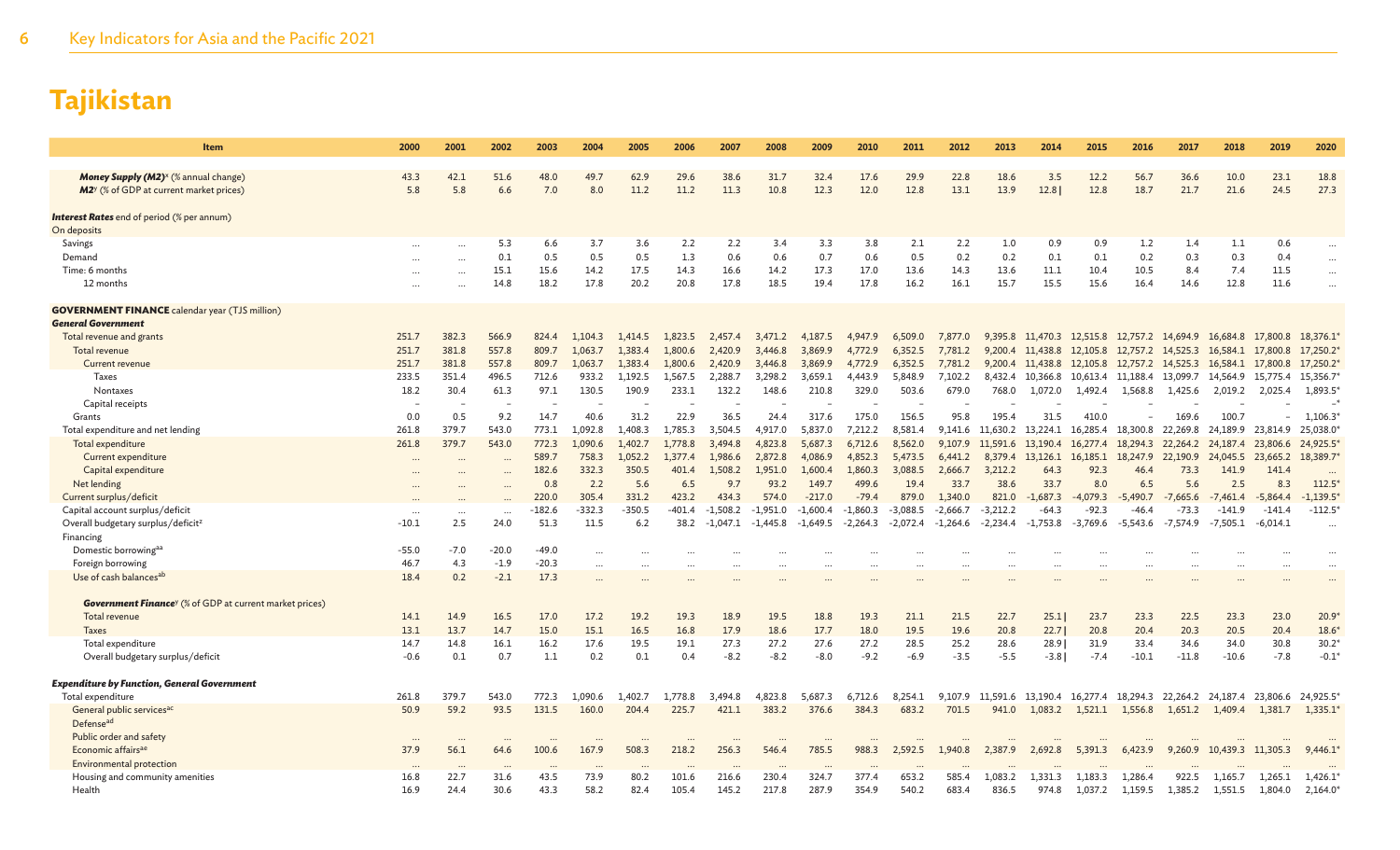| <b>Item</b>                                                         | 2000         | 2001         | 2002        | 2003        | 2004        | 2005        | 2006        | 2007        | 2008          | 2009           | 2010           | 2011           | 2012           | 2013           | 2014           | 2015             | 2016           | 2017           | 2018           | 2019           | 2020           |
|---------------------------------------------------------------------|--------------|--------------|-------------|-------------|-------------|-------------|-------------|-------------|---------------|----------------|----------------|----------------|----------------|----------------|----------------|------------------|----------------|----------------|----------------|----------------|----------------|
|                                                                     |              |              |             |             |             |             |             |             |               |                |                |                |                |                |                |                  |                |                |                |                |                |
| Recreation, culture, and religion                                   | $\ddotsc$    | $\ddotsc$    | $\ddotsc$   | $\cdots$    | $\ddotsc$   |             |             | $\cdots$    |               | $\cdots$       |                |                |                |                |                | $\ddots$         |                |                |                |                | $\cdots$       |
| Education                                                           | 41.6         | 60.9         | 86.9        | 112.1       | 164.3       | 253.1       | 317.7       | 437.0       | 612.6         | 845.4          | 989.9          | 1,382.3        | 1.540.6        | 2,111.6        | 2,353.9        | 2,539.3          | 591.6          | 753.5          | 3.826.5        | 4.419.2        | 4,429.7        |
| Social protection <sup>af</sup>                                     | 32.1         | 48.1         | 71.7        | 109.0       | 158.3       | 232.4       | 317.0       | 355.6       | 522.1         | 713.5          | 860.2          | 1,056.4        | 1,782.0        | 2,089.0        | 2,444.3        | 2,637.4          | 3,093.8        | 3,572.6        | 3,111.6        | 3,510.6        | 3,859.1        |
| Others                                                              | 65.7         | 108.5        | 164.0       | 232.3       | 308.0       | 41.9        | 493.2       | 1,663.0     | 2,311.3       | 2,353.7        | 2,757.6        | 1,346.3        | 1,874.2        | 2,142.4        | 2,310.1        | 1,967.8          | 4,182.3        | 4,718.3        | 2,683.4        | 120.7          | 146.4          |
| <b>Expenditure by Functiony</b> (% of GDP at current market prices) |              |              |             |             |             |             |             |             |               |                |                |                |                |                |                |                  |                |                |                |                |                |
| Education                                                           | 2.3          | 2.4          | 2.6         | 2.4         | 2.7         | 3.5         | 3.4         | 3.4         | 3.5           | 4.1            | 4.0            | 4.6            | 4.3            | 5.2            | 5.2            | 5.0              | 1.1            | 1.2            | 5.4            | 5.7            | $5.4^{\circ}$  |
| Health                                                              | 0.9          | 0.9          | 0.9         | 0.9         | 0.9         | 1.1         | 1.1         | 1.1         | 1.2           | 1.4            | 1.4            | 1.8            | 1.9            | 2.1            | 2.1            | 2.0              | 2.1            | 2.1            | 2.2            | 2.3            | $2.6^{\circ}$  |
| Social protection                                                   | 1.8          | 1.9          | 2.1         | 2.3         | 2.6         | 3.2         | 3.4         | 2.8         | 2.9           | 3.5            | 3.5            | 3.5            | 4.9            | 5.2            | 5.41           | 5.2              | 5.6            | 5.5            | 4.4            | 4.5            | $3.5*$         |
|                                                                     |              |              |             |             |             |             |             |             |               |                |                |                |                |                |                |                  |                |                |                |                |                |
| <b>EXTERNAL TRADE</b> calendar year (\$ million)                    |              |              |             |             |             |             |             |             |               |                |                |                |                |                |                |                  |                |                |                |                |                |
| Exports, fob                                                        | 784          | 652          | 739         | 797         | 915         | 909         | 1,399       | 1,468       | 1,409         | 1,010          | 1,195          | 1,257          | 1,358          | 1,162          | 977            | 891              | 899            | 1,198          | 1,073          | 1,174          | 1,407          |
| Imports, cif                                                        | 675          | 688          | 721         | 881         | 1,191       | 1,330       | 1,725       | 2,547       | 3,273         | 2,570          | 2,657          | 3,206          | 3,778          | 4,121          | 4,297          | 3,436            | 3,031          | 2,775          | 3,151          | 3,349          | 3,151          |
| Trade balance                                                       | 109          | $-36$        | 18          | $-84$       | $-276$      | $-421$      | $-326$      | $-1,079$    | $-1,864$      | $-1,560$       | $-1,462$       | $-1,949$       | $-2,420$       | $-2,959$       | $-3,320$       | $-2,545$         | $-2,132$       | $-1,577$       | $-2,078$       | $-2,175$       | $-1,744$       |
| <b>External Trade</b> (% annual change)                             |              |              |             |             |             |             |             |             |               |                |                |                |                |                |                |                  |                |                |                |                |                |
| Exports                                                             | 13.9         | $-16.9$      | 13.4        | 7.9         | 14.8        | $-0.7$      | 54.0        | 4.9         | $-4.0$        | $-28.3$        | 18.3           | 5.2            | 8.0            | $-14.4$        | $-15.9$        | $-8.9$           | 0.9            | 33.3           | $-10.4$        | 9.5            | 19.8           |
| Imports                                                             | 1.8          | 1.9          | 4.8         | 22.2        | 35.3        | 11.7        | 29.7        | 47.6        | 28.5          | $-21.5$        | 3.4            | 20.7           | 17.8           | 9.1            | 4.3            | $-20.1$          | $-11.8$        | $-8.4$         | 13.6           | 6.3            | $-5.9$         |
|                                                                     |              |              |             |             |             |             |             |             |               |                |                |                |                |                |                |                  |                |                |                |                |                |
| <b>Direction of Trade</b> calendar year (\$ million)                |              |              |             |             |             |             |             |             |               |                |                |                |                |                |                |                  |                |                |                |                |                |
| Exports, total                                                      | 782.5        | 664.1        | 754.0       | 811.9       | 942.8       | 939.2       | .438.6      | ,507.8      | 1,483.9       | 1,041.8        | ,275.5         | 1,350.9        | .497.3         | 1.399.7        | 1,134.3        | 1,114.0          | 874.0          | 1,087.9        | 1,594.6        | 1,394.8        | 1,796.1        |
| 1. Switzerland                                                      | 72.2         | 52.2         | 68.7        | 77.0        | 63.4        | 27.0        | 24.5        | 24.4        | 23.7          | 23.3           | 29.2           | 0.0            | 53.5           | 50.0           | 120.5          | 141.3            | 75.8           | 119.7          | 209.6          | 173.8          | 793.5          |
| 2. Turkey                                                           | 58.4         | 75.1         | 118.5       | 193.2       | 139.7       | 143.4       | 442.8       | 477.6       | 382.4         | 152.1          | 377.0          | 430.9          | 458.7          | 587.0          | 318.4          | 296.2            | 213.0          | 297.7          | 351.8          | 263.2          | 198.0<br>189.1 |
| 3. China, People's Republic of<br>4. Russian Federation             | 3.4<br>258.8 | 1.4<br>104.7 | 2.1<br>87.5 | 5.7<br>52.2 | 6.1<br>60.5 | 5.7<br>82.8 | 9.9<br>65.4 | 8.3<br>97.3 | 81.6<br>124.4 | 405.4<br>102.8 | 447.0<br>101.8 | 493.0<br>105.1 | 568.0<br>118.8 | 387.5<br>103.8 | 188.1<br>187.7 | 188.6<br>263.7   | 114.2<br>133.7 | 169.0<br>127.9 | 275.7<br>224.7 | 302.8<br>187.0 | 216.3          |
| 5. Uzbekistan                                                       | 97.8         | 87.2         | 72.9        | 67.1        | 65.9        | 66.5        | 67.4        | 87.0        | 73.0          | 71.5           | 8.6            | 11.0           | 11.2           | 10.9           | 10.8           | 10.5             | 38.4           | 58.3           | 154.7          | 158.4          | 103.8          |
| 6. Algeria                                                          | 5.4          | 10.3         | 16.2        | 8.8         | 18.3        | 27.6        | 22.0        | 22.6        | 33.4          | 26.8           | 36.4           | 34.9           | 14.5           | 27.7           | 48.7           |                  | 50.2           | 119.4          | 122.4          | 86.0           | 77.7           |
| 7. Iran                                                             | 12.5         | 29.9         | 28.4        | 51.4        | 29.6        | 36.7        | 76.1        | 75.5        | 95.6          | 48.7           | 59.6           | 66.8           | 74.5           | 64.7           | 60.4           | $\ddots$<br>50.0 | 50.5           | 67.4           | 66.5           | 51.3           | 50.7           |
| 8. Afghanistan                                                      | 2.6          | 3.1          | 6.3         | 5.8         | 7.7         | 12.1        | 18.6        | 12.1        | 25.4          | 26.9           | 52.2           | 50.7           | 46.4           | 36.6           | 32.4           | 26.2             | 26.2           | 34.7           | 64.2           | 77.9           | 57.9           |
| 9. Kyrgyz Republic                                                  | 2.7          | 2.0          | 3.7         | 3.7         | 4.4         | 3.2         | 11.2        | 3.3         | 5.8           | 5.7            | 6.8            | 6.8            | 7.1            | 6.0            | 5.5            | 4.5              | 4.6            | 6.1            | 39.4           | 32.4           | 28.2           |
| 10. Italy                                                           | 21.4         | 5.7          | 6.9         | 8.4         | 11.4        | 15.6        | 16.5        | 16.3        | 13.9          | 15.1           | 17.9           | 37.0           | 26.7           | 17.5           | 38.7           | 27.8             | 45.0           | 12.9           | 9.8            | 9.8            | 25.6           |
|                                                                     |              |              |             |             |             |             |             |             |               |                |                |                |                |                |                |                  |                |                |                |                |                |
| Imports, total                                                      | 677.8        | 699.5        | 720.1       | 997.5       | 1,264.5     | 1,472.5     | .917.2      | 2,787.0     | 3,617.1       | 2,630.0        | 2,808.1        | 3,717.2        | 3.695.6        | 3,977.9        | 4,173.5        | 3,078.9          | 2,828.7        | 2,991.6        | 3,412.4        | 3,579.4        | 4,001.2        |
| 1. Russian Federation                                               | 105.1        | 129.4        | 163.5       | 178.1       | 240.8       | 256.5       | 423.7       | 813.7       | 1.047.4       | 795.2          | 856.5          | 1,211.5        | 1.218.2        | 1,394.7        | 1,483.2        | 1,277.2          | 1.111.1        | 1,173.3        | 1,429.5        | 1,604.6        | 1,264.5        |
| 3. China, People's Republic of                                      | 11.9         | 6.0          | 7.6         | 26.7        | 57.0        | 92.5        | 148.9       | 275.3       | 384.9         | 266.5          | 238.2          | 375.1          | 355.6          | 395.4          | 531.0          | 389.6            | 373.8          | 289.0          | 312.8          | 352.1          | 225.9          |
| 2. Kazakhstan                                                       | 82.4         | 89.1         | 72.2        | 95.8        | 152.6       | 168.3       | 186.7       | 332.8       | 285.6         | 278.9          | 292.7          | 391.9          | 390.3          | 444.7          | 446.9          | 276.4            | 227.4          | 280.8          | 319.7          | 300.3          | 378.6          |
| 4. Uzbekistan                                                       | 185.6        | 150.7        | 132.4       | 132.7       | 168.8       | 152.9       | 176.4       | 213.9       | 151.4         | 125.9          | 71.8           | 80.3           | 79.8           | 80.9           | 80.9           | 76.8             | 113.6          | 145.5          | 212.1          | 292.5          | 359.5          |
| 5. Iran                                                             | 7.6          | 10.0         | 15.6        | 23.7        | 26.3        | 30.9        | 34.2        | 60.9        | 120.6         | 78.8           | 141.6          | 191.1          | 172.0          | 185.8          | 182.0          | 111.2            | 111.0          | 115.3          | 125.9          | 112.2          | 141.4          |
| 6. Switzerland                                                      | $\cdots$     | 2.1          | 1.0         | 3.1         | 2.7         | 8.4         | 5.4         | 6.3         | 13.6          | 10.7           | 7.2            | 5.2            | 3.5            | 4.3            | 119.6          | 47.9             | 13.0           | 5.6            | 7.2            | 7.9            | 552.5          |
| 7. Turkey                                                           | 4.0          | 9.3          | 10.5        | 29.5        | 37.9        | 21.9        | 36.6        | 72.9        | 118.1         | 58.9           | 60.0           | 80.1           | 117.2          | 159.2          | 158.7          | 93.3             | 85.1           | 88.4           | 100.0          | 83.0           | 92.1           |
| 8. United Arab Emirates                                             | 2.8          | 4.9          | 6.9         | 13.8        | 16.2        | 24.3        | 33.0        | 65.0        | 106.4         | 73.1           | 61.0           | 93.8           | 101.8          | 120.7          | 123.4          | 77.0             | 77.6           | 81.0           | 88.6           | 79.0           | 99.7           |
| 9. Belarus                                                          | 2.3          | 2.6          | 2.9         | 7.5         | 18.9        | 13.7        | 19.0        | 22.9        | 68.7          | 40.8           | 45.0           | 63.1           | 68.5           | 45.2           | 47.9           | 33.1             | 28.2           | 63.4           | 53.6           | 53.3           | 176.1          |
| 10. Lithuania                                                       | 5.9          | 2.6          | 2.4         | 8.7         | 15.7        | 21.9        | 24.6        | 60.7        | 110.4         | $\ddotsc$      | 73.2           | 93.1           | 105.6          | 127.8          | 117.3          | 63.2             | 60.5           | 79.9           | 70.9           | 77.8           | 76.8           |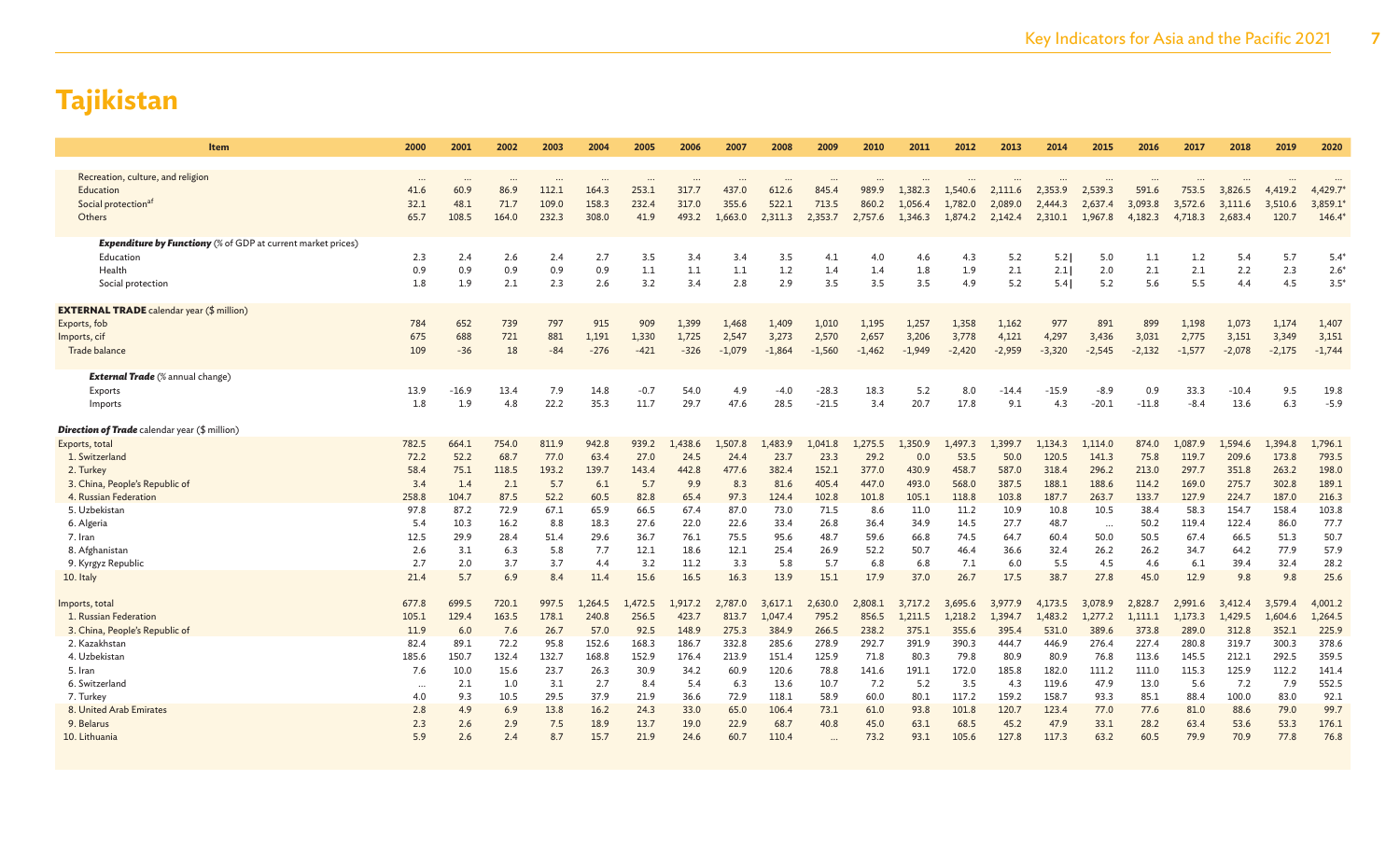| <b>BALANCE OF PAYMENTS</b> <sup>ag</sup> calendar year (\$ million)<br>$-61.9$<br>$-60.9$<br>$-16.7$<br>$-296.2$<br>$-717.5$<br>$-413.3$<br>$-681.4$<br>$-316.5$<br>$-290.8$<br>159.0<br>335.9<br>Current account balance<br>$-4.8$<br>$-57.4$<br>$-372.4$<br>$-1,193.8$<br>$-1.058.8$<br>$-581.1$<br>$-884.8$<br>$-477.1$<br>$-379.7$<br>$-185.3$<br>$-81.5$<br>$-123.8$<br>$-119.5$<br>$-1,444.9$<br>Balance on goods<br>$-114.1$<br>$-135.8$<br>$-788.3$<br>$-2,122.2$<br>$-3,013.8$<br>$-3,581.5$<br>$-3,986.0$<br>$-3.071.9$<br>$-2.290.1$<br>$-1.885.1$<br>$-1,516.8$<br>$-1.889.5$<br>$-1,919.9$<br>-1.220.9<br>$-2,174.8$<br>$-3.036.1$<br>$-2.474.7$<br>1,270.6<br>838.9<br>651.6<br>699.1<br>906.2<br>385.4<br>591.7<br>526.8<br>874.0<br>1.096.91<br>345.7<br>349.2<br>395.1<br>420.4<br>824.1<br>573.8<br>572.3<br>667.7<br>873.0<br>1.001.1<br>Exports<br>457.5<br>$-765.7$<br>$-822.9$<br>2.552.8<br>2,715.5<br>$-920.5$<br>$-1.025.7$<br>$-1.232.8$<br>1.134.0<br>1.570.1<br>2.560.1<br>2.542.6<br>2.932.2<br>4.405.7<br>4,559.8<br>3.598.7<br>2.862.4<br>2.389.7<br>2.763.6<br>2.921.0<br>Imports<br>3.431.2<br>3.605.5<br>$-271.4$<br>$-77.0$<br>$-27.2$<br>$-92.9$<br>$-210.2$<br>$-142.3$<br><b>Balance on services</b><br>$-25.9$<br>$-103.3$<br>$-105.6$<br>$-117.6$<br>$-275.2$<br>$-112.3$<br>18.5<br>$-427.3$<br>$-290.3$<br>$-122.2$<br>$-215.6$<br>$-245.4$<br>$-15.0$<br>$-147.2$<br>-444.0<br>70.2<br>89.5<br>148.7<br>181.4<br>178.9<br>384.6<br>459.2<br>487.6<br>309.5<br>252.4<br>231.8<br>252.0<br>242.2<br>138.5<br>Credit<br>63.6<br>65.0<br>124.6<br>134.2<br>363.4<br>242.4<br>146.3<br>251.8<br>592.7<br>456.6<br>291.1<br>580.5<br>790.7<br>599.8<br>462.5<br>374.1<br>374.2<br>457.8<br>487.8<br>410.0<br>Debit<br>$-78.6$<br>$-90.9$<br>$-147.2$<br>$-192.8$<br>$-271.8$<br>251.9<br>411.8<br>440.8<br>1,364.2<br>Balance on primary income<br>348.2<br>630.4<br>1,010.1<br>1,488.0<br>973.9<br>.327.5<br>1,793.9<br>2,111.5<br>2,664.3<br>2,183.8<br>.,526.2<br>1,215.3<br>1,225.7<br>1,330.5<br>1,164.4<br>1,540.5<br>390.1<br>1,043.4<br>1,556.7<br>1,063.1<br>1,881.8<br>2,216.5<br>2,796.3<br>2,349.9<br>1,739.3<br>1,350.7<br>1,576.3<br>1,544.5<br>1,640.4<br>Credit<br>674.6<br>.,406.6<br>Debit<br>41.9<br>44.2<br>33.3<br>68.7<br>89.2<br>79.1<br>88.0<br>105.0<br>131.9<br>213.1<br>186.3<br>361.0<br>318.8<br>309.9<br>176.4<br>166.1<br>688.1<br>79.1<br>218.1<br>225.6<br>249.5<br>543.1<br>593.2<br>788.1<br>881.5<br>862.0<br>496.9<br>582.6<br>499.8<br>34.6<br>184.0<br>335.7<br>414.9<br>764.6<br>864.2<br>572.2<br>649.5<br>Balance on secondary income<br>783.5<br>93.0<br>285.1<br>348.4<br>596.3<br>942.7<br>652.1<br>779.7<br>670.2<br>793.2<br>742.6<br>Credit<br>36.5<br>201.7<br>317.1<br>440.8<br>1,011.6<br>1,146.5<br>1.098.3<br>1,157.8<br>675.8<br>825.9<br>95.5<br>Debit<br>$-13.9$<br>$-17.7$<br>$-67.0$<br>$-122.8$<br>67.6<br>105.1<br>181.5<br>178.2<br>109.0<br>186.5<br>223.5<br>264.9<br>234.1<br>295.8<br>173.3<br>103.6<br>210.6<br>242.8<br>176.3<br>$-1.9$<br>32.8<br>133.3<br>188.9<br>15.2<br>45.4<br>13.9<br>25.5<br>99.9<br>39.4<br>120.4<br>68.5<br>50.2<br>71.7<br>124.0<br>144.0<br>178.6<br>134.9<br>175.9<br>166.0<br>Capital account<br>4.5<br>188.9<br>Credit<br>99.9<br>32.8<br>39.4<br>120.4<br>68.5<br>50.2<br>71.7<br>133.3<br>124.0<br>144.0<br>178.6<br>134.9<br>175.9<br>166.0<br><br>$\cdots$<br>$\cdots$<br><br>$\cdots$<br>Debit<br>$\cdots$<br>$\cdots$<br>$\ddots$<br>$\cdot \cdot$<br>$-388.9$<br>62.7<br>$-769.5$<br>$-77.7$<br>$-412.5$<br>$-503.4$<br><b>Financial account</b><br>67.3<br>53.9<br>72.4<br>$-284.5$<br>$-508.8$<br>$-540.0$<br>$-295.6$<br>$-536.4$<br>$-478.6$<br>$-319.2$<br>$-309.8$<br>$-380.4$<br>$-204.6$<br>$-361.3$<br>93.4<br>23.5<br>9.5<br>36.1<br>31.6<br>272.0<br>$-338.6$<br>$-360.0$<br>$-486.6$<br>$-149.1$<br>$-93.9$<br>$-241.7$<br>$-283.1$<br>$-326.6$<br>$-454.0$<br>$-206.5$<br>$-63.1$<br>$-249.2$<br>$-189.6$<br>$-36.2$<br>Direct investment<br>$-54.5$<br>$-145.9$<br>1.5<br>0.0<br>$-0.1$<br>73.1<br>0.2<br>Portfolio investment<br>0.3<br>0.3<br>$-0.0$<br>$-6.0$<br>0.5<br>$-0.1$<br>$-500.0$<br>0.2<br>5.3<br>1.2<br>$-1.8$<br>$-0.0$<br><b>Financial derivatives</b><br>$\cdots$<br>182.7<br>$-352.8$<br>43.5<br>34.8<br>30.7<br>$-230.0$<br>$-170.2$<br>$-409.6$<br>$-53.3$<br>71.3<br>$-195.7$<br>$-391.0$<br>$-170.6$<br>$-196.7$<br>9.3<br>$-49.4$<br>$-103.2$<br>Other investment<br>-183.9  <br>44.4<br>$-244.9$<br>44.4<br>$-52.9$<br>$-30.3$<br>229.3<br>351.2<br>$-17.6$<br>$-12.6$<br>$-32.1$<br>$-222.7$<br>262.1<br>542.2<br>495.5<br>267.1<br>319.1<br>$-215.6$<br>$-151.4$<br>$-151.1$<br>$-142.8$<br>$-165.6$<br>Net errors and omissions<br>36.5<br>$-44.4$<br>$-264.6$<br>Overall balance<br>$-7.7$<br>$-4.5$<br>48.2<br>41.5<br>13.6<br>$-129.4$<br>62.8<br>$-23.8$<br>50.2<br>128.9<br>121.9<br>$-43.5$<br>$-88.9$<br>19.0<br>46.5<br>531.4<br>$-263.8$<br>1,264.9<br>29.4<br>24.8<br>176.5<br>7.7<br>$-48.2$<br>$-13.6$<br>129.4<br>23.8<br>$-50.2$<br>$-128.9$<br>$-121.9$<br>43.5<br>88.9<br>$-19.0$<br>$-531.4$<br>263.8<br>$-1,264.9$<br>Reserves and related items<br>4.5<br>$-41.5$<br>$-29.4$<br>$-24.8$<br>$-62.8$<br>$-46.5$<br>$-176.5$<br>$-3.361.2$<br>$-4.187.2$<br>$-4.623.2$<br>$-5.129.8$<br>$-5,065.9$<br>International investment position<br>$-3.551.2$<br>$-3,866.7$<br>$-4,962.3$<br>$-5.119.4$<br>$-5.102.8$<br>$-4.884.5$<br>$-5,567.8$<br><b>Balance of Payments</b> <sup>y</sup> (% of GDP at current market prices)<br>15.9<br>97.5<br>60.3<br>57.3<br>58.3<br>12.3<br>10.4<br>7.7<br>8.1<br>9.1<br>10.9<br>9.5<br>11.6<br>11.3<br>12.3<br>Exports<br>52.8<br>14.9<br>8.4<br>6.7<br>5.7<br>6.9<br>55.5<br>34.0<br>67.4<br>51.1<br>52.0<br>58.0<br>53.6<br>31.7<br>35.6<br>36.0<br>Imports<br>107.0<br>70.8<br>66.0<br>59.4<br>49.0<br>68.8<br>66.4<br>55.3<br>38.9<br>34.6<br>36.5<br>$-18.1$<br>$-9.5$<br>$-10.6$<br>$-10.1$<br>$-7.7$<br>$-34.1$<br>$-43.1$<br>$-58.5$<br>$-58.8$<br>$-42.6$<br>$-43.9$<br>$-47.2$<br>$-46.9$<br>$-33.2$<br>$-27.7$<br>$-27.0$<br>$-20.1$<br>$-24.3$<br>$-23.7$<br>Balance on goods<br>$-6.5$<br>$-46.2$<br>$-7.2$<br>$-1.4$<br>$-13.2$<br>$-32.1$<br>$-2.3$<br>4.2<br>Current account balance<br>$-5.6$<br>$-0.3$<br>$-2.8$<br>$-12.8$<br>$-20.5$<br>$-14.4$<br>$-10.3$<br>$-6.3$<br>$-9.0$<br>$-10.4$<br>$-3.4$<br>$-5.8$<br>$-4.2$<br>2.1<br>$-4.9$<br>7.1<br>15.8<br>Overall balance<br>$-0.9$<br>$-0.4$<br>3.9<br>2.7<br>1.1<br>0.5<br>$-3.5$<br>1.2<br>$-0.5$<br>0.9<br>2.0<br>1.6<br>$-0.5$<br>$-1.0$<br>0.2<br>0.7<br>$-3.4$<br>2.2<br>1.4<br><b>INTERNATIONAL RESERVES</b> calendar year (\$ million)<br>Total<br>89.5<br>117.6<br>172.1<br>188.9<br>203.8<br>84.9<br>256.2<br>403.4<br>532.4<br>628.5<br>660.8<br>510.8<br>494.3<br>1.284.1<br>1.466.3<br>94.3<br>94.3<br>163.2<br>652.8<br>1,292.0<br>$\cdots$<br>20.7<br>28.7<br>59.3<br>79.2<br>243.1<br>330.7<br>200.1<br>333.3<br>429.9<br>917.3<br>1.4<br>1.7<br>5.7<br>14.6<br>44.8<br>81.6<br>545.5<br>650.2<br>946.7<br>Gold, national valuation<br>$\ddots$<br>190.7<br>77.5<br>336.0<br>488.9<br>Foreign exchange<br>85.0<br>87.7<br>87.7<br>111.0<br>156.2<br>162.8<br>171.6<br>36.5<br>88.2<br>65.0<br>216.7<br>182.2<br>353.3<br>76.4<br>33.7<br>610.3<br>$\cdots$<br>0.0<br>0.0<br>0.0<br>0.0<br>0.0<br>0.0<br>0.0<br>0.0<br>0.0<br>0.0<br>0.0<br>0.0<br>Reserve position in the IMF<br>0.0<br>0.0<br>0.0<br>0.0<br>0.0<br>0.0<br>0.0<br>0.0<br>0.0<br><b>SDRs</b><br>7.8<br>4.9<br>1.8<br>0.9<br>1.3<br>5.4<br>3.5<br>3.6<br>15.7<br>109.5<br>107.5<br>107.2<br>107.4<br>101.0<br>30.8<br>29.8<br>31.5<br>30.7<br>30.7<br>31.9<br>107.1<br><b>EXCHANGE RATES (TJS-\$)</b><br>End of period<br>2.55<br>3.00<br>2.96<br>3.04<br>3.20<br>3.46<br>6.99<br>7.88<br>9.43<br>9.69<br>11.30<br>2.20<br>3.43<br>3.45<br>4.37<br>4.40<br>4.76<br>4.76<br>4.77<br>5.31<br>8.82<br>10.32<br>Average of period<br>2.37<br>2.76<br>3.06<br>2.97<br>3.12<br>3.30<br>3.43<br>7.84<br>8.55<br>9.53<br>2.08<br>3.44<br>4.14<br>4.38<br>4.74<br>4.76<br>4.94<br>6.16<br>9.15<br>4.61<br><b>EXTERNAL INDEBTEDNESS</b> calendar year (\$ million)<br>Total debt outstanding and disbursed<br>1.140.7<br>254.3<br>1,272.3<br>.116.9<br>1.060.8<br>2,666.2<br>3.561.2<br>3,922.1<br>4.619.4<br>4,862.3<br>5,123.6<br>5,144.1<br>5.181.1<br>6.028.8<br>5,974.5<br>6,630.8<br>1.166<br>24970<br>$\ddots$<br>869.5<br>969.5<br>833.6<br>3,692.8<br>Long-term debt<br>846.3<br>988.7<br>845.3<br>863.8<br>1,099.9<br>2,265.4<br>2,422.3<br>2,733.2<br>2,944.9<br>3,339.0<br>3,445.5<br>3,939.6<br>4,149.9<br>5,079.4<br>4,923.2<br>5,127.9<br>$\ddotsc$ | Item | 2000 | 2001 | 2002 | 2003 | 2004 | 2005 | 2006 | 2007 | 2008 | 2009 | 2010 | 2011 | 2012 | 2013 | 2014 | 2015 | 2016 | 2017 | 2018 | 2019 | 2020 |
|------------------------------------------------------------------------------------------------------------------------------------------------------------------------------------------------------------------------------------------------------------------------------------------------------------------------------------------------------------------------------------------------------------------------------------------------------------------------------------------------------------------------------------------------------------------------------------------------------------------------------------------------------------------------------------------------------------------------------------------------------------------------------------------------------------------------------------------------------------------------------------------------------------------------------------------------------------------------------------------------------------------------------------------------------------------------------------------------------------------------------------------------------------------------------------------------------------------------------------------------------------------------------------------------------------------------------------------------------------------------------------------------------------------------------------------------------------------------------------------------------------------------------------------------------------------------------------------------------------------------------------------------------------------------------------------------------------------------------------------------------------------------------------------------------------------------------------------------------------------------------------------------------------------------------------------------------------------------------------------------------------------------------------------------------------------------------------------------------------------------------------------------------------------------------------------------------------------------------------------------------------------------------------------------------------------------------------------------------------------------------------------------------------------------------------------------------------------------------------------------------------------------------------------------------------------------------------------------------------------------------------------------------------------------------------------------------------------------------------------------------------------------------------------------------------------------------------------------------------------------------------------------------------------------------------------------------------------------------------------------------------------------------------------------------------------------------------------------------------------------------------------------------------------------------------------------------------------------------------------------------------------------------------------------------------------------------------------------------------------------------------------------------------------------------------------------------------------------------------------------------------------------------------------------------------------------------------------------------------------------------------------------------------------------------------------------------------------------------------------------------------------------------------------------------------------------------------------------------------------------------------------------------------------------------------------------------------------------------------------------------------------------------------------------------------------------------------------------------------------------------------------------------------------------------------------------------------------------------------------------------------------------------------------------------------------------------------------------------------------------------------------------------------------------------------------------------------------------------------------------------------------------------------------------------------------------------------------------------------------------------------------------------------------------------------------------------------------------------------------------------------------------------------------------------------------------------------------------------------------------------------------------------------------------------------------------------------------------------------------------------------------------------------------------------------------------------------------------------------------------------------------------------------------------------------------------------------------------------------------------------------------------------------------------------------------------------------------------------------------------------------------------------------------------------------------------------------------------------------------------------------------------------------------------------------------------------------------------------------------------------------------------------------------------------------------------------------------------------------------------------------------------------------------------------------------------------------------------------------------------------------------------------------------------------------------------------------------------------------------------------------------------------------------------------------------------------------------------------------------------------------------------------------------------------------------------------------------------------------------------------------------------------------------------------------------------------------------------------------------------------------------------------------------------------------------------------------------------------------------------------------------------------------------------------------------------------------------------------------------------------------------------------------------------------------------------------------------------------------------------------------------------------------------------------------------------------------------------------------------------------------------------------------------------------------------------------------------------------------------------------------------------------------------------------------------------------------------------------------------------------------------------------------------------------------------------------------------------------------------------------------------------------------------------------------------------------------------------------------------------------------------------------------------------------------------------------------------------------------------------------------------------------------------------------------------------------------------------------------------------------------------------------------------------------------------------------------------------------------------------------------------------------------------------------------------------------------------------------------------------------------------------------------------------------------------------------------------------------------------------------------------------------------------------------------------------------------------------------------------------------------------------------------------------------------------------------------------------------------------------------------------------------------------------------------------------------------------------------------------------------------------------------------------------------------------------------------------------------------------------------------------------------------------------------------------------------------------------------------------------------------------------------|------|------|------|------|------|------|------|------|------|------|------|------|------|------|------|------|------|------|------|------|------|------|
|                                                                                                                                                                                                                                                                                                                                                                                                                                                                                                                                                                                                                                                                                                                                                                                                                                                                                                                                                                                                                                                                                                                                                                                                                                                                                                                                                                                                                                                                                                                                                                                                                                                                                                                                                                                                                                                                                                                                                                                                                                                                                                                                                                                                                                                                                                                                                                                                                                                                                                                                                                                                                                                                                                                                                                                                                                                                                                                                                                                                                                                                                                                                                                                                                                                                                                                                                                                                                                                                                                                                                                                                                                                                                                                                                                                                                                                                                                                                                                                                                                                                                                                                                                                                                                                                                                                                                                                                                                                                                                                                                                                                                                                                                                                                                                                                                                                                                                                                                                                                                                                                                                                                                                                                                                                                                                                                                                                                                                                                                                                                                                                                                                                                                                                                                                                                                                                                                                                                                                                                                                                                                                                                                                                                                                                                                                                                                                                                                                                                                                                                                                                                                                                                                                                                                                                                                                                                                                                                                                                                                                                                                                                                                                                                                                                                                                                                                                                                                                                                                                                                                                                                                                                                                                                                                                                                                                                                                                                                                                                                                                                                                                                                                                                                                                                                                                                                                                                                                                                                                                                                                                                                                                                      |      |      |      |      |      |      |      |      |      |      |      |      |      |      |      |      |      |      |      |      |      |      |
|                                                                                                                                                                                                                                                                                                                                                                                                                                                                                                                                                                                                                                                                                                                                                                                                                                                                                                                                                                                                                                                                                                                                                                                                                                                                                                                                                                                                                                                                                                                                                                                                                                                                                                                                                                                                                                                                                                                                                                                                                                                                                                                                                                                                                                                                                                                                                                                                                                                                                                                                                                                                                                                                                                                                                                                                                                                                                                                                                                                                                                                                                                                                                                                                                                                                                                                                                                                                                                                                                                                                                                                                                                                                                                                                                                                                                                                                                                                                                                                                                                                                                                                                                                                                                                                                                                                                                                                                                                                                                                                                                                                                                                                                                                                                                                                                                                                                                                                                                                                                                                                                                                                                                                                                                                                                                                                                                                                                                                                                                                                                                                                                                                                                                                                                                                                                                                                                                                                                                                                                                                                                                                                                                                                                                                                                                                                                                                                                                                                                                                                                                                                                                                                                                                                                                                                                                                                                                                                                                                                                                                                                                                                                                                                                                                                                                                                                                                                                                                                                                                                                                                                                                                                                                                                                                                                                                                                                                                                                                                                                                                                                                                                                                                                                                                                                                                                                                                                                                                                                                                                                                                                                                                                      |      |      |      |      |      |      |      |      |      |      |      |      |      |      |      |      |      |      |      |      |      |      |
|                                                                                                                                                                                                                                                                                                                                                                                                                                                                                                                                                                                                                                                                                                                                                                                                                                                                                                                                                                                                                                                                                                                                                                                                                                                                                                                                                                                                                                                                                                                                                                                                                                                                                                                                                                                                                                                                                                                                                                                                                                                                                                                                                                                                                                                                                                                                                                                                                                                                                                                                                                                                                                                                                                                                                                                                                                                                                                                                                                                                                                                                                                                                                                                                                                                                                                                                                                                                                                                                                                                                                                                                                                                                                                                                                                                                                                                                                                                                                                                                                                                                                                                                                                                                                                                                                                                                                                                                                                                                                                                                                                                                                                                                                                                                                                                                                                                                                                                                                                                                                                                                                                                                                                                                                                                                                                                                                                                                                                                                                                                                                                                                                                                                                                                                                                                                                                                                                                                                                                                                                                                                                                                                                                                                                                                                                                                                                                                                                                                                                                                                                                                                                                                                                                                                                                                                                                                                                                                                                                                                                                                                                                                                                                                                                                                                                                                                                                                                                                                                                                                                                                                                                                                                                                                                                                                                                                                                                                                                                                                                                                                                                                                                                                                                                                                                                                                                                                                                                                                                                                                                                                                                                                                      |      |      |      |      |      |      |      |      |      |      |      |      |      |      |      |      |      |      |      |      |      |      |
|                                                                                                                                                                                                                                                                                                                                                                                                                                                                                                                                                                                                                                                                                                                                                                                                                                                                                                                                                                                                                                                                                                                                                                                                                                                                                                                                                                                                                                                                                                                                                                                                                                                                                                                                                                                                                                                                                                                                                                                                                                                                                                                                                                                                                                                                                                                                                                                                                                                                                                                                                                                                                                                                                                                                                                                                                                                                                                                                                                                                                                                                                                                                                                                                                                                                                                                                                                                                                                                                                                                                                                                                                                                                                                                                                                                                                                                                                                                                                                                                                                                                                                                                                                                                                                                                                                                                                                                                                                                                                                                                                                                                                                                                                                                                                                                                                                                                                                                                                                                                                                                                                                                                                                                                                                                                                                                                                                                                                                                                                                                                                                                                                                                                                                                                                                                                                                                                                                                                                                                                                                                                                                                                                                                                                                                                                                                                                                                                                                                                                                                                                                                                                                                                                                                                                                                                                                                                                                                                                                                                                                                                                                                                                                                                                                                                                                                                                                                                                                                                                                                                                                                                                                                                                                                                                                                                                                                                                                                                                                                                                                                                                                                                                                                                                                                                                                                                                                                                                                                                                                                                                                                                                                                      |      |      |      |      |      |      |      |      |      |      |      |      |      |      |      |      |      |      |      |      |      |      |
|                                                                                                                                                                                                                                                                                                                                                                                                                                                                                                                                                                                                                                                                                                                                                                                                                                                                                                                                                                                                                                                                                                                                                                                                                                                                                                                                                                                                                                                                                                                                                                                                                                                                                                                                                                                                                                                                                                                                                                                                                                                                                                                                                                                                                                                                                                                                                                                                                                                                                                                                                                                                                                                                                                                                                                                                                                                                                                                                                                                                                                                                                                                                                                                                                                                                                                                                                                                                                                                                                                                                                                                                                                                                                                                                                                                                                                                                                                                                                                                                                                                                                                                                                                                                                                                                                                                                                                                                                                                                                                                                                                                                                                                                                                                                                                                                                                                                                                                                                                                                                                                                                                                                                                                                                                                                                                                                                                                                                                                                                                                                                                                                                                                                                                                                                                                                                                                                                                                                                                                                                                                                                                                                                                                                                                                                                                                                                                                                                                                                                                                                                                                                                                                                                                                                                                                                                                                                                                                                                                                                                                                                                                                                                                                                                                                                                                                                                                                                                                                                                                                                                                                                                                                                                                                                                                                                                                                                                                                                                                                                                                                                                                                                                                                                                                                                                                                                                                                                                                                                                                                                                                                                                                                      |      |      |      |      |      |      |      |      |      |      |      |      |      |      |      |      |      |      |      |      |      |      |
|                                                                                                                                                                                                                                                                                                                                                                                                                                                                                                                                                                                                                                                                                                                                                                                                                                                                                                                                                                                                                                                                                                                                                                                                                                                                                                                                                                                                                                                                                                                                                                                                                                                                                                                                                                                                                                                                                                                                                                                                                                                                                                                                                                                                                                                                                                                                                                                                                                                                                                                                                                                                                                                                                                                                                                                                                                                                                                                                                                                                                                                                                                                                                                                                                                                                                                                                                                                                                                                                                                                                                                                                                                                                                                                                                                                                                                                                                                                                                                                                                                                                                                                                                                                                                                                                                                                                                                                                                                                                                                                                                                                                                                                                                                                                                                                                                                                                                                                                                                                                                                                                                                                                                                                                                                                                                                                                                                                                                                                                                                                                                                                                                                                                                                                                                                                                                                                                                                                                                                                                                                                                                                                                                                                                                                                                                                                                                                                                                                                                                                                                                                                                                                                                                                                                                                                                                                                                                                                                                                                                                                                                                                                                                                                                                                                                                                                                                                                                                                                                                                                                                                                                                                                                                                                                                                                                                                                                                                                                                                                                                                                                                                                                                                                                                                                                                                                                                                                                                                                                                                                                                                                                                                                      |      |      |      |      |      |      |      |      |      |      |      |      |      |      |      |      |      |      |      |      |      |      |
|                                                                                                                                                                                                                                                                                                                                                                                                                                                                                                                                                                                                                                                                                                                                                                                                                                                                                                                                                                                                                                                                                                                                                                                                                                                                                                                                                                                                                                                                                                                                                                                                                                                                                                                                                                                                                                                                                                                                                                                                                                                                                                                                                                                                                                                                                                                                                                                                                                                                                                                                                                                                                                                                                                                                                                                                                                                                                                                                                                                                                                                                                                                                                                                                                                                                                                                                                                                                                                                                                                                                                                                                                                                                                                                                                                                                                                                                                                                                                                                                                                                                                                                                                                                                                                                                                                                                                                                                                                                                                                                                                                                                                                                                                                                                                                                                                                                                                                                                                                                                                                                                                                                                                                                                                                                                                                                                                                                                                                                                                                                                                                                                                                                                                                                                                                                                                                                                                                                                                                                                                                                                                                                                                                                                                                                                                                                                                                                                                                                                                                                                                                                                                                                                                                                                                                                                                                                                                                                                                                                                                                                                                                                                                                                                                                                                                                                                                                                                                                                                                                                                                                                                                                                                                                                                                                                                                                                                                                                                                                                                                                                                                                                                                                                                                                                                                                                                                                                                                                                                                                                                                                                                                                                      |      |      |      |      |      |      |      |      |      |      |      |      |      |      |      |      |      |      |      |      |      |      |
|                                                                                                                                                                                                                                                                                                                                                                                                                                                                                                                                                                                                                                                                                                                                                                                                                                                                                                                                                                                                                                                                                                                                                                                                                                                                                                                                                                                                                                                                                                                                                                                                                                                                                                                                                                                                                                                                                                                                                                                                                                                                                                                                                                                                                                                                                                                                                                                                                                                                                                                                                                                                                                                                                                                                                                                                                                                                                                                                                                                                                                                                                                                                                                                                                                                                                                                                                                                                                                                                                                                                                                                                                                                                                                                                                                                                                                                                                                                                                                                                                                                                                                                                                                                                                                                                                                                                                                                                                                                                                                                                                                                                                                                                                                                                                                                                                                                                                                                                                                                                                                                                                                                                                                                                                                                                                                                                                                                                                                                                                                                                                                                                                                                                                                                                                                                                                                                                                                                                                                                                                                                                                                                                                                                                                                                                                                                                                                                                                                                                                                                                                                                                                                                                                                                                                                                                                                                                                                                                                                                                                                                                                                                                                                                                                                                                                                                                                                                                                                                                                                                                                                                                                                                                                                                                                                                                                                                                                                                                                                                                                                                                                                                                                                                                                                                                                                                                                                                                                                                                                                                                                                                                                                                      |      |      |      |      |      |      |      |      |      |      |      |      |      |      |      |      |      |      |      |      |      |      |
|                                                                                                                                                                                                                                                                                                                                                                                                                                                                                                                                                                                                                                                                                                                                                                                                                                                                                                                                                                                                                                                                                                                                                                                                                                                                                                                                                                                                                                                                                                                                                                                                                                                                                                                                                                                                                                                                                                                                                                                                                                                                                                                                                                                                                                                                                                                                                                                                                                                                                                                                                                                                                                                                                                                                                                                                                                                                                                                                                                                                                                                                                                                                                                                                                                                                                                                                                                                                                                                                                                                                                                                                                                                                                                                                                                                                                                                                                                                                                                                                                                                                                                                                                                                                                                                                                                                                                                                                                                                                                                                                                                                                                                                                                                                                                                                                                                                                                                                                                                                                                                                                                                                                                                                                                                                                                                                                                                                                                                                                                                                                                                                                                                                                                                                                                                                                                                                                                                                                                                                                                                                                                                                                                                                                                                                                                                                                                                                                                                                                                                                                                                                                                                                                                                                                                                                                                                                                                                                                                                                                                                                                                                                                                                                                                                                                                                                                                                                                                                                                                                                                                                                                                                                                                                                                                                                                                                                                                                                                                                                                                                                                                                                                                                                                                                                                                                                                                                                                                                                                                                                                                                                                                                                      |      |      |      |      |      |      |      |      |      |      |      |      |      |      |      |      |      |      |      |      |      |      |
|                                                                                                                                                                                                                                                                                                                                                                                                                                                                                                                                                                                                                                                                                                                                                                                                                                                                                                                                                                                                                                                                                                                                                                                                                                                                                                                                                                                                                                                                                                                                                                                                                                                                                                                                                                                                                                                                                                                                                                                                                                                                                                                                                                                                                                                                                                                                                                                                                                                                                                                                                                                                                                                                                                                                                                                                                                                                                                                                                                                                                                                                                                                                                                                                                                                                                                                                                                                                                                                                                                                                                                                                                                                                                                                                                                                                                                                                                                                                                                                                                                                                                                                                                                                                                                                                                                                                                                                                                                                                                                                                                                                                                                                                                                                                                                                                                                                                                                                                                                                                                                                                                                                                                                                                                                                                                                                                                                                                                                                                                                                                                                                                                                                                                                                                                                                                                                                                                                                                                                                                                                                                                                                                                                                                                                                                                                                                                                                                                                                                                                                                                                                                                                                                                                                                                                                                                                                                                                                                                                                                                                                                                                                                                                                                                                                                                                                                                                                                                                                                                                                                                                                                                                                                                                                                                                                                                                                                                                                                                                                                                                                                                                                                                                                                                                                                                                                                                                                                                                                                                                                                                                                                                                                      |      |      |      |      |      |      |      |      |      |      |      |      |      |      |      |      |      |      |      |      |      |      |
|                                                                                                                                                                                                                                                                                                                                                                                                                                                                                                                                                                                                                                                                                                                                                                                                                                                                                                                                                                                                                                                                                                                                                                                                                                                                                                                                                                                                                                                                                                                                                                                                                                                                                                                                                                                                                                                                                                                                                                                                                                                                                                                                                                                                                                                                                                                                                                                                                                                                                                                                                                                                                                                                                                                                                                                                                                                                                                                                                                                                                                                                                                                                                                                                                                                                                                                                                                                                                                                                                                                                                                                                                                                                                                                                                                                                                                                                                                                                                                                                                                                                                                                                                                                                                                                                                                                                                                                                                                                                                                                                                                                                                                                                                                                                                                                                                                                                                                                                                                                                                                                                                                                                                                                                                                                                                                                                                                                                                                                                                                                                                                                                                                                                                                                                                                                                                                                                                                                                                                                                                                                                                                                                                                                                                                                                                                                                                                                                                                                                                                                                                                                                                                                                                                                                                                                                                                                                                                                                                                                                                                                                                                                                                                                                                                                                                                                                                                                                                                                                                                                                                                                                                                                                                                                                                                                                                                                                                                                                                                                                                                                                                                                                                                                                                                                                                                                                                                                                                                                                                                                                                                                                                                                      |      |      |      |      |      |      |      |      |      |      |      |      |      |      |      |      |      |      |      |      |      |      |
|                                                                                                                                                                                                                                                                                                                                                                                                                                                                                                                                                                                                                                                                                                                                                                                                                                                                                                                                                                                                                                                                                                                                                                                                                                                                                                                                                                                                                                                                                                                                                                                                                                                                                                                                                                                                                                                                                                                                                                                                                                                                                                                                                                                                                                                                                                                                                                                                                                                                                                                                                                                                                                                                                                                                                                                                                                                                                                                                                                                                                                                                                                                                                                                                                                                                                                                                                                                                                                                                                                                                                                                                                                                                                                                                                                                                                                                                                                                                                                                                                                                                                                                                                                                                                                                                                                                                                                                                                                                                                                                                                                                                                                                                                                                                                                                                                                                                                                                                                                                                                                                                                                                                                                                                                                                                                                                                                                                                                                                                                                                                                                                                                                                                                                                                                                                                                                                                                                                                                                                                                                                                                                                                                                                                                                                                                                                                                                                                                                                                                                                                                                                                                                                                                                                                                                                                                                                                                                                                                                                                                                                                                                                                                                                                                                                                                                                                                                                                                                                                                                                                                                                                                                                                                                                                                                                                                                                                                                                                                                                                                                                                                                                                                                                                                                                                                                                                                                                                                                                                                                                                                                                                                                                      |      |      |      |      |      |      |      |      |      |      |      |      |      |      |      |      |      |      |      |      |      |      |
|                                                                                                                                                                                                                                                                                                                                                                                                                                                                                                                                                                                                                                                                                                                                                                                                                                                                                                                                                                                                                                                                                                                                                                                                                                                                                                                                                                                                                                                                                                                                                                                                                                                                                                                                                                                                                                                                                                                                                                                                                                                                                                                                                                                                                                                                                                                                                                                                                                                                                                                                                                                                                                                                                                                                                                                                                                                                                                                                                                                                                                                                                                                                                                                                                                                                                                                                                                                                                                                                                                                                                                                                                                                                                                                                                                                                                                                                                                                                                                                                                                                                                                                                                                                                                                                                                                                                                                                                                                                                                                                                                                                                                                                                                                                                                                                                                                                                                                                                                                                                                                                                                                                                                                                                                                                                                                                                                                                                                                                                                                                                                                                                                                                                                                                                                                                                                                                                                                                                                                                                                                                                                                                                                                                                                                                                                                                                                                                                                                                                                                                                                                                                                                                                                                                                                                                                                                                                                                                                                                                                                                                                                                                                                                                                                                                                                                                                                                                                                                                                                                                                                                                                                                                                                                                                                                                                                                                                                                                                                                                                                                                                                                                                                                                                                                                                                                                                                                                                                                                                                                                                                                                                                                                      |      |      |      |      |      |      |      |      |      |      |      |      |      |      |      |      |      |      |      |      |      |      |
|                                                                                                                                                                                                                                                                                                                                                                                                                                                                                                                                                                                                                                                                                                                                                                                                                                                                                                                                                                                                                                                                                                                                                                                                                                                                                                                                                                                                                                                                                                                                                                                                                                                                                                                                                                                                                                                                                                                                                                                                                                                                                                                                                                                                                                                                                                                                                                                                                                                                                                                                                                                                                                                                                                                                                                                                                                                                                                                                                                                                                                                                                                                                                                                                                                                                                                                                                                                                                                                                                                                                                                                                                                                                                                                                                                                                                                                                                                                                                                                                                                                                                                                                                                                                                                                                                                                                                                                                                                                                                                                                                                                                                                                                                                                                                                                                                                                                                                                                                                                                                                                                                                                                                                                                                                                                                                                                                                                                                                                                                                                                                                                                                                                                                                                                                                                                                                                                                                                                                                                                                                                                                                                                                                                                                                                                                                                                                                                                                                                                                                                                                                                                                                                                                                                                                                                                                                                                                                                                                                                                                                                                                                                                                                                                                                                                                                                                                                                                                                                                                                                                                                                                                                                                                                                                                                                                                                                                                                                                                                                                                                                                                                                                                                                                                                                                                                                                                                                                                                                                                                                                                                                                                                                      |      |      |      |      |      |      |      |      |      |      |      |      |      |      |      |      |      |      |      |      |      |      |
|                                                                                                                                                                                                                                                                                                                                                                                                                                                                                                                                                                                                                                                                                                                                                                                                                                                                                                                                                                                                                                                                                                                                                                                                                                                                                                                                                                                                                                                                                                                                                                                                                                                                                                                                                                                                                                                                                                                                                                                                                                                                                                                                                                                                                                                                                                                                                                                                                                                                                                                                                                                                                                                                                                                                                                                                                                                                                                                                                                                                                                                                                                                                                                                                                                                                                                                                                                                                                                                                                                                                                                                                                                                                                                                                                                                                                                                                                                                                                                                                                                                                                                                                                                                                                                                                                                                                                                                                                                                                                                                                                                                                                                                                                                                                                                                                                                                                                                                                                                                                                                                                                                                                                                                                                                                                                                                                                                                                                                                                                                                                                                                                                                                                                                                                                                                                                                                                                                                                                                                                                                                                                                                                                                                                                                                                                                                                                                                                                                                                                                                                                                                                                                                                                                                                                                                                                                                                                                                                                                                                                                                                                                                                                                                                                                                                                                                                                                                                                                                                                                                                                                                                                                                                                                                                                                                                                                                                                                                                                                                                                                                                                                                                                                                                                                                                                                                                                                                                                                                                                                                                                                                                                                                      |      |      |      |      |      |      |      |      |      |      |      |      |      |      |      |      |      |      |      |      |      |      |
|                                                                                                                                                                                                                                                                                                                                                                                                                                                                                                                                                                                                                                                                                                                                                                                                                                                                                                                                                                                                                                                                                                                                                                                                                                                                                                                                                                                                                                                                                                                                                                                                                                                                                                                                                                                                                                                                                                                                                                                                                                                                                                                                                                                                                                                                                                                                                                                                                                                                                                                                                                                                                                                                                                                                                                                                                                                                                                                                                                                                                                                                                                                                                                                                                                                                                                                                                                                                                                                                                                                                                                                                                                                                                                                                                                                                                                                                                                                                                                                                                                                                                                                                                                                                                                                                                                                                                                                                                                                                                                                                                                                                                                                                                                                                                                                                                                                                                                                                                                                                                                                                                                                                                                                                                                                                                                                                                                                                                                                                                                                                                                                                                                                                                                                                                                                                                                                                                                                                                                                                                                                                                                                                                                                                                                                                                                                                                                                                                                                                                                                                                                                                                                                                                                                                                                                                                                                                                                                                                                                                                                                                                                                                                                                                                                                                                                                                                                                                                                                                                                                                                                                                                                                                                                                                                                                                                                                                                                                                                                                                                                                                                                                                                                                                                                                                                                                                                                                                                                                                                                                                                                                                                                                      |      |      |      |      |      |      |      |      |      |      |      |      |      |      |      |      |      |      |      |      |      |      |
|                                                                                                                                                                                                                                                                                                                                                                                                                                                                                                                                                                                                                                                                                                                                                                                                                                                                                                                                                                                                                                                                                                                                                                                                                                                                                                                                                                                                                                                                                                                                                                                                                                                                                                                                                                                                                                                                                                                                                                                                                                                                                                                                                                                                                                                                                                                                                                                                                                                                                                                                                                                                                                                                                                                                                                                                                                                                                                                                                                                                                                                                                                                                                                                                                                                                                                                                                                                                                                                                                                                                                                                                                                                                                                                                                                                                                                                                                                                                                                                                                                                                                                                                                                                                                                                                                                                                                                                                                                                                                                                                                                                                                                                                                                                                                                                                                                                                                                                                                                                                                                                                                                                                                                                                                                                                                                                                                                                                                                                                                                                                                                                                                                                                                                                                                                                                                                                                                                                                                                                                                                                                                                                                                                                                                                                                                                                                                                                                                                                                                                                                                                                                                                                                                                                                                                                                                                                                                                                                                                                                                                                                                                                                                                                                                                                                                                                                                                                                                                                                                                                                                                                                                                                                                                                                                                                                                                                                                                                                                                                                                                                                                                                                                                                                                                                                                                                                                                                                                                                                                                                                                                                                                                                      |      |      |      |      |      |      |      |      |      |      |      |      |      |      |      |      |      |      |      |      |      |      |
|                                                                                                                                                                                                                                                                                                                                                                                                                                                                                                                                                                                                                                                                                                                                                                                                                                                                                                                                                                                                                                                                                                                                                                                                                                                                                                                                                                                                                                                                                                                                                                                                                                                                                                                                                                                                                                                                                                                                                                                                                                                                                                                                                                                                                                                                                                                                                                                                                                                                                                                                                                                                                                                                                                                                                                                                                                                                                                                                                                                                                                                                                                                                                                                                                                                                                                                                                                                                                                                                                                                                                                                                                                                                                                                                                                                                                                                                                                                                                                                                                                                                                                                                                                                                                                                                                                                                                                                                                                                                                                                                                                                                                                                                                                                                                                                                                                                                                                                                                                                                                                                                                                                                                                                                                                                                                                                                                                                                                                                                                                                                                                                                                                                                                                                                                                                                                                                                                                                                                                                                                                                                                                                                                                                                                                                                                                                                                                                                                                                                                                                                                                                                                                                                                                                                                                                                                                                                                                                                                                                                                                                                                                                                                                                                                                                                                                                                                                                                                                                                                                                                                                                                                                                                                                                                                                                                                                                                                                                                                                                                                                                                                                                                                                                                                                                                                                                                                                                                                                                                                                                                                                                                                                                      |      |      |      |      |      |      |      |      |      |      |      |      |      |      |      |      |      |      |      |      |      |      |
|                                                                                                                                                                                                                                                                                                                                                                                                                                                                                                                                                                                                                                                                                                                                                                                                                                                                                                                                                                                                                                                                                                                                                                                                                                                                                                                                                                                                                                                                                                                                                                                                                                                                                                                                                                                                                                                                                                                                                                                                                                                                                                                                                                                                                                                                                                                                                                                                                                                                                                                                                                                                                                                                                                                                                                                                                                                                                                                                                                                                                                                                                                                                                                                                                                                                                                                                                                                                                                                                                                                                                                                                                                                                                                                                                                                                                                                                                                                                                                                                                                                                                                                                                                                                                                                                                                                                                                                                                                                                                                                                                                                                                                                                                                                                                                                                                                                                                                                                                                                                                                                                                                                                                                                                                                                                                                                                                                                                                                                                                                                                                                                                                                                                                                                                                                                                                                                                                                                                                                                                                                                                                                                                                                                                                                                                                                                                                                                                                                                                                                                                                                                                                                                                                                                                                                                                                                                                                                                                                                                                                                                                                                                                                                                                                                                                                                                                                                                                                                                                                                                                                                                                                                                                                                                                                                                                                                                                                                                                                                                                                                                                                                                                                                                                                                                                                                                                                                                                                                                                                                                                                                                                                                                      |      |      |      |      |      |      |      |      |      |      |      |      |      |      |      |      |      |      |      |      |      |      |
|                                                                                                                                                                                                                                                                                                                                                                                                                                                                                                                                                                                                                                                                                                                                                                                                                                                                                                                                                                                                                                                                                                                                                                                                                                                                                                                                                                                                                                                                                                                                                                                                                                                                                                                                                                                                                                                                                                                                                                                                                                                                                                                                                                                                                                                                                                                                                                                                                                                                                                                                                                                                                                                                                                                                                                                                                                                                                                                                                                                                                                                                                                                                                                                                                                                                                                                                                                                                                                                                                                                                                                                                                                                                                                                                                                                                                                                                                                                                                                                                                                                                                                                                                                                                                                                                                                                                                                                                                                                                                                                                                                                                                                                                                                                                                                                                                                                                                                                                                                                                                                                                                                                                                                                                                                                                                                                                                                                                                                                                                                                                                                                                                                                                                                                                                                                                                                                                                                                                                                                                                                                                                                                                                                                                                                                                                                                                                                                                                                                                                                                                                                                                                                                                                                                                                                                                                                                                                                                                                                                                                                                                                                                                                                                                                                                                                                                                                                                                                                                                                                                                                                                                                                                                                                                                                                                                                                                                                                                                                                                                                                                                                                                                                                                                                                                                                                                                                                                                                                                                                                                                                                                                                                                      |      |      |      |      |      |      |      |      |      |      |      |      |      |      |      |      |      |      |      |      |      |      |
|                                                                                                                                                                                                                                                                                                                                                                                                                                                                                                                                                                                                                                                                                                                                                                                                                                                                                                                                                                                                                                                                                                                                                                                                                                                                                                                                                                                                                                                                                                                                                                                                                                                                                                                                                                                                                                                                                                                                                                                                                                                                                                                                                                                                                                                                                                                                                                                                                                                                                                                                                                                                                                                                                                                                                                                                                                                                                                                                                                                                                                                                                                                                                                                                                                                                                                                                                                                                                                                                                                                                                                                                                                                                                                                                                                                                                                                                                                                                                                                                                                                                                                                                                                                                                                                                                                                                                                                                                                                                                                                                                                                                                                                                                                                                                                                                                                                                                                                                                                                                                                                                                                                                                                                                                                                                                                                                                                                                                                                                                                                                                                                                                                                                                                                                                                                                                                                                                                                                                                                                                                                                                                                                                                                                                                                                                                                                                                                                                                                                                                                                                                                                                                                                                                                                                                                                                                                                                                                                                                                                                                                                                                                                                                                                                                                                                                                                                                                                                                                                                                                                                                                                                                                                                                                                                                                                                                                                                                                                                                                                                                                                                                                                                                                                                                                                                                                                                                                                                                                                                                                                                                                                                                                      |      |      |      |      |      |      |      |      |      |      |      |      |      |      |      |      |      |      |      |      |      |      |
|                                                                                                                                                                                                                                                                                                                                                                                                                                                                                                                                                                                                                                                                                                                                                                                                                                                                                                                                                                                                                                                                                                                                                                                                                                                                                                                                                                                                                                                                                                                                                                                                                                                                                                                                                                                                                                                                                                                                                                                                                                                                                                                                                                                                                                                                                                                                                                                                                                                                                                                                                                                                                                                                                                                                                                                                                                                                                                                                                                                                                                                                                                                                                                                                                                                                                                                                                                                                                                                                                                                                                                                                                                                                                                                                                                                                                                                                                                                                                                                                                                                                                                                                                                                                                                                                                                                                                                                                                                                                                                                                                                                                                                                                                                                                                                                                                                                                                                                                                                                                                                                                                                                                                                                                                                                                                                                                                                                                                                                                                                                                                                                                                                                                                                                                                                                                                                                                                                                                                                                                                                                                                                                                                                                                                                                                                                                                                                                                                                                                                                                                                                                                                                                                                                                                                                                                                                                                                                                                                                                                                                                                                                                                                                                                                                                                                                                                                                                                                                                                                                                                                                                                                                                                                                                                                                                                                                                                                                                                                                                                                                                                                                                                                                                                                                                                                                                                                                                                                                                                                                                                                                                                                                                      |      |      |      |      |      |      |      |      |      |      |      |      |      |      |      |      |      |      |      |      |      |      |
|                                                                                                                                                                                                                                                                                                                                                                                                                                                                                                                                                                                                                                                                                                                                                                                                                                                                                                                                                                                                                                                                                                                                                                                                                                                                                                                                                                                                                                                                                                                                                                                                                                                                                                                                                                                                                                                                                                                                                                                                                                                                                                                                                                                                                                                                                                                                                                                                                                                                                                                                                                                                                                                                                                                                                                                                                                                                                                                                                                                                                                                                                                                                                                                                                                                                                                                                                                                                                                                                                                                                                                                                                                                                                                                                                                                                                                                                                                                                                                                                                                                                                                                                                                                                                                                                                                                                                                                                                                                                                                                                                                                                                                                                                                                                                                                                                                                                                                                                                                                                                                                                                                                                                                                                                                                                                                                                                                                                                                                                                                                                                                                                                                                                                                                                                                                                                                                                                                                                                                                                                                                                                                                                                                                                                                                                                                                                                                                                                                                                                                                                                                                                                                                                                                                                                                                                                                                                                                                                                                                                                                                                                                                                                                                                                                                                                                                                                                                                                                                                                                                                                                                                                                                                                                                                                                                                                                                                                                                                                                                                                                                                                                                                                                                                                                                                                                                                                                                                                                                                                                                                                                                                                                                      |      |      |      |      |      |      |      |      |      |      |      |      |      |      |      |      |      |      |      |      |      |      |
|                                                                                                                                                                                                                                                                                                                                                                                                                                                                                                                                                                                                                                                                                                                                                                                                                                                                                                                                                                                                                                                                                                                                                                                                                                                                                                                                                                                                                                                                                                                                                                                                                                                                                                                                                                                                                                                                                                                                                                                                                                                                                                                                                                                                                                                                                                                                                                                                                                                                                                                                                                                                                                                                                                                                                                                                                                                                                                                                                                                                                                                                                                                                                                                                                                                                                                                                                                                                                                                                                                                                                                                                                                                                                                                                                                                                                                                                                                                                                                                                                                                                                                                                                                                                                                                                                                                                                                                                                                                                                                                                                                                                                                                                                                                                                                                                                                                                                                                                                                                                                                                                                                                                                                                                                                                                                                                                                                                                                                                                                                                                                                                                                                                                                                                                                                                                                                                                                                                                                                                                                                                                                                                                                                                                                                                                                                                                                                                                                                                                                                                                                                                                                                                                                                                                                                                                                                                                                                                                                                                                                                                                                                                                                                                                                                                                                                                                                                                                                                                                                                                                                                                                                                                                                                                                                                                                                                                                                                                                                                                                                                                                                                                                                                                                                                                                                                                                                                                                                                                                                                                                                                                                                                                      |      |      |      |      |      |      |      |      |      |      |      |      |      |      |      |      |      |      |      |      |      |      |
|                                                                                                                                                                                                                                                                                                                                                                                                                                                                                                                                                                                                                                                                                                                                                                                                                                                                                                                                                                                                                                                                                                                                                                                                                                                                                                                                                                                                                                                                                                                                                                                                                                                                                                                                                                                                                                                                                                                                                                                                                                                                                                                                                                                                                                                                                                                                                                                                                                                                                                                                                                                                                                                                                                                                                                                                                                                                                                                                                                                                                                                                                                                                                                                                                                                                                                                                                                                                                                                                                                                                                                                                                                                                                                                                                                                                                                                                                                                                                                                                                                                                                                                                                                                                                                                                                                                                                                                                                                                                                                                                                                                                                                                                                                                                                                                                                                                                                                                                                                                                                                                                                                                                                                                                                                                                                                                                                                                                                                                                                                                                                                                                                                                                                                                                                                                                                                                                                                                                                                                                                                                                                                                                                                                                                                                                                                                                                                                                                                                                                                                                                                                                                                                                                                                                                                                                                                                                                                                                                                                                                                                                                                                                                                                                                                                                                                                                                                                                                                                                                                                                                                                                                                                                                                                                                                                                                                                                                                                                                                                                                                                                                                                                                                                                                                                                                                                                                                                                                                                                                                                                                                                                                                                      |      |      |      |      |      |      |      |      |      |      |      |      |      |      |      |      |      |      |      |      |      |      |
|                                                                                                                                                                                                                                                                                                                                                                                                                                                                                                                                                                                                                                                                                                                                                                                                                                                                                                                                                                                                                                                                                                                                                                                                                                                                                                                                                                                                                                                                                                                                                                                                                                                                                                                                                                                                                                                                                                                                                                                                                                                                                                                                                                                                                                                                                                                                                                                                                                                                                                                                                                                                                                                                                                                                                                                                                                                                                                                                                                                                                                                                                                                                                                                                                                                                                                                                                                                                                                                                                                                                                                                                                                                                                                                                                                                                                                                                                                                                                                                                                                                                                                                                                                                                                                                                                                                                                                                                                                                                                                                                                                                                                                                                                                                                                                                                                                                                                                                                                                                                                                                                                                                                                                                                                                                                                                                                                                                                                                                                                                                                                                                                                                                                                                                                                                                                                                                                                                                                                                                                                                                                                                                                                                                                                                                                                                                                                                                                                                                                                                                                                                                                                                                                                                                                                                                                                                                                                                                                                                                                                                                                                                                                                                                                                                                                                                                                                                                                                                                                                                                                                                                                                                                                                                                                                                                                                                                                                                                                                                                                                                                                                                                                                                                                                                                                                                                                                                                                                                                                                                                                                                                                                                                      |      |      |      |      |      |      |      |      |      |      |      |      |      |      |      |      |      |      |      |      |      |      |
|                                                                                                                                                                                                                                                                                                                                                                                                                                                                                                                                                                                                                                                                                                                                                                                                                                                                                                                                                                                                                                                                                                                                                                                                                                                                                                                                                                                                                                                                                                                                                                                                                                                                                                                                                                                                                                                                                                                                                                                                                                                                                                                                                                                                                                                                                                                                                                                                                                                                                                                                                                                                                                                                                                                                                                                                                                                                                                                                                                                                                                                                                                                                                                                                                                                                                                                                                                                                                                                                                                                                                                                                                                                                                                                                                                                                                                                                                                                                                                                                                                                                                                                                                                                                                                                                                                                                                                                                                                                                                                                                                                                                                                                                                                                                                                                                                                                                                                                                                                                                                                                                                                                                                                                                                                                                                                                                                                                                                                                                                                                                                                                                                                                                                                                                                                                                                                                                                                                                                                                                                                                                                                                                                                                                                                                                                                                                                                                                                                                                                                                                                                                                                                                                                                                                                                                                                                                                                                                                                                                                                                                                                                                                                                                                                                                                                                                                                                                                                                                                                                                                                                                                                                                                                                                                                                                                                                                                                                                                                                                                                                                                                                                                                                                                                                                                                                                                                                                                                                                                                                                                                                                                                                                      |      |      |      |      |      |      |      |      |      |      |      |      |      |      |      |      |      |      |      |      |      |      |
|                                                                                                                                                                                                                                                                                                                                                                                                                                                                                                                                                                                                                                                                                                                                                                                                                                                                                                                                                                                                                                                                                                                                                                                                                                                                                                                                                                                                                                                                                                                                                                                                                                                                                                                                                                                                                                                                                                                                                                                                                                                                                                                                                                                                                                                                                                                                                                                                                                                                                                                                                                                                                                                                                                                                                                                                                                                                                                                                                                                                                                                                                                                                                                                                                                                                                                                                                                                                                                                                                                                                                                                                                                                                                                                                                                                                                                                                                                                                                                                                                                                                                                                                                                                                                                                                                                                                                                                                                                                                                                                                                                                                                                                                                                                                                                                                                                                                                                                                                                                                                                                                                                                                                                                                                                                                                                                                                                                                                                                                                                                                                                                                                                                                                                                                                                                                                                                                                                                                                                                                                                                                                                                                                                                                                                                                                                                                                                                                                                                                                                                                                                                                                                                                                                                                                                                                                                                                                                                                                                                                                                                                                                                                                                                                                                                                                                                                                                                                                                                                                                                                                                                                                                                                                                                                                                                                                                                                                                                                                                                                                                                                                                                                                                                                                                                                                                                                                                                                                                                                                                                                                                                                                                                      |      |      |      |      |      |      |      |      |      |      |      |      |      |      |      |      |      |      |      |      |      |      |
|                                                                                                                                                                                                                                                                                                                                                                                                                                                                                                                                                                                                                                                                                                                                                                                                                                                                                                                                                                                                                                                                                                                                                                                                                                                                                                                                                                                                                                                                                                                                                                                                                                                                                                                                                                                                                                                                                                                                                                                                                                                                                                                                                                                                                                                                                                                                                                                                                                                                                                                                                                                                                                                                                                                                                                                                                                                                                                                                                                                                                                                                                                                                                                                                                                                                                                                                                                                                                                                                                                                                                                                                                                                                                                                                                                                                                                                                                                                                                                                                                                                                                                                                                                                                                                                                                                                                                                                                                                                                                                                                                                                                                                                                                                                                                                                                                                                                                                                                                                                                                                                                                                                                                                                                                                                                                                                                                                                                                                                                                                                                                                                                                                                                                                                                                                                                                                                                                                                                                                                                                                                                                                                                                                                                                                                                                                                                                                                                                                                                                                                                                                                                                                                                                                                                                                                                                                                                                                                                                                                                                                                                                                                                                                                                                                                                                                                                                                                                                                                                                                                                                                                                                                                                                                                                                                                                                                                                                                                                                                                                                                                                                                                                                                                                                                                                                                                                                                                                                                                                                                                                                                                                                                                      |      |      |      |      |      |      |      |      |      |      |      |      |      |      |      |      |      |      |      |      |      |      |
|                                                                                                                                                                                                                                                                                                                                                                                                                                                                                                                                                                                                                                                                                                                                                                                                                                                                                                                                                                                                                                                                                                                                                                                                                                                                                                                                                                                                                                                                                                                                                                                                                                                                                                                                                                                                                                                                                                                                                                                                                                                                                                                                                                                                                                                                                                                                                                                                                                                                                                                                                                                                                                                                                                                                                                                                                                                                                                                                                                                                                                                                                                                                                                                                                                                                                                                                                                                                                                                                                                                                                                                                                                                                                                                                                                                                                                                                                                                                                                                                                                                                                                                                                                                                                                                                                                                                                                                                                                                                                                                                                                                                                                                                                                                                                                                                                                                                                                                                                                                                                                                                                                                                                                                                                                                                                                                                                                                                                                                                                                                                                                                                                                                                                                                                                                                                                                                                                                                                                                                                                                                                                                                                                                                                                                                                                                                                                                                                                                                                                                                                                                                                                                                                                                                                                                                                                                                                                                                                                                                                                                                                                                                                                                                                                                                                                                                                                                                                                                                                                                                                                                                                                                                                                                                                                                                                                                                                                                                                                                                                                                                                                                                                                                                                                                                                                                                                                                                                                                                                                                                                                                                                                                                      |      |      |      |      |      |      |      |      |      |      |      |      |      |      |      |      |      |      |      |      |      |      |
|                                                                                                                                                                                                                                                                                                                                                                                                                                                                                                                                                                                                                                                                                                                                                                                                                                                                                                                                                                                                                                                                                                                                                                                                                                                                                                                                                                                                                                                                                                                                                                                                                                                                                                                                                                                                                                                                                                                                                                                                                                                                                                                                                                                                                                                                                                                                                                                                                                                                                                                                                                                                                                                                                                                                                                                                                                                                                                                                                                                                                                                                                                                                                                                                                                                                                                                                                                                                                                                                                                                                                                                                                                                                                                                                                                                                                                                                                                                                                                                                                                                                                                                                                                                                                                                                                                                                                                                                                                                                                                                                                                                                                                                                                                                                                                                                                                                                                                                                                                                                                                                                                                                                                                                                                                                                                                                                                                                                                                                                                                                                                                                                                                                                                                                                                                                                                                                                                                                                                                                                                                                                                                                                                                                                                                                                                                                                                                                                                                                                                                                                                                                                                                                                                                                                                                                                                                                                                                                                                                                                                                                                                                                                                                                                                                                                                                                                                                                                                                                                                                                                                                                                                                                                                                                                                                                                                                                                                                                                                                                                                                                                                                                                                                                                                                                                                                                                                                                                                                                                                                                                                                                                                                                      |      |      |      |      |      |      |      |      |      |      |      |      |      |      |      |      |      |      |      |      |      |      |
|                                                                                                                                                                                                                                                                                                                                                                                                                                                                                                                                                                                                                                                                                                                                                                                                                                                                                                                                                                                                                                                                                                                                                                                                                                                                                                                                                                                                                                                                                                                                                                                                                                                                                                                                                                                                                                                                                                                                                                                                                                                                                                                                                                                                                                                                                                                                                                                                                                                                                                                                                                                                                                                                                                                                                                                                                                                                                                                                                                                                                                                                                                                                                                                                                                                                                                                                                                                                                                                                                                                                                                                                                                                                                                                                                                                                                                                                                                                                                                                                                                                                                                                                                                                                                                                                                                                                                                                                                                                                                                                                                                                                                                                                                                                                                                                                                                                                                                                                                                                                                                                                                                                                                                                                                                                                                                                                                                                                                                                                                                                                                                                                                                                                                                                                                                                                                                                                                                                                                                                                                                                                                                                                                                                                                                                                                                                                                                                                                                                                                                                                                                                                                                                                                                                                                                                                                                                                                                                                                                                                                                                                                                                                                                                                                                                                                                                                                                                                                                                                                                                                                                                                                                                                                                                                                                                                                                                                                                                                                                                                                                                                                                                                                                                                                                                                                                                                                                                                                                                                                                                                                                                                                                                      |      |      |      |      |      |      |      |      |      |      |      |      |      |      |      |      |      |      |      |      |      |      |
|                                                                                                                                                                                                                                                                                                                                                                                                                                                                                                                                                                                                                                                                                                                                                                                                                                                                                                                                                                                                                                                                                                                                                                                                                                                                                                                                                                                                                                                                                                                                                                                                                                                                                                                                                                                                                                                                                                                                                                                                                                                                                                                                                                                                                                                                                                                                                                                                                                                                                                                                                                                                                                                                                                                                                                                                                                                                                                                                                                                                                                                                                                                                                                                                                                                                                                                                                                                                                                                                                                                                                                                                                                                                                                                                                                                                                                                                                                                                                                                                                                                                                                                                                                                                                                                                                                                                                                                                                                                                                                                                                                                                                                                                                                                                                                                                                                                                                                                                                                                                                                                                                                                                                                                                                                                                                                                                                                                                                                                                                                                                                                                                                                                                                                                                                                                                                                                                                                                                                                                                                                                                                                                                                                                                                                                                                                                                                                                                                                                                                                                                                                                                                                                                                                                                                                                                                                                                                                                                                                                                                                                                                                                                                                                                                                                                                                                                                                                                                                                                                                                                                                                                                                                                                                                                                                                                                                                                                                                                                                                                                                                                                                                                                                                                                                                                                                                                                                                                                                                                                                                                                                                                                                                      |      |      |      |      |      |      |      |      |      |      |      |      |      |      |      |      |      |      |      |      |      |      |
|                                                                                                                                                                                                                                                                                                                                                                                                                                                                                                                                                                                                                                                                                                                                                                                                                                                                                                                                                                                                                                                                                                                                                                                                                                                                                                                                                                                                                                                                                                                                                                                                                                                                                                                                                                                                                                                                                                                                                                                                                                                                                                                                                                                                                                                                                                                                                                                                                                                                                                                                                                                                                                                                                                                                                                                                                                                                                                                                                                                                                                                                                                                                                                                                                                                                                                                                                                                                                                                                                                                                                                                                                                                                                                                                                                                                                                                                                                                                                                                                                                                                                                                                                                                                                                                                                                                                                                                                                                                                                                                                                                                                                                                                                                                                                                                                                                                                                                                                                                                                                                                                                                                                                                                                                                                                                                                                                                                                                                                                                                                                                                                                                                                                                                                                                                                                                                                                                                                                                                                                                                                                                                                                                                                                                                                                                                                                                                                                                                                                                                                                                                                                                                                                                                                                                                                                                                                                                                                                                                                                                                                                                                                                                                                                                                                                                                                                                                                                                                                                                                                                                                                                                                                                                                                                                                                                                                                                                                                                                                                                                                                                                                                                                                                                                                                                                                                                                                                                                                                                                                                                                                                                                                                      |      |      |      |      |      |      |      |      |      |      |      |      |      |      |      |      |      |      |      |      |      |      |
|                                                                                                                                                                                                                                                                                                                                                                                                                                                                                                                                                                                                                                                                                                                                                                                                                                                                                                                                                                                                                                                                                                                                                                                                                                                                                                                                                                                                                                                                                                                                                                                                                                                                                                                                                                                                                                                                                                                                                                                                                                                                                                                                                                                                                                                                                                                                                                                                                                                                                                                                                                                                                                                                                                                                                                                                                                                                                                                                                                                                                                                                                                                                                                                                                                                                                                                                                                                                                                                                                                                                                                                                                                                                                                                                                                                                                                                                                                                                                                                                                                                                                                                                                                                                                                                                                                                                                                                                                                                                                                                                                                                                                                                                                                                                                                                                                                                                                                                                                                                                                                                                                                                                                                                                                                                                                                                                                                                                                                                                                                                                                                                                                                                                                                                                                                                                                                                                                                                                                                                                                                                                                                                                                                                                                                                                                                                                                                                                                                                                                                                                                                                                                                                                                                                                                                                                                                                                                                                                                                                                                                                                                                                                                                                                                                                                                                                                                                                                                                                                                                                                                                                                                                                                                                                                                                                                                                                                                                                                                                                                                                                                                                                                                                                                                                                                                                                                                                                                                                                                                                                                                                                                                                                      |      |      |      |      |      |      |      |      |      |      |      |      |      |      |      |      |      |      |      |      |      |      |
|                                                                                                                                                                                                                                                                                                                                                                                                                                                                                                                                                                                                                                                                                                                                                                                                                                                                                                                                                                                                                                                                                                                                                                                                                                                                                                                                                                                                                                                                                                                                                                                                                                                                                                                                                                                                                                                                                                                                                                                                                                                                                                                                                                                                                                                                                                                                                                                                                                                                                                                                                                                                                                                                                                                                                                                                                                                                                                                                                                                                                                                                                                                                                                                                                                                                                                                                                                                                                                                                                                                                                                                                                                                                                                                                                                                                                                                                                                                                                                                                                                                                                                                                                                                                                                                                                                                                                                                                                                                                                                                                                                                                                                                                                                                                                                                                                                                                                                                                                                                                                                                                                                                                                                                                                                                                                                                                                                                                                                                                                                                                                                                                                                                                                                                                                                                                                                                                                                                                                                                                                                                                                                                                                                                                                                                                                                                                                                                                                                                                                                                                                                                                                                                                                                                                                                                                                                                                                                                                                                                                                                                                                                                                                                                                                                                                                                                                                                                                                                                                                                                                                                                                                                                                                                                                                                                                                                                                                                                                                                                                                                                                                                                                                                                                                                                                                                                                                                                                                                                                                                                                                                                                                                                      |      |      |      |      |      |      |      |      |      |      |      |      |      |      |      |      |      |      |      |      |      |      |
|                                                                                                                                                                                                                                                                                                                                                                                                                                                                                                                                                                                                                                                                                                                                                                                                                                                                                                                                                                                                                                                                                                                                                                                                                                                                                                                                                                                                                                                                                                                                                                                                                                                                                                                                                                                                                                                                                                                                                                                                                                                                                                                                                                                                                                                                                                                                                                                                                                                                                                                                                                                                                                                                                                                                                                                                                                                                                                                                                                                                                                                                                                                                                                                                                                                                                                                                                                                                                                                                                                                                                                                                                                                                                                                                                                                                                                                                                                                                                                                                                                                                                                                                                                                                                                                                                                                                                                                                                                                                                                                                                                                                                                                                                                                                                                                                                                                                                                                                                                                                                                                                                                                                                                                                                                                                                                                                                                                                                                                                                                                                                                                                                                                                                                                                                                                                                                                                                                                                                                                                                                                                                                                                                                                                                                                                                                                                                                                                                                                                                                                                                                                                                                                                                                                                                                                                                                                                                                                                                                                                                                                                                                                                                                                                                                                                                                                                                                                                                                                                                                                                                                                                                                                                                                                                                                                                                                                                                                                                                                                                                                                                                                                                                                                                                                                                                                                                                                                                                                                                                                                                                                                                                                                      |      |      |      |      |      |      |      |      |      |      |      |      |      |      |      |      |      |      |      |      |      |      |
|                                                                                                                                                                                                                                                                                                                                                                                                                                                                                                                                                                                                                                                                                                                                                                                                                                                                                                                                                                                                                                                                                                                                                                                                                                                                                                                                                                                                                                                                                                                                                                                                                                                                                                                                                                                                                                                                                                                                                                                                                                                                                                                                                                                                                                                                                                                                                                                                                                                                                                                                                                                                                                                                                                                                                                                                                                                                                                                                                                                                                                                                                                                                                                                                                                                                                                                                                                                                                                                                                                                                                                                                                                                                                                                                                                                                                                                                                                                                                                                                                                                                                                                                                                                                                                                                                                                                                                                                                                                                                                                                                                                                                                                                                                                                                                                                                                                                                                                                                                                                                                                                                                                                                                                                                                                                                                                                                                                                                                                                                                                                                                                                                                                                                                                                                                                                                                                                                                                                                                                                                                                                                                                                                                                                                                                                                                                                                                                                                                                                                                                                                                                                                                                                                                                                                                                                                                                                                                                                                                                                                                                                                                                                                                                                                                                                                                                                                                                                                                                                                                                                                                                                                                                                                                                                                                                                                                                                                                                                                                                                                                                                                                                                                                                                                                                                                                                                                                                                                                                                                                                                                                                                                                                      |      |      |      |      |      |      |      |      |      |      |      |      |      |      |      |      |      |      |      |      |      |      |
|                                                                                                                                                                                                                                                                                                                                                                                                                                                                                                                                                                                                                                                                                                                                                                                                                                                                                                                                                                                                                                                                                                                                                                                                                                                                                                                                                                                                                                                                                                                                                                                                                                                                                                                                                                                                                                                                                                                                                                                                                                                                                                                                                                                                                                                                                                                                                                                                                                                                                                                                                                                                                                                                                                                                                                                                                                                                                                                                                                                                                                                                                                                                                                                                                                                                                                                                                                                                                                                                                                                                                                                                                                                                                                                                                                                                                                                                                                                                                                                                                                                                                                                                                                                                                                                                                                                                                                                                                                                                                                                                                                                                                                                                                                                                                                                                                                                                                                                                                                                                                                                                                                                                                                                                                                                                                                                                                                                                                                                                                                                                                                                                                                                                                                                                                                                                                                                                                                                                                                                                                                                                                                                                                                                                                                                                                                                                                                                                                                                                                                                                                                                                                                                                                                                                                                                                                                                                                                                                                                                                                                                                                                                                                                                                                                                                                                                                                                                                                                                                                                                                                                                                                                                                                                                                                                                                                                                                                                                                                                                                                                                                                                                                                                                                                                                                                                                                                                                                                                                                                                                                                                                                                                                      |      |      |      |      |      |      |      |      |      |      |      |      |      |      |      |      |      |      |      |      |      |      |
|                                                                                                                                                                                                                                                                                                                                                                                                                                                                                                                                                                                                                                                                                                                                                                                                                                                                                                                                                                                                                                                                                                                                                                                                                                                                                                                                                                                                                                                                                                                                                                                                                                                                                                                                                                                                                                                                                                                                                                                                                                                                                                                                                                                                                                                                                                                                                                                                                                                                                                                                                                                                                                                                                                                                                                                                                                                                                                                                                                                                                                                                                                                                                                                                                                                                                                                                                                                                                                                                                                                                                                                                                                                                                                                                                                                                                                                                                                                                                                                                                                                                                                                                                                                                                                                                                                                                                                                                                                                                                                                                                                                                                                                                                                                                                                                                                                                                                                                                                                                                                                                                                                                                                                                                                                                                                                                                                                                                                                                                                                                                                                                                                                                                                                                                                                                                                                                                                                                                                                                                                                                                                                                                                                                                                                                                                                                                                                                                                                                                                                                                                                                                                                                                                                                                                                                                                                                                                                                                                                                                                                                                                                                                                                                                                                                                                                                                                                                                                                                                                                                                                                                                                                                                                                                                                                                                                                                                                                                                                                                                                                                                                                                                                                                                                                                                                                                                                                                                                                                                                                                                                                                                                                                      |      |      |      |      |      |      |      |      |      |      |      |      |      |      |      |      |      |      |      |      |      |      |
|                                                                                                                                                                                                                                                                                                                                                                                                                                                                                                                                                                                                                                                                                                                                                                                                                                                                                                                                                                                                                                                                                                                                                                                                                                                                                                                                                                                                                                                                                                                                                                                                                                                                                                                                                                                                                                                                                                                                                                                                                                                                                                                                                                                                                                                                                                                                                                                                                                                                                                                                                                                                                                                                                                                                                                                                                                                                                                                                                                                                                                                                                                                                                                                                                                                                                                                                                                                                                                                                                                                                                                                                                                                                                                                                                                                                                                                                                                                                                                                                                                                                                                                                                                                                                                                                                                                                                                                                                                                                                                                                                                                                                                                                                                                                                                                                                                                                                                                                                                                                                                                                                                                                                                                                                                                                                                                                                                                                                                                                                                                                                                                                                                                                                                                                                                                                                                                                                                                                                                                                                                                                                                                                                                                                                                                                                                                                                                                                                                                                                                                                                                                                                                                                                                                                                                                                                                                                                                                                                                                                                                                                                                                                                                                                                                                                                                                                                                                                                                                                                                                                                                                                                                                                                                                                                                                                                                                                                                                                                                                                                                                                                                                                                                                                                                                                                                                                                                                                                                                                                                                                                                                                                                                      |      |      |      |      |      |      |      |      |      |      |      |      |      |      |      |      |      |      |      |      |      |      |
|                                                                                                                                                                                                                                                                                                                                                                                                                                                                                                                                                                                                                                                                                                                                                                                                                                                                                                                                                                                                                                                                                                                                                                                                                                                                                                                                                                                                                                                                                                                                                                                                                                                                                                                                                                                                                                                                                                                                                                                                                                                                                                                                                                                                                                                                                                                                                                                                                                                                                                                                                                                                                                                                                                                                                                                                                                                                                                                                                                                                                                                                                                                                                                                                                                                                                                                                                                                                                                                                                                                                                                                                                                                                                                                                                                                                                                                                                                                                                                                                                                                                                                                                                                                                                                                                                                                                                                                                                                                                                                                                                                                                                                                                                                                                                                                                                                                                                                                                                                                                                                                                                                                                                                                                                                                                                                                                                                                                                                                                                                                                                                                                                                                                                                                                                                                                                                                                                                                                                                                                                                                                                                                                                                                                                                                                                                                                                                                                                                                                                                                                                                                                                                                                                                                                                                                                                                                                                                                                                                                                                                                                                                                                                                                                                                                                                                                                                                                                                                                                                                                                                                                                                                                                                                                                                                                                                                                                                                                                                                                                                                                                                                                                                                                                                                                                                                                                                                                                                                                                                                                                                                                                                                                      |      |      |      |      |      |      |      |      |      |      |      |      |      |      |      |      |      |      |      |      |      |      |
|                                                                                                                                                                                                                                                                                                                                                                                                                                                                                                                                                                                                                                                                                                                                                                                                                                                                                                                                                                                                                                                                                                                                                                                                                                                                                                                                                                                                                                                                                                                                                                                                                                                                                                                                                                                                                                                                                                                                                                                                                                                                                                                                                                                                                                                                                                                                                                                                                                                                                                                                                                                                                                                                                                                                                                                                                                                                                                                                                                                                                                                                                                                                                                                                                                                                                                                                                                                                                                                                                                                                                                                                                                                                                                                                                                                                                                                                                                                                                                                                                                                                                                                                                                                                                                                                                                                                                                                                                                                                                                                                                                                                                                                                                                                                                                                                                                                                                                                                                                                                                                                                                                                                                                                                                                                                                                                                                                                                                                                                                                                                                                                                                                                                                                                                                                                                                                                                                                                                                                                                                                                                                                                                                                                                                                                                                                                                                                                                                                                                                                                                                                                                                                                                                                                                                                                                                                                                                                                                                                                                                                                                                                                                                                                                                                                                                                                                                                                                                                                                                                                                                                                                                                                                                                                                                                                                                                                                                                                                                                                                                                                                                                                                                                                                                                                                                                                                                                                                                                                                                                                                                                                                                                                      |      |      |      |      |      |      |      |      |      |      |      |      |      |      |      |      |      |      |      |      |      |      |
|                                                                                                                                                                                                                                                                                                                                                                                                                                                                                                                                                                                                                                                                                                                                                                                                                                                                                                                                                                                                                                                                                                                                                                                                                                                                                                                                                                                                                                                                                                                                                                                                                                                                                                                                                                                                                                                                                                                                                                                                                                                                                                                                                                                                                                                                                                                                                                                                                                                                                                                                                                                                                                                                                                                                                                                                                                                                                                                                                                                                                                                                                                                                                                                                                                                                                                                                                                                                                                                                                                                                                                                                                                                                                                                                                                                                                                                                                                                                                                                                                                                                                                                                                                                                                                                                                                                                                                                                                                                                                                                                                                                                                                                                                                                                                                                                                                                                                                                                                                                                                                                                                                                                                                                                                                                                                                                                                                                                                                                                                                                                                                                                                                                                                                                                                                                                                                                                                                                                                                                                                                                                                                                                                                                                                                                                                                                                                                                                                                                                                                                                                                                                                                                                                                                                                                                                                                                                                                                                                                                                                                                                                                                                                                                                                                                                                                                                                                                                                                                                                                                                                                                                                                                                                                                                                                                                                                                                                                                                                                                                                                                                                                                                                                                                                                                                                                                                                                                                                                                                                                                                                                                                                                                      |      |      |      |      |      |      |      |      |      |      |      |      |      |      |      |      |      |      |      |      |      |      |
|                                                                                                                                                                                                                                                                                                                                                                                                                                                                                                                                                                                                                                                                                                                                                                                                                                                                                                                                                                                                                                                                                                                                                                                                                                                                                                                                                                                                                                                                                                                                                                                                                                                                                                                                                                                                                                                                                                                                                                                                                                                                                                                                                                                                                                                                                                                                                                                                                                                                                                                                                                                                                                                                                                                                                                                                                                                                                                                                                                                                                                                                                                                                                                                                                                                                                                                                                                                                                                                                                                                                                                                                                                                                                                                                                                                                                                                                                                                                                                                                                                                                                                                                                                                                                                                                                                                                                                                                                                                                                                                                                                                                                                                                                                                                                                                                                                                                                                                                                                                                                                                                                                                                                                                                                                                                                                                                                                                                                                                                                                                                                                                                                                                                                                                                                                                                                                                                                                                                                                                                                                                                                                                                                                                                                                                                                                                                                                                                                                                                                                                                                                                                                                                                                                                                                                                                                                                                                                                                                                                                                                                                                                                                                                                                                                                                                                                                                                                                                                                                                                                                                                                                                                                                                                                                                                                                                                                                                                                                                                                                                                                                                                                                                                                                                                                                                                                                                                                                                                                                                                                                                                                                                                                      |      |      |      |      |      |      |      |      |      |      |      |      |      |      |      |      |      |      |      |      |      |      |
|                                                                                                                                                                                                                                                                                                                                                                                                                                                                                                                                                                                                                                                                                                                                                                                                                                                                                                                                                                                                                                                                                                                                                                                                                                                                                                                                                                                                                                                                                                                                                                                                                                                                                                                                                                                                                                                                                                                                                                                                                                                                                                                                                                                                                                                                                                                                                                                                                                                                                                                                                                                                                                                                                                                                                                                                                                                                                                                                                                                                                                                                                                                                                                                                                                                                                                                                                                                                                                                                                                                                                                                                                                                                                                                                                                                                                                                                                                                                                                                                                                                                                                                                                                                                                                                                                                                                                                                                                                                                                                                                                                                                                                                                                                                                                                                                                                                                                                                                                                                                                                                                                                                                                                                                                                                                                                                                                                                                                                                                                                                                                                                                                                                                                                                                                                                                                                                                                                                                                                                                                                                                                                                                                                                                                                                                                                                                                                                                                                                                                                                                                                                                                                                                                                                                                                                                                                                                                                                                                                                                                                                                                                                                                                                                                                                                                                                                                                                                                                                                                                                                                                                                                                                                                                                                                                                                                                                                                                                                                                                                                                                                                                                                                                                                                                                                                                                                                                                                                                                                                                                                                                                                                                                      |      |      |      |      |      |      |      |      |      |      |      |      |      |      |      |      |      |      |      |      |      |      |
|                                                                                                                                                                                                                                                                                                                                                                                                                                                                                                                                                                                                                                                                                                                                                                                                                                                                                                                                                                                                                                                                                                                                                                                                                                                                                                                                                                                                                                                                                                                                                                                                                                                                                                                                                                                                                                                                                                                                                                                                                                                                                                                                                                                                                                                                                                                                                                                                                                                                                                                                                                                                                                                                                                                                                                                                                                                                                                                                                                                                                                                                                                                                                                                                                                                                                                                                                                                                                                                                                                                                                                                                                                                                                                                                                                                                                                                                                                                                                                                                                                                                                                                                                                                                                                                                                                                                                                                                                                                                                                                                                                                                                                                                                                                                                                                                                                                                                                                                                                                                                                                                                                                                                                                                                                                                                                                                                                                                                                                                                                                                                                                                                                                                                                                                                                                                                                                                                                                                                                                                                                                                                                                                                                                                                                                                                                                                                                                                                                                                                                                                                                                                                                                                                                                                                                                                                                                                                                                                                                                                                                                                                                                                                                                                                                                                                                                                                                                                                                                                                                                                                                                                                                                                                                                                                                                                                                                                                                                                                                                                                                                                                                                                                                                                                                                                                                                                                                                                                                                                                                                                                                                                                                                      |      |      |      |      |      |      |      |      |      |      |      |      |      |      |      |      |      |      |      |      |      |      |
|                                                                                                                                                                                                                                                                                                                                                                                                                                                                                                                                                                                                                                                                                                                                                                                                                                                                                                                                                                                                                                                                                                                                                                                                                                                                                                                                                                                                                                                                                                                                                                                                                                                                                                                                                                                                                                                                                                                                                                                                                                                                                                                                                                                                                                                                                                                                                                                                                                                                                                                                                                                                                                                                                                                                                                                                                                                                                                                                                                                                                                                                                                                                                                                                                                                                                                                                                                                                                                                                                                                                                                                                                                                                                                                                                                                                                                                                                                                                                                                                                                                                                                                                                                                                                                                                                                                                                                                                                                                                                                                                                                                                                                                                                                                                                                                                                                                                                                                                                                                                                                                                                                                                                                                                                                                                                                                                                                                                                                                                                                                                                                                                                                                                                                                                                                                                                                                                                                                                                                                                                                                                                                                                                                                                                                                                                                                                                                                                                                                                                                                                                                                                                                                                                                                                                                                                                                                                                                                                                                                                                                                                                                                                                                                                                                                                                                                                                                                                                                                                                                                                                                                                                                                                                                                                                                                                                                                                                                                                                                                                                                                                                                                                                                                                                                                                                                                                                                                                                                                                                                                                                                                                                                                      |      |      |      |      |      |      |      |      |      |      |      |      |      |      |      |      |      |      |      |      |      |      |
|                                                                                                                                                                                                                                                                                                                                                                                                                                                                                                                                                                                                                                                                                                                                                                                                                                                                                                                                                                                                                                                                                                                                                                                                                                                                                                                                                                                                                                                                                                                                                                                                                                                                                                                                                                                                                                                                                                                                                                                                                                                                                                                                                                                                                                                                                                                                                                                                                                                                                                                                                                                                                                                                                                                                                                                                                                                                                                                                                                                                                                                                                                                                                                                                                                                                                                                                                                                                                                                                                                                                                                                                                                                                                                                                                                                                                                                                                                                                                                                                                                                                                                                                                                                                                                                                                                                                                                                                                                                                                                                                                                                                                                                                                                                                                                                                                                                                                                                                                                                                                                                                                                                                                                                                                                                                                                                                                                                                                                                                                                                                                                                                                                                                                                                                                                                                                                                                                                                                                                                                                                                                                                                                                                                                                                                                                                                                                                                                                                                                                                                                                                                                                                                                                                                                                                                                                                                                                                                                                                                                                                                                                                                                                                                                                                                                                                                                                                                                                                                                                                                                                                                                                                                                                                                                                                                                                                                                                                                                                                                                                                                                                                                                                                                                                                                                                                                                                                                                                                                                                                                                                                                                                                                      |      |      |      |      |      |      |      |      |      |      |      |      |      |      |      |      |      |      |      |      |      |      |
|                                                                                                                                                                                                                                                                                                                                                                                                                                                                                                                                                                                                                                                                                                                                                                                                                                                                                                                                                                                                                                                                                                                                                                                                                                                                                                                                                                                                                                                                                                                                                                                                                                                                                                                                                                                                                                                                                                                                                                                                                                                                                                                                                                                                                                                                                                                                                                                                                                                                                                                                                                                                                                                                                                                                                                                                                                                                                                                                                                                                                                                                                                                                                                                                                                                                                                                                                                                                                                                                                                                                                                                                                                                                                                                                                                                                                                                                                                                                                                                                                                                                                                                                                                                                                                                                                                                                                                                                                                                                                                                                                                                                                                                                                                                                                                                                                                                                                                                                                                                                                                                                                                                                                                                                                                                                                                                                                                                                                                                                                                                                                                                                                                                                                                                                                                                                                                                                                                                                                                                                                                                                                                                                                                                                                                                                                                                                                                                                                                                                                                                                                                                                                                                                                                                                                                                                                                                                                                                                                                                                                                                                                                                                                                                                                                                                                                                                                                                                                                                                                                                                                                                                                                                                                                                                                                                                                                                                                                                                                                                                                                                                                                                                                                                                                                                                                                                                                                                                                                                                                                                                                                                                                                                      |      |      |      |      |      |      |      |      |      |      |      |      |      |      |      |      |      |      |      |      |      |      |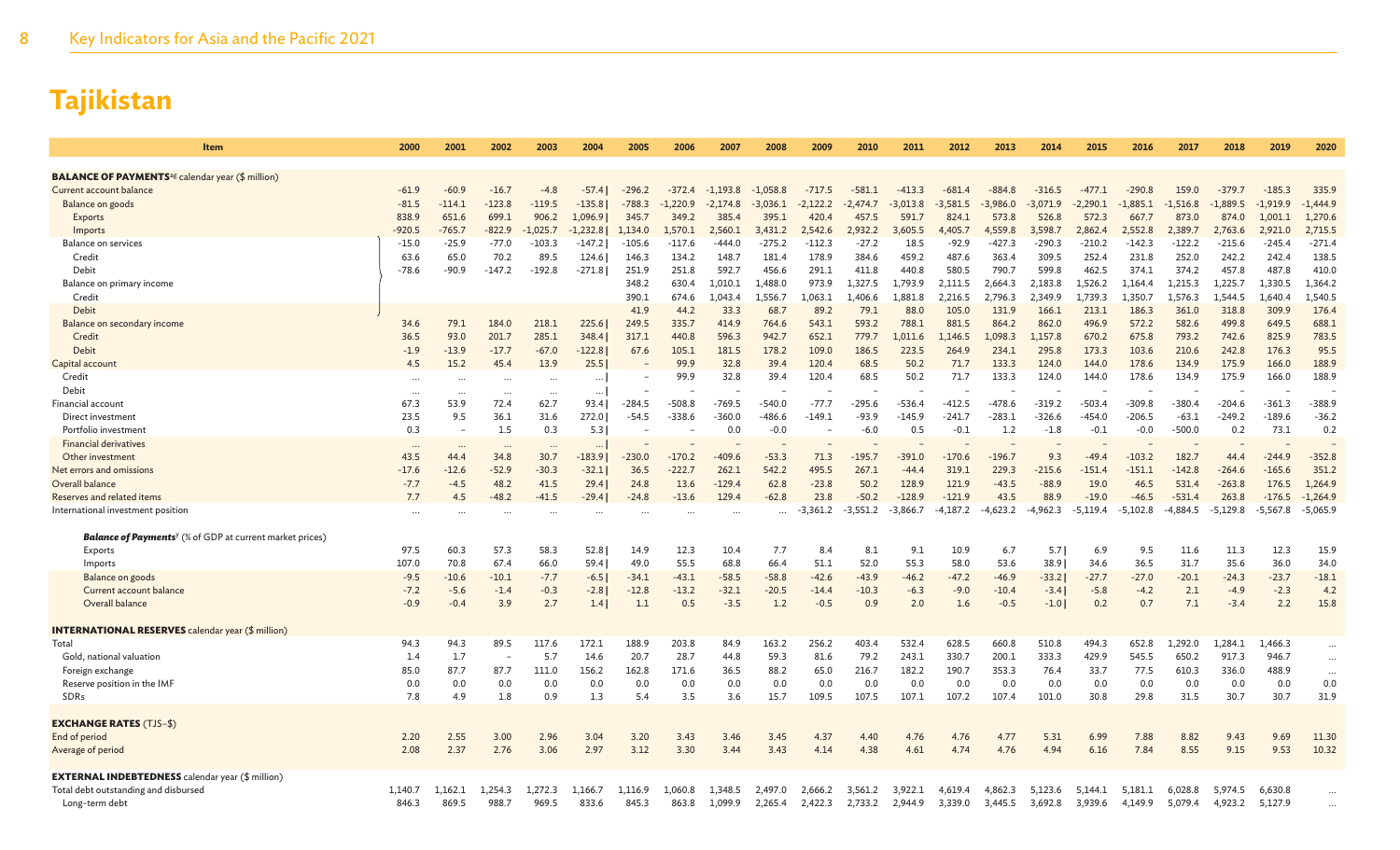| <b>Item</b>                                            | 2000     | 2001     | 2002  | 2003  | 2004  | 2005  | 2006  | 2007    | 2008    | 2009    | 2010    | 2011    | 2012    | 2013    | 2014    | 2015    | 2016    | 2017    | 2018    | 2019    | 2020                 |
|--------------------------------------------------------|----------|----------|-------|-------|-------|-------|-------|---------|---------|---------|---------|---------|---------|---------|---------|---------|---------|---------|---------|---------|----------------------|
|                                                        |          |          |       |       |       |       |       |         |         |         |         |         |         |         |         |         |         |         |         |         |                      |
| Public and publicly guaranteed                         | 755.1    | 761.6    | 902.4 | 911.5 | 807.3 | 821.1 | 832.4 | 1,067.3 | 1,378.9 | 1,606.2 | 1,805.9 | 1,966.0 | 1,999.6 | 2,010.5 | 1,983.8 | 2,092.6 | 2,168.8 | 2,825.1 | 2,847.7 | 2,830.1 | $\cdots$             |
| Private nonguaranteed                                  | 91.2     | 107.9    | 86.3  | 58.0  | 26.3  | 24.2  | 31.4  | 32.6    | 886.5   | 816.1   | 927.3   | 978.8   | 1,339.4 | 1,435.0 | 1,709.0 | 1,847.0 | 1,981.1 | 2,254.3 | 2,075.5 | 2,297.8 | $\cdots$             |
| Short-term debt                                        | 76.6     | 79.2     | 59.9  | 81.1  | 83.4  | 27.2  | 29.3  | 72.4    | 90.1    | 74.3    | 601.1   | 731.0   | 993.8   | 1,129.6 | 1,164.5 | 960.5   | 813.9   | 745.2   | 880.9   | 1,358.7 | $\cdots$             |
| Use of IMF credit                                      | 217.7    | 213.3    | 205.6 | 221.8 | 249.7 | 244.4 | 167.7 | 176.2   | 141.5   | 169.6   | 226.9   | 246.2   | 286.6   | 287.2   | 266.4   | 243.9   | 217.4   | 204.2   | 170.4   | 144.2   |                      |
|                                                        |          |          |       |       |       |       |       |         |         |         |         |         |         |         |         |         |         |         |         |         |                      |
| External debt (% of GNI)                               | 138.4    | 112.8    | 106.3 | 85.7  | 57.8  | 42.0  | 30.7  | 28.5    | 37.6    | 44.8    | 51.1    | 47.2    | 47.4    | 43.8    | 45.4    | 54.8    | 63.8    | 72.0    | 68.3    | 70.2    | $\cdots$             |
| Total long-term debt (% of total debt)                 | 74.2     | 74.8     | 78.8  | 76.2  | 71.5  | 75.7  | 81.4  | 81.6    | 90.7    | 90.9    | 76.7    | 75.1    | 72.3    | 70.9    | 72.1    | 76.6    | 80.1    | 84.3    | 82.4    | 77.3    | $\cdots$             |
| Short-term debt (% of total debt)                      | 6.7      | 6.8      | 4.8   | 6.4   | 7.1   | 2.4   | 2.8   | 5.4     | 3.6     | 2.8     | 16.9    | 18.6    | 21.5    | 23.2    | 22.7    | 18.7    | 15.7    | 12.4    | 14.7    | 20.5    | $\cdots$             |
| Debt service (% of exports of goods and services)      | $\cdots$ | $\cdots$ | 12.6  | 8.4   | 8.3   | 8.2   | 5.9   | 4.1     | 6.0     | 28.1    | 30.9    | 20.1    | 12.5    | 11.9    | 13.5    | 12.2    | 28.1    | 26.2    | 22.0    | 19.3    | $\cdots$             |
|                                                        |          |          |       |       |       |       |       |         |         |         |         |         |         |         |         |         |         |         |         |         |                      |
| Debt service transactions during the year (\$ million) |          |          |       |       |       |       |       |         |         |         |         |         |         |         |         |         |         |         |         |         |                      |
| Principal repayments on long-term debt                 | 26.0     | 46.3     | 44.5  | 50.8  | 62.4  | 42.0  | 39.4  | 39.6    | 63.5    | 409.1   | 630.6   | 513.5   | 334.8   | 325.7   | 313.9   | 197.1   | 486.6   | 602.8   | 400.7   | 382.7   | 753.6                |
| Interest on long-term debt                             | 20.6     | 19.8     | 14.5  | 14.8  | 21.6  | 10.3  | 22.4  | 20.4    | 28.8    | 40.8    | 53.7    | 63.9    | 93.6    | 104.1   | 91.9    | 89.0    | 107.8   | 60.2    | 120.3   | 108.3   | 177.8                |
| Interest on short-term debt                            | 2.3      | 1.5      | 0.9   | 0.8   | 2.4   | 2.2   | 1.4   | 0.6     | 2.4     |         | 10.0    | 12.8    | 13.3    | 14.4    | 19.4    | 17.0    | 18.8    | 20.7    | 34.3    | 39.4    | $\ddot{\phantom{0}}$ |
|                                                        |          |          |       |       |       |       |       |         |         |         |         |         |         |         |         |         |         |         |         |         |                      |
| Average terms of new commitments                       |          |          |       |       |       |       |       |         |         |         |         |         |         |         |         |         |         |         |         |         |                      |
| Interest rate (% per annum)                            | 3.8      | 1.5      |       | 1.5   | 1.3   | 0.7   | 2.0   | 1.5     | 1.2     | 2.0     | 1.7     | 1.7     | 2.2     | 1.8     | 1.7     | 1.2     | 1.0     | 4.6     | 2.2     | 1.4     | $\cdots$             |
| Maturity (years)                                       | 26.4     | 30.3     | 34.2  | 27.0  | 31.9  | 29.5  | 20.7  | 30.7    | 32.0    | 21.0    | 20.7    | 14.9    | 18.3    | 22.6    | 22.8    | 28.2    | 27.2    | 19.1    | 38.2    | 24.6    | $\cdots$             |
| Grace period (years)                                   | 6.7      | 7.9      | 9.0   | 6.8   | 7.9   | 7.8   | 5.3   | 7.9     | 12.2    | 5.5     | 5.3     | 5.7     | 2.8     | 6.8     | 8.0     | 6.7     | 4.1     | 7.7     | 5.3     | 6.3     | $\cdots$             |
| Grant element (%)                                      | 22.1     | 40.7     | 48.8  | 36.6  | 43.9  | 48.1  | 27.5  | 41.2    | 49.7    | 27.3    | 29.7    | 25.2    | 21.6    | 30.6    | 32.6    | 41.3    | 38.8    | 7.1     | 34.7    | 34.5    | $\cdots$             |
|                                                        |          |          |       |       |       |       |       |         |         |         |         |         |         |         |         |         |         |         |         |         |                      |

... = data not available; | = marks break in series; - = magnitude equals zero; 0 or 0.0 = magnitude is less than half of unit employed; \* = provisional, preliminary, estimate, budget figure; \$ = United States dollars; cif GDP = gross domestic product; GNI = gross national income; IMF = International Monetary Fund; km<sup>2</sup> = square kilometer; kWh = kilowatt-hour; m<sup>3</sup> = cubic meter; NPISHs = nonprofit institutions serving households; SDRs = sp

a Refers to the annual averages of monthly data.

b For 2000–2009, includes accommodation and food service activities.

c Includes information and communication.

d For 2000–2009, included in wholesale and retail trade; repair of motor vehicles and motorcycles.

e Included in transportation and storage.

f Refers to registered unemployed.

g Figures are as of end of year.

h For indicators at current prices, figures prior to 2015 are based on the 1993 System of National Accounts (SNA) while figures for 2015 onward are based on the 2008 SNA. For GDP by industrial origin at previous year's mar

figures prior to 2018 are based on the 1993 SNA while figures for 2018 onward are based on the 2008 SNA. For expenditure on GDP at previous year's market prices, figures frior to 2016 are based on the 1993 SNA while figure For 2000–2016, includes accommodation and food service activities.

For 2000–2016, includes information and communication.

k For 2000–2016, included in wholesale and retail trade; repair of motor vehicles and motorcycles.

l For 2000–2016, included in transportation and storage.

m Prior to 2015, included in other service activities.

n Prior to 2017, included in other service activities.

o Includes real estate activities; professional, scientific, and technical activities; administrative and support service activities; entertainment, and recreation; activities of households as employers; and undifferentiat p Includes NPISHs.

q For 2001–2017, includes accommodation and food service activities.

r For 2001–2017, includes information and communication.

s For 2001–2017, included in wholesale and retail trade; repair of motor vehicles and motorcycles.

t For 2001–2017, included in transportation and storage.

u Prior to 2018, included in other service activities.

v For 2008 onward, data are adjusted according to new classification of data.

w In this context, the term "broad money liabilities" refers to broad money aggregate M4.

- x Broad money aggregate M2 includes currency in circulation and demand and time deposits.
- y GDP figures prior to 2015 are based on the 1993 SNA while figures for 2015 onward are based on the 2008 SNA.

z Where data on grants and net lending are not available, figures are equal to total revenue minus total expenditure.